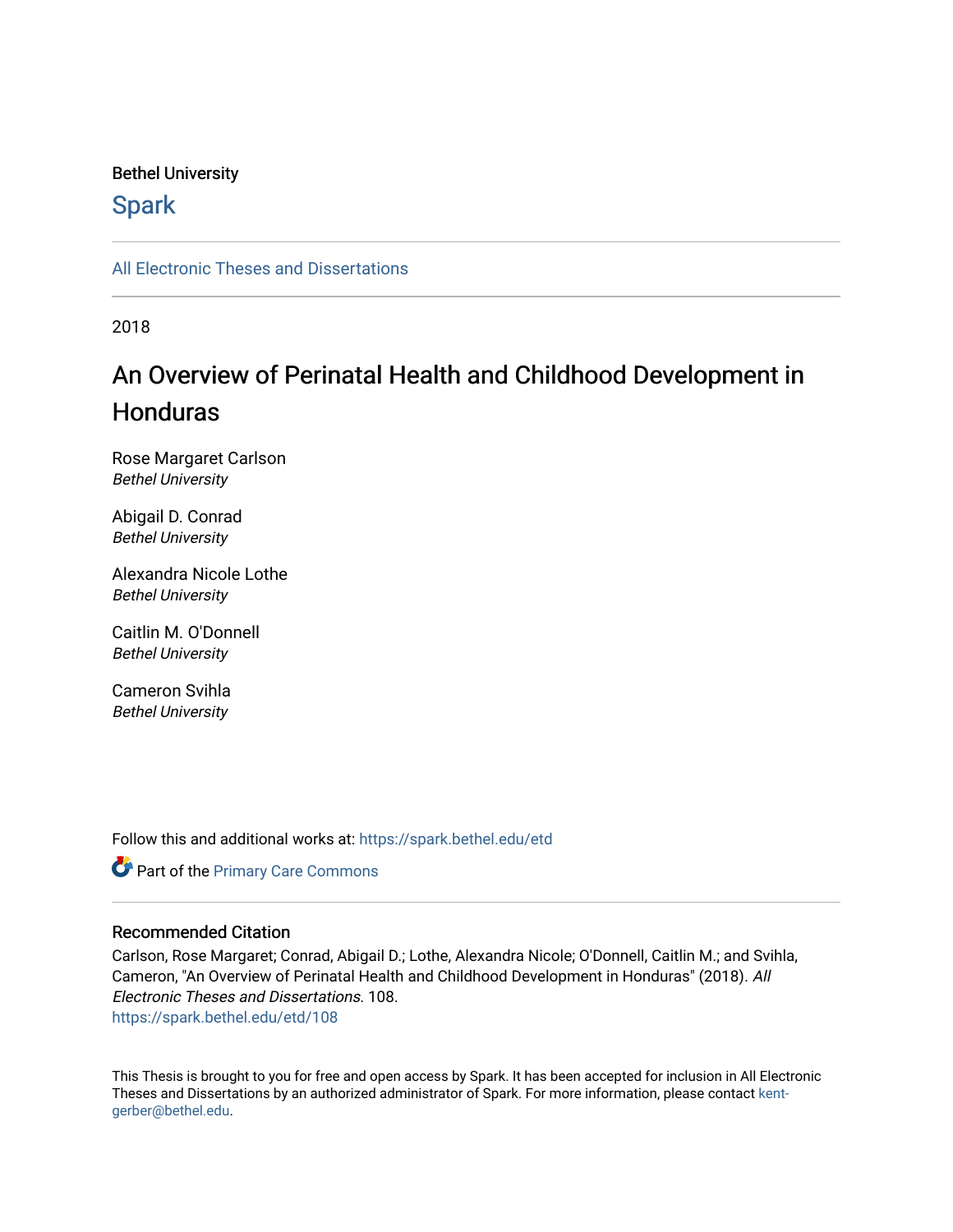# AN OVERVIEW OF PERINATAL HEALTH AND CHILDHOOD DEVELOPMENT IN HONDURAS

# A MASTER'S THESIS SUBMITTED TO THE GRADUATE FACULTY GRADUATE SCHOOL BETHEL UNIVERSITY

BY ROSE CARLSON, PA-S ABBY CONRAD, PA-S ALEX LOTHE, PA-S CAITLIN O'DONNELL, PA-S CAMERON SVIHLA, PA-S

IN PARTIAL FULFILLMENT OF THE REQUIREMENTS FOR THE DEGREE OF MASTERS OF SCIENCE IN PHYSICIAN ASSISTANT

AUGUST 2019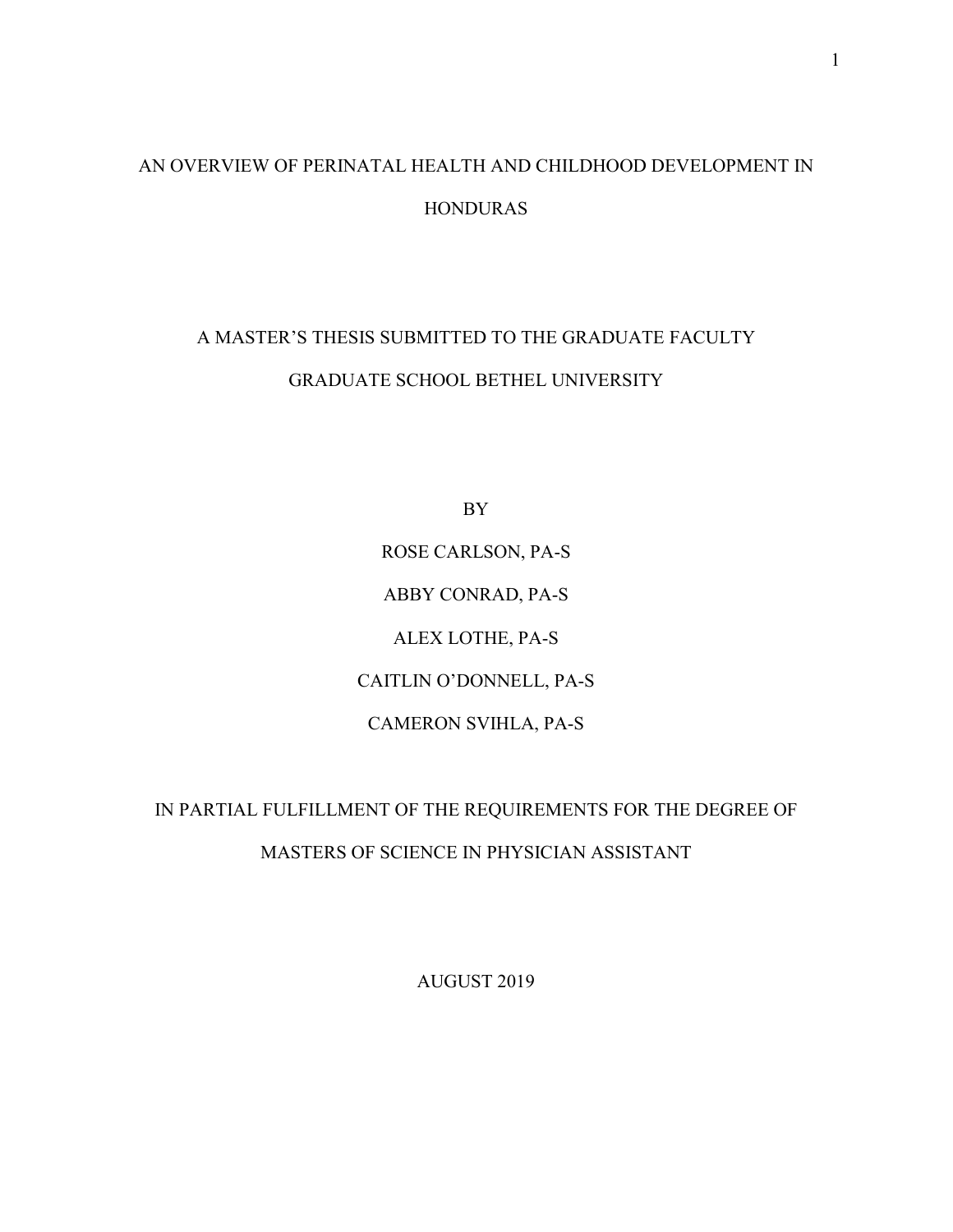# **TABLE OF CONTENTS**

| <b>TABLE OF CONTENTS</b>            |                                           |                |
|-------------------------------------|-------------------------------------------|----------------|
| <b>CHAPTER 1: INTRODUCTION</b>      |                                           |                |
|                                     | <b>BACKGROUND TO THE PROBLEM</b>          | $\overline{4}$ |
|                                     | PROBLEM STATEMENT                         | 9              |
|                                     | NEEDS ASSESSMENT                          | 9              |
|                                     | SIGNIFICANCE OF THE PROBLEM AS IT RELATES |                |
|                                     | TO THE HEALTHCARE SYSTEM                  | 10             |
|                                     | <b>PURPOSE</b>                            | 10             |
|                                     | <b>DEFINITION OF TERMS</b>                | 11             |
|                                     | <b>SUMMARY</b>                            | 11             |
| <b>CHAPTER 2: LITERATURE REVIEW</b> |                                           |                |
|                                     | <b>BACKGROUND OF HONDURAS</b>             | 12             |
|                                     | MORTALITY IN HONDURAS                     | 13             |
|                                     | <b>HEALTHCARE SYSTEM</b>                  | 14             |
|                                     | PRECONCEPTION HEALTH                      | 15             |
|                                     | Sexual Health                             | 16             |
|                                     | <b>Complications of Young Motherhood</b>  | 18             |
|                                     | <b>Infectious Disease Transmission</b>    | 19             |
|                                     | <b>Maternal Vaccinations</b>              | 21             |
|                                     | PRENATAL CARE                             | 23             |
|                                     | <b>DELIVERY</b>                           | 25             |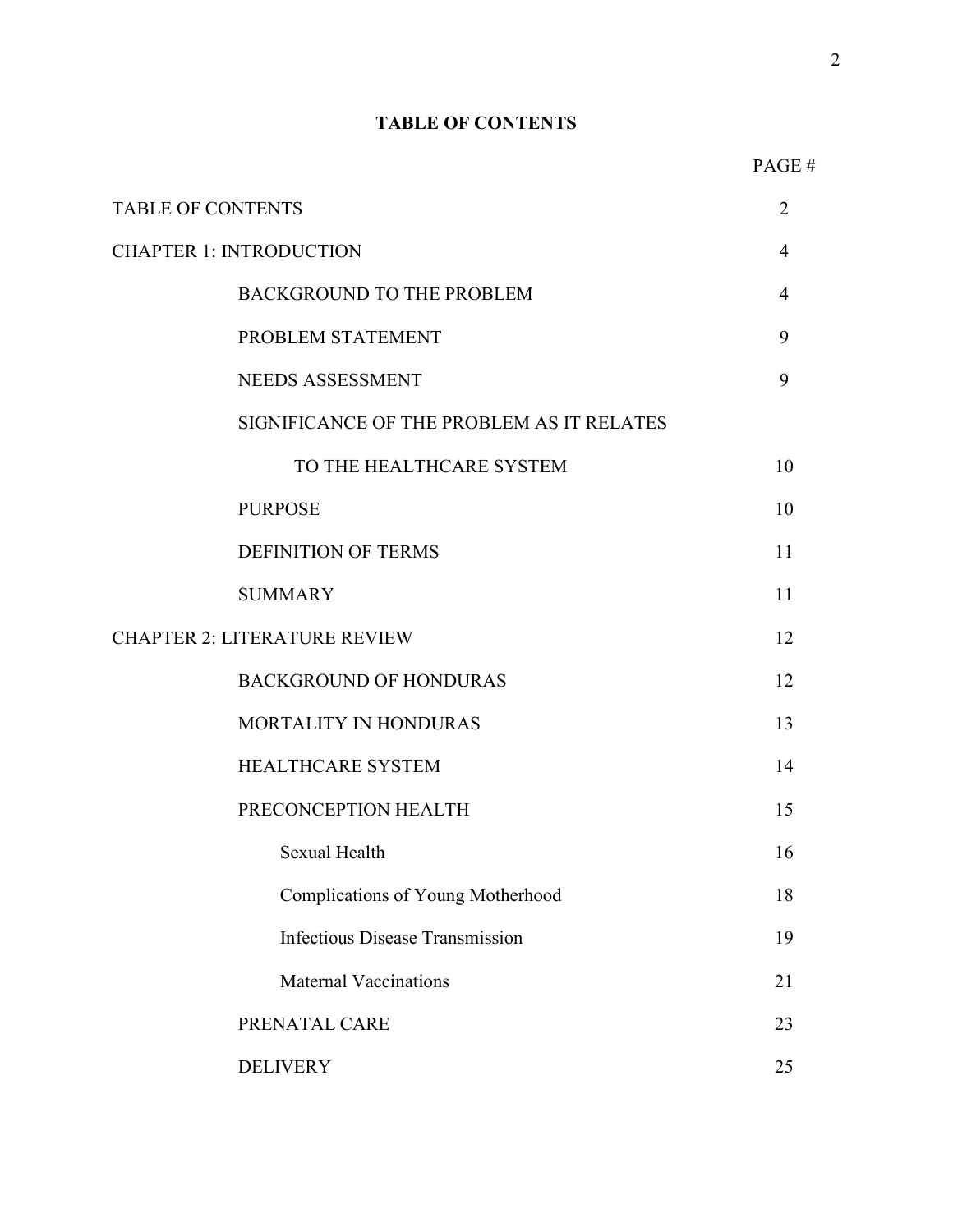|                              | POSTNATAL CARE                     | 27 |
|------------------------------|------------------------------------|----|
|                              | CHILDHOOD DEVELOPMENT              | 28 |
|                              | <b>CHILDHOOD NUTRITION</b>         | 29 |
|                              | <b>CONCLUSION</b>                  | 31 |
| <b>CHAPTER 3: METHODS</b>    |                                    | 32 |
|                              | <b>INTRODUCTION</b>                | 32 |
|                              | RATIONALE FOR PROJECT              | 33 |
|                              | <b>POPULATION</b>                  | 34 |
|                              | PROJECT PLAN AND IMPLEMENTATION    | 35 |
|                              | PROJECT TOOLS                      | 36 |
|                              | POTENTIAL BARRIERS TO THE PROJECT  | 38 |
|                              | <b>CONCLUSION</b>                  | 39 |
| <b>CHAPTER 4: DISCUSSION</b> |                                    | 39 |
|                              | <b>SUMMARY OF RESULTS</b>          | 39 |
|                              | Maternal Health                    | 41 |
|                              | Sexual Health                      | 41 |
|                              | Childhood Nutrition                | 42 |
|                              | FINDINGS RELATED TO THE LITERATURE | 43 |
|                              | <b>LIMITATIONS</b>                 | 45 |
|                              | <b>FURTHER PROJECTS</b>            | 46 |
|                              | <b>CONCLUSION</b>                  | 48 |
| <b>REFERENCES</b>            |                                    | 50 |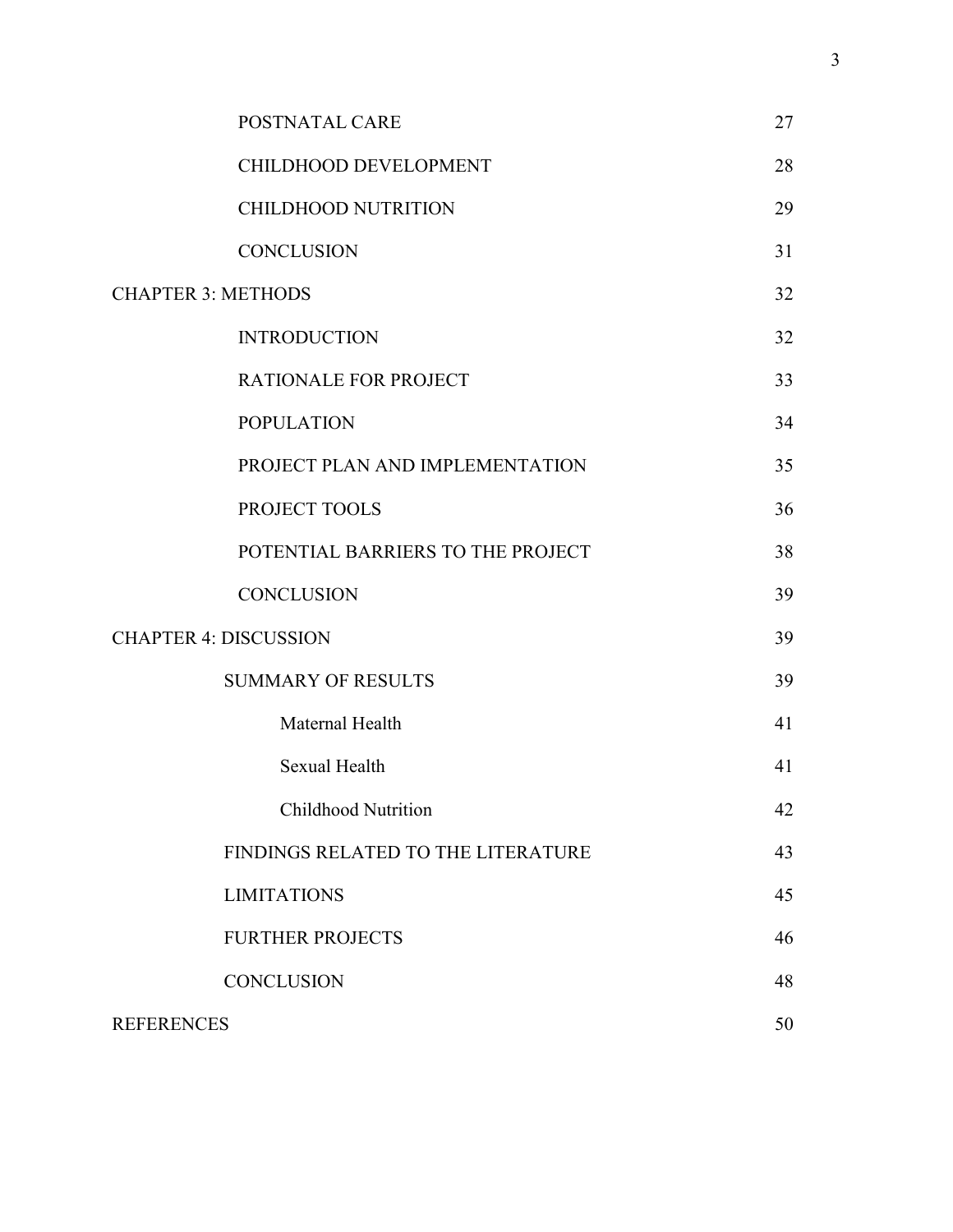#### **Chapter 1: Introduction**

 Honduras is a country with great healthcare needs. Within health care, the largest percentage of mortality is due to conditions occurring in the perinatal period, including prenatal and maternal health, delivery and postnatal care (Pan American Health Organization [PAHO], 2017a). Additionally, malnutrition continues to affect infants as they growth throughout their childhood (Gray, Cossman, & Powers, 2006). Through the following analysis of previous research surrounding perinatal mortality and childhood malnutrition, a background will be given regarding the necessity of prevention, education, and action-oriented interventions to be done during a missions trip to Honduras in May 2018. This introduction will give insight into the issues of perinatal mortality and childhood malnutrition, as it pertains to a needs assessment conducted with Project Hope Clinic in El Cacao, Honduras.

### **Background to the Problem**

Honduras is the second poorest country in Central America. According to the Central Intelligence Agency (CIA), one-third of the Honduran population is underemployed, and the per capita GDP is \$5,300 (CIA, 2017). In addition to the widespread poverty in Honduras, the high concentration of people in two main city centers, Tegucigalpa and San Pedro Sula, has led to Honduras having the highest murder rate and being labeled as the most dangerous country in the world (CIA, 2017). Despite the high murder rates, perinatal conditions are the leading cause of death in Honduras, accounting for almost 20% of all reported deaths (PAHO, 2017a).

In addition to perinatal conditions, non-communicable diseases and malnutrition greatly impact the burden of disease and mortality rates in Honduras. Most of these diseases do not get reported, so there is no accurate way of knowing how many people are affected (PAHO, 2017a). The lack of reporting and communication has been a consistent issue in Honduras between health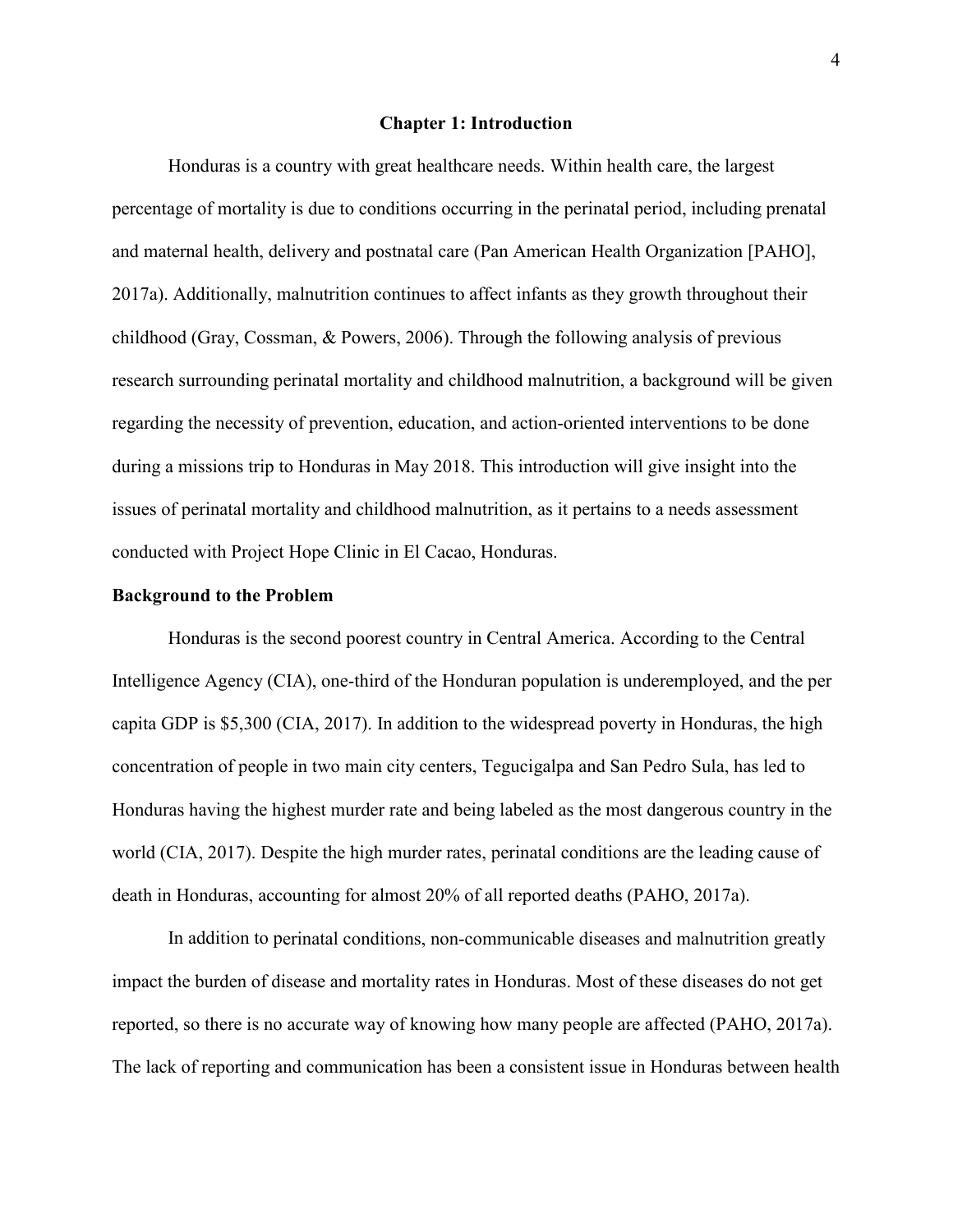sectors and has led to ineffective health care (PAHO, 2017a). In recent years, the government has made strides through their national health plan to unite the healthcare system and steer it in a direction that will increase efficiency and efficacy (PAHO, 2017a). These national health plans have also prioritized the education and promotion of preventative health and nutrition for the mother and baby, as preventative healthcare is a significant need in Honduras (PAHO, 2017a).

In Honduras, 14% of women ages 15-19 have already given birth, and many more in that age group are sexually active (Samandari & Speizer, 2010). Mortality of mothers in this age group is over twice that of mothers 20 years old and above (Samandari & Speizer, 2010). Becoming a mother at such a young age increases health risks for mother and child and is correlated with malnutrition, poverty, and developmental delays in children (Samandari & Speizer, 2010). Education is a crucial factor when trying to prevent early or unwanted pregnancy, as higher rates of education are correlated with later rates of first births (Samandari & Spieler, 2010). Education, including sexual and reproductive health, is a great need in Honduras.

 Education allows women to make decisions autonomously. It is a strong influencing factor in sexual and maternal health, affecting a woman's ability to make independent decisions. Studies show that much of sexual and reproductive decision making in Honduran societies is male dominated (Speizer, Whittle, & Carter, 2005). According to the Sustainable Development Goals (SDG) report, Honduras struggled to meet their goal of reducing national gender inequalities (Sachs, Schmidt-Traub, Kroll, Durand-Delacre, & Teksoz, 2016). Empowering women to take authority over their own sexual health is not an easy task; societal norms are deeply rooted and take time and unified effort to change (Speizer et al., 2005). Women who are able to make independent reproductive decisions are found to be more likely to use modern contraception and to express their fertility desires (Speizer et al., 2005). Freedom to use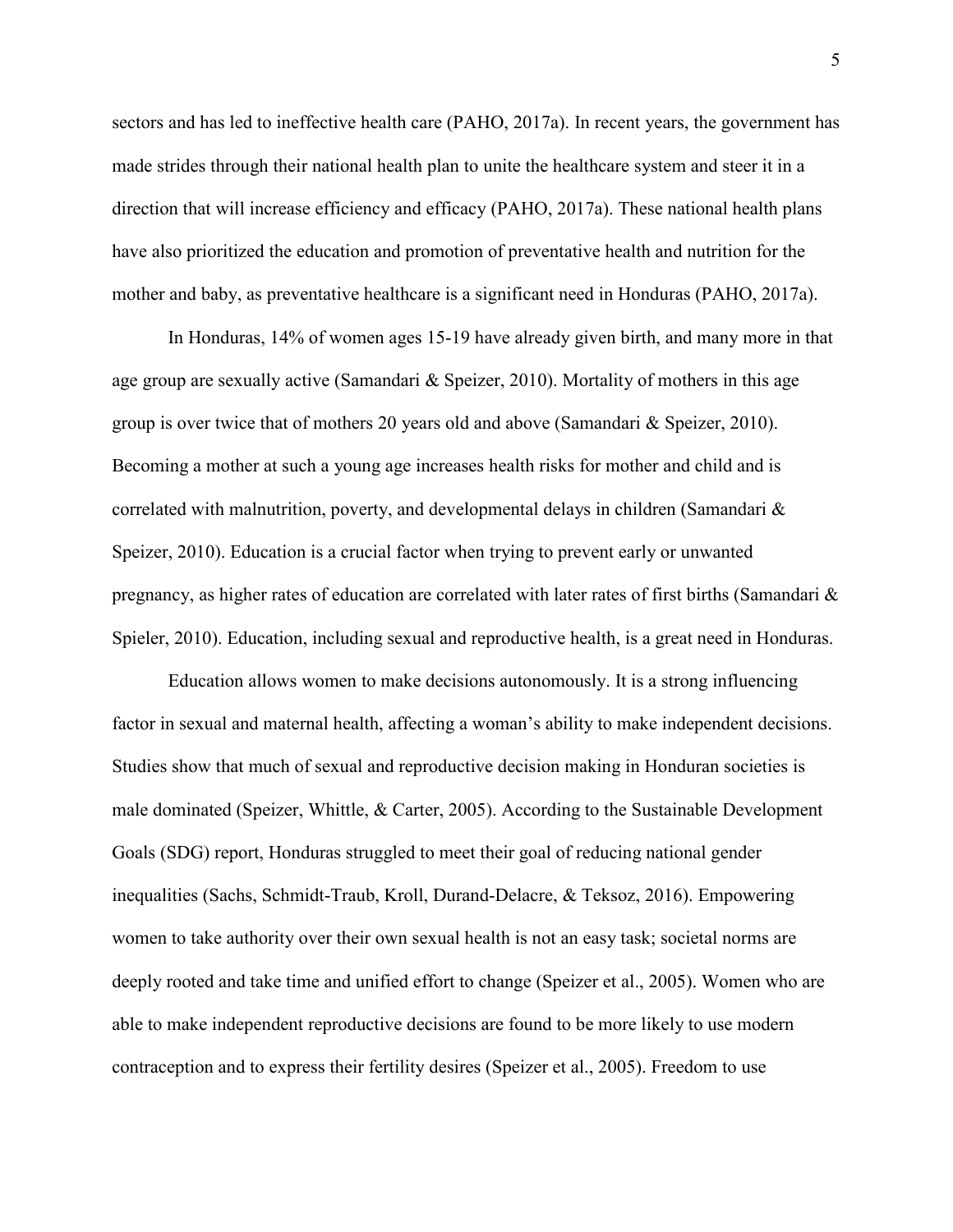contraception can decrease unwanted pregnancy, and contraceptive use has increased in the past years in Honduras (World Health Organization, 2015). However, contraceptive resources are still not available to all who desire them. In 2011-2012, 75.9% of unmarried, sexually active adolescent girls admitted they did not want to become pregnant in the next two years, but only 46.2% of them were currently using any method to prevent pregnancy (World Health Organization, 2012). Adolescent pregnancy rates are still high in Honduras, and pregnancy complications are the second leading cause of death for girls ages 15-19 (Every Woman Every Child, 2015). Many of these complications occur during delivery, but some can be prevented through sufficient prenatal care (Graham et al., 2006).

Prenatal care in Honduras is improving, but it is still a challenging aspect of perinatal care, in which discrepancies can have negative ramifications for mothers and children. Poverty, distance from a healthcare center, and lack of education play a role in the likelihood of a Honduran woman in seeking prenatal health care (Price & Asgary, 2011). In contrast to the pattern of gaping disparities among Honduran perinatal care, 96% of women in Honduras attend at least one skilled or unskilled prenatal health care visit, which is impressive in contrast to neighboring countries (Dansereau et al., 2016). That being said, women in developed countries typically attend seven to twelve prenatal care visits, which highlights the need for increasing prenatal care visits in Honduras (Zolotor & Carlough, 2014). One consequence of a lack of consistent counsel from a healthcare provider is the occurrence of neural tube defects (Blencowe et al., 2010). Only 73% of women who attended a prenatal care visit were instructed to take prenatal vitamins, and only 68.6% of women had heard of folic acid (Milla, Flores, Umaña, Mayes, & Rosenthal, 2007). Overall, the research showed that a lack of consistent prenatal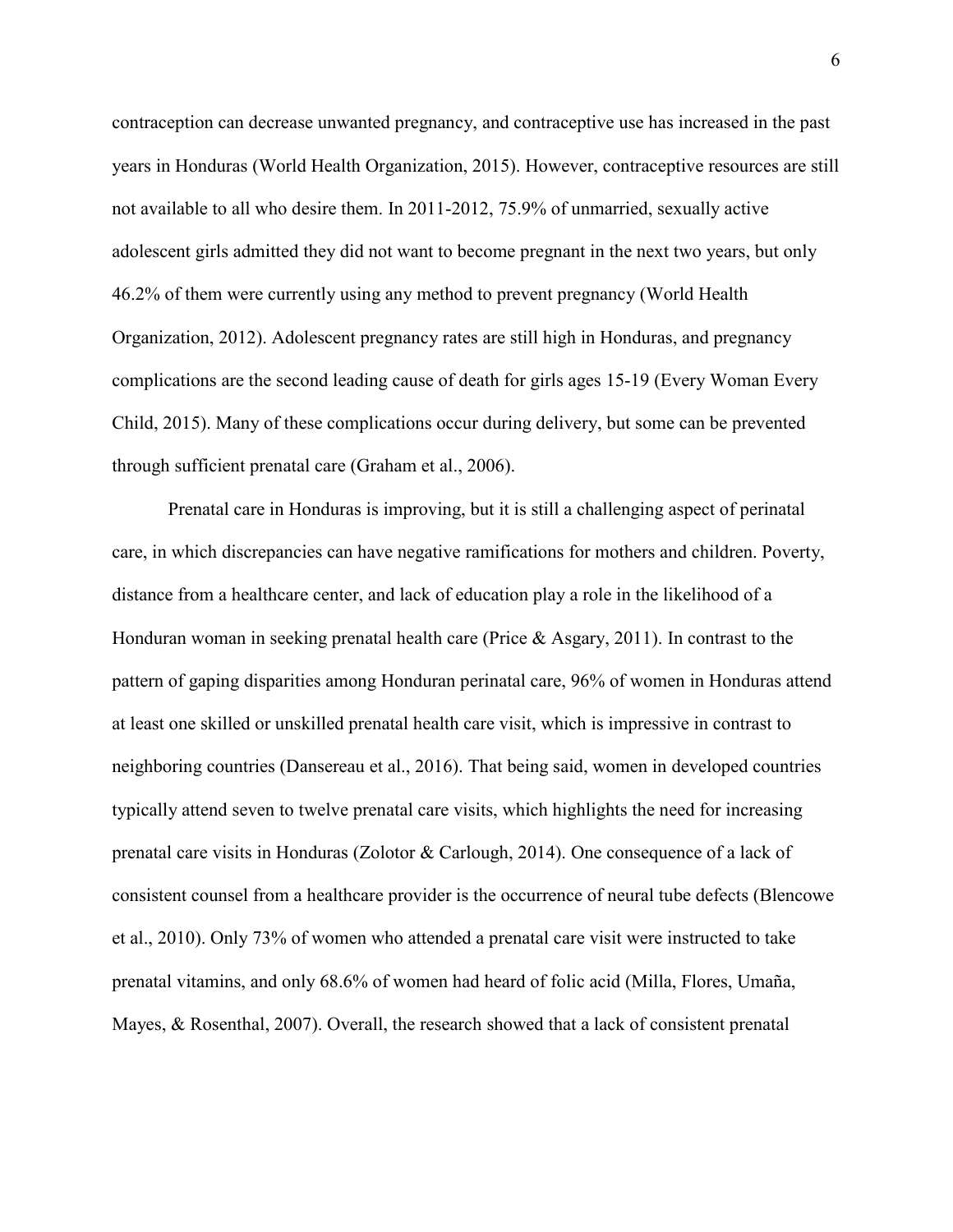healthcare visits can lead to misinformation and insufficient care, resulting in perinatal complications.

The next area of intervention required to reduce perinatal morbidity and mortality in Honduras is the process of birth and delivery. In the healthcare setting, unskilled delivery attendants and lack of resources constitute the major medical factors leading to high mortality and morbidity of the child and mother at the time of delivery (Graham et al., 2006). The most common factor contributing to maternal death around the time of delivery is postpartum hemorrhage and is mainly due to lack of oxytocin and blood transfusions, as well as inadequacy of healthcare workers in managing and preventing postpartum hemorrhage (Low, Bailey, Sacks, Medina, & Piñeda, 2008). Sepsis is a common delivery complication of both the mother and child; low birth weight and asphyxia are additional factors leading to neonatal mortality (Graham et al., 2006). In addition to factors within the healthcare setting, many delivery complications can be attributed to the fact that women in Honduras often do not seek medical care at birth because they cannot afford transportation or do not believe delivery in a birth facility is necessary (Arps, 2009; Montagu, Yamey, Visconti, Harding, & Yoong, 2011). Overall, perinatal outcomes at the time of delivery in Honduras could be augmented by the institution of patient education regarding the importance of medical care, sustainable donations to healthcare facilities, and more stringent medical training of Honduran medical providers.

After addressing the complications related to delivery, the postnatal care of women and their babies must be addressed through the administration of vaccinations. As one of the most important aspects of disease prevention, vaccination coverage is a crucial indicator of both maternal and infant outcomes. With a vaccination coverage of over 90%, Honduras has been free from polio since 1981 and measles since 1989 (Januzs, 2015). Hepatitis B and Bacillus Calmette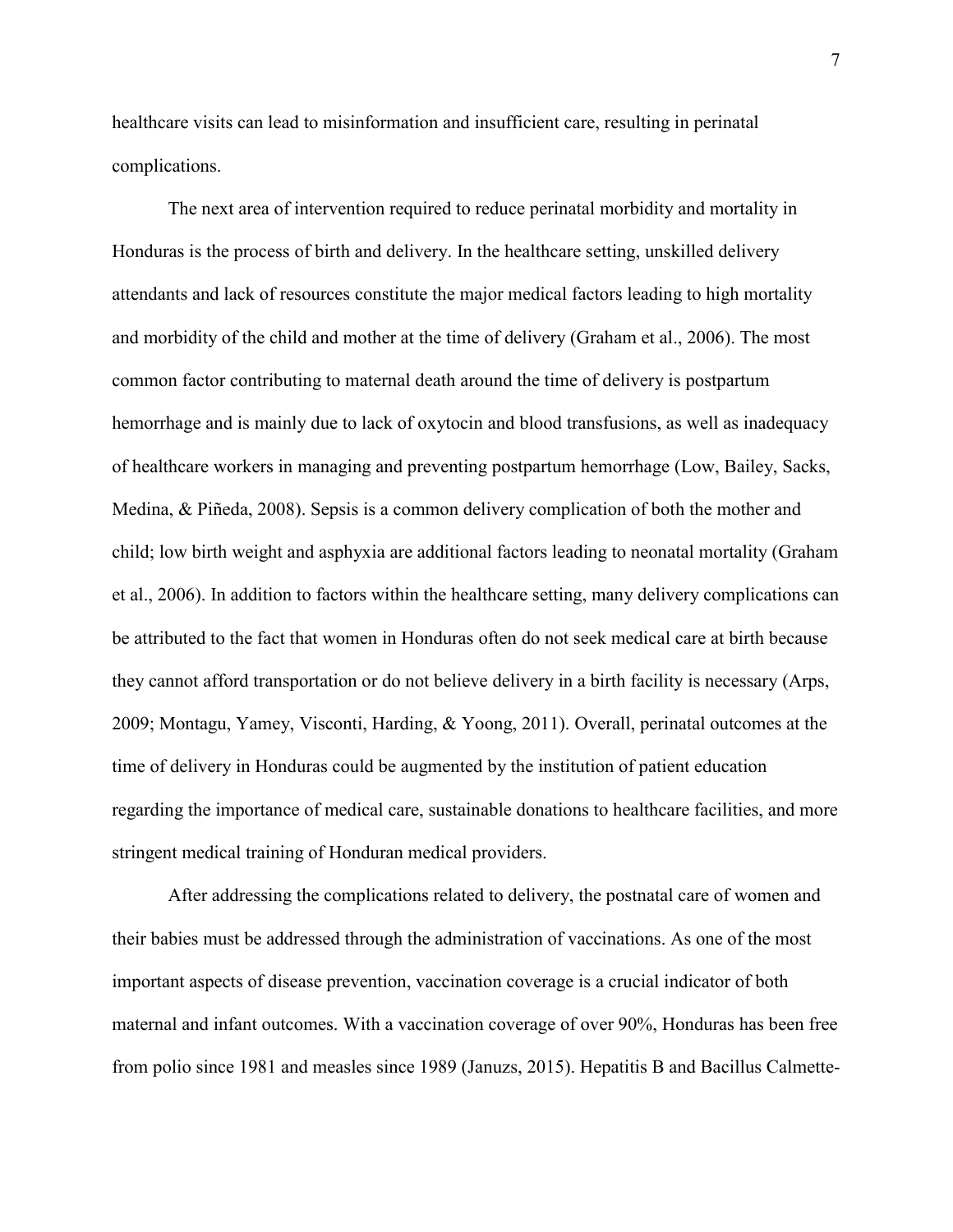Guein (BCG) are to be administered within 24 hours of birth, and polio,

diphtheria/tetanus/pertussis (DTaP), *Haemophilus influenza B*, pneumococcal pneumonia, and measles/mumps/rubella (MMR) are all vaccinated against within the first 48 months (Januzs, 2015). In addition, Honduras was recognized for their excellence in administration of the rotavirus vaccine, as 98% coverage was achieved within two years (Janusz, 2015). As of 2011, full immunization of a child up to the age of one cost \$132, and \$32.5 million were spent annually in Honduras for routine vaccinations (Januzs, 2015).

After the initial postnatal period, other issues must be addressed in order to prevent the underdevelopment prevalent among children in Honduras. Almost a quarter of children under the age of five show stunted growth due to malnutrition (WHO, UNICEF, & World Bank Group, 2016). Adequate nutrition is crucial for each aspect of childhood development: physical, cognitive, emotional, and psychological (Walker et al., 2007). Many families do not have access to primary health care due to distance and socioeconomic status, limiting childhood immunizations and treatments for common illnesses (Walker et al., 2007). Honduras does not have enough skilled healthcare workers to meet a child's primary care needs, a factor which greatly contributes to poor childhood health and development (CDC, 2017b). Ninety-three percent of Honduran families report some form of food insecurity (Ben-Davies, Kinlaw, Estrada del Campo, Bently, & Siega-Riz, 2014). Food insecurity was found to be associated with stunting in growth of school-aged children (Gray, Cossman, & Powers, 2006).

Parental behaviors were shown to be associated with compromised child development. Intimate partner violence between the mother and father, including physical, sexual, and emotional abuse, was found to be associated with child growth stunting in Honduras (Rico, Fenn, Abramsky, and Watts, 2001). Also, there is a high prevalence of adult metabolic syndrome in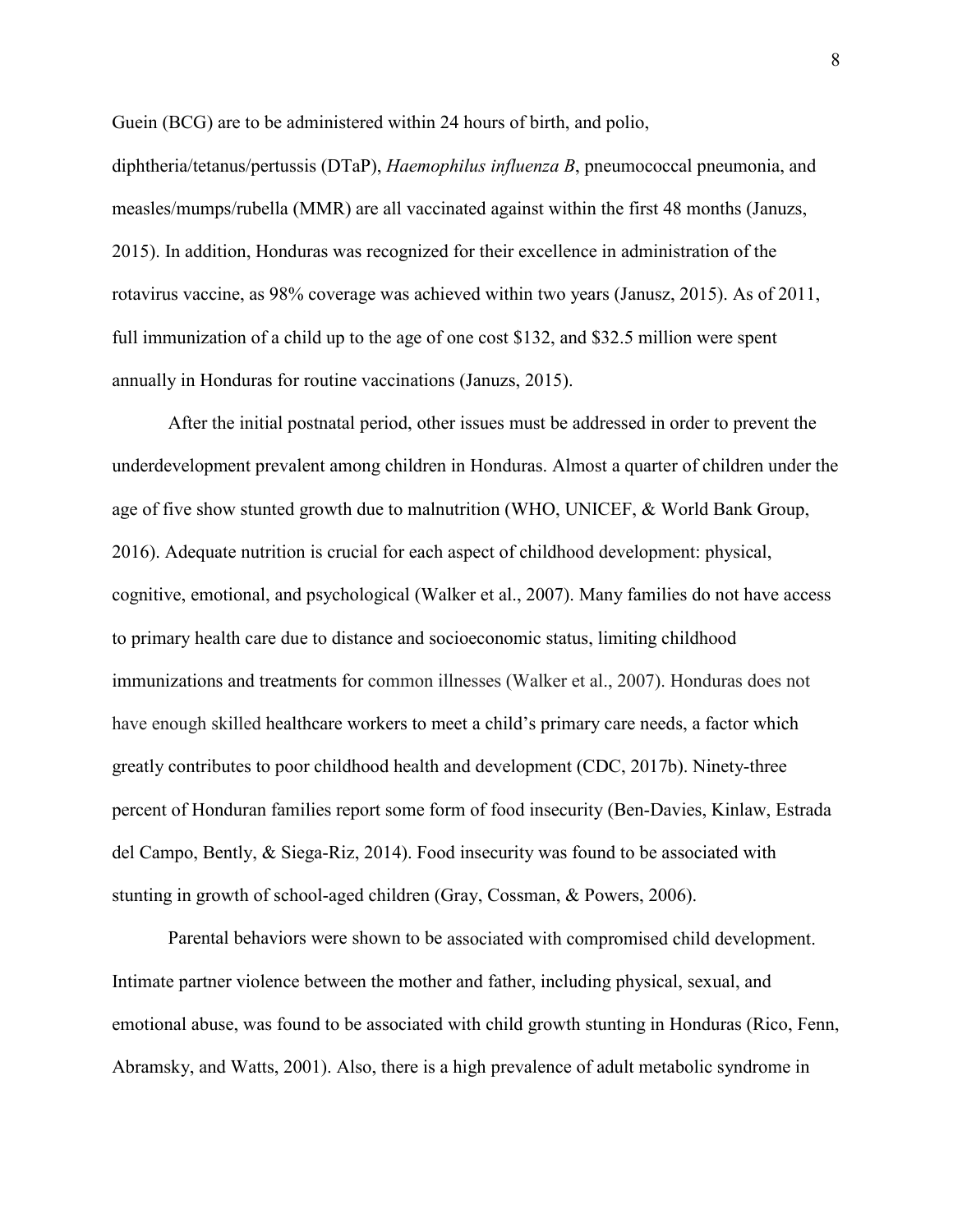Honduras. The children of adults with metabolic syndrome were shown to have a higher risk for developing childhood metabolic syndrome (Villamor, Finan, Ramirez-Zea, Roman, 2016). Quality of childhood health can carry significant consequences not only for children but for the present and future health of Honduran people.

# **Problem Statement**

The leading cause of death in Honduras is perinatal conditions such as hemorrhage, maternal sepsis, eclampsia, obstructed labor, unsafe abortion, low birth weight, birth asphyxia, and neonatal infection. These conditions lead to morbidity and mortality of both the mother and the child (PAHO, 2017a). Many of these conditions are preventable, and analysis of research regarding these conditions will direct the focus of goals in improving these conditions. Ramifications of perinatal conditions impede childhood health. Therefore, reviewing and addressing child health and nutrition is relevant and beneficial in addressing perinatal health concerns in Honduras (Samandari & Speizer, 2010).

# **Needs Assessment**

The partnering organization in this project, Adventure In Missions, describes their mission as the following:

"The organization Adventure In Missions is a non-denominational Christian ministry dedicated to bridging the gap between North Americans and the needy and neglected of Honduras. Adventure In Missions is committed to serving the poorest of the poor through preaching, teaching, building, and healing." (AIM, 2017)

AIM was founded 15 years ago by Florence and Gary Mayerle, Canadian natives with a heart for the Honduran population. The mission is located in the small town of El Cacao on the north coast of Honduras in the Atlantida region. The organization serves the surrounding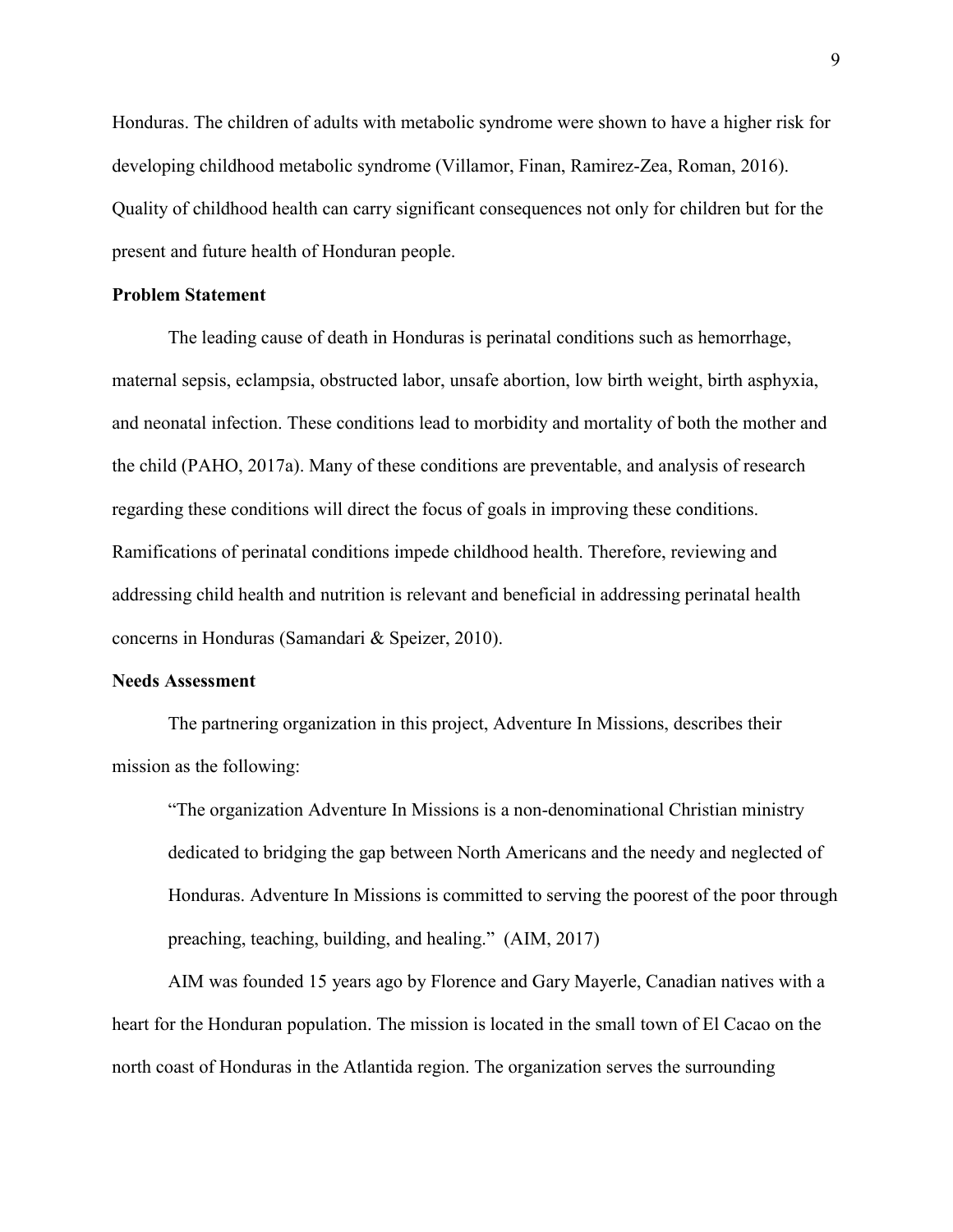community through medical care, education, building sustainable infrastructure, and sharing the gospel message (AIM, 2017). Through communication with AIM and the organization's representative, several areas of need of the community were identified, the major ones being prenatal education as well as sexual/reproductive education. AIM has also recently started a feeding program for children in the community, providing one hot meal a day for each child. Needs of this program include a child development assessment to evaluate continuing needs of the children and the impacts of the program, funding for continuation of the program, and nutritional education for children (K. Mayerle, personal communication, October 11, 2017).

# **Significance of the Problem as it Relates to the Health Care System**

To meet the United Nations' sustainable development goal, Honduras must decrease maternal mortality by 59 births per 100,000 by 2030 (WHO, 2016). This will increase pressure on their healthcare system to provide wider access to care, more skilled workers, and increased funding. Improved maternal health would lead to a reduction in morbidity and mortality of the child and better perinatal outcomes and psychosocial factors that affect the child, leading to improved health throughout development. Improved childhood nutrition would help provide sustainable health for children and adults long term. Helping Honduras to meet their healthcare needs would significantly improve the lives of the Honduran people.

# **Purpose**

Based on the Project Hope Clinic needs assessment, the project goal is to partner with the clinic to make an impact in the community and reduce pregnancy risks, which is currently a leading cause of preventable death in Honduras (PAHO, 2017a). In addition, the project aims to positively impact childhood development in the community by improving childhood nutrition. Project Hope Clinic currently provides consistent care for women and mothers, including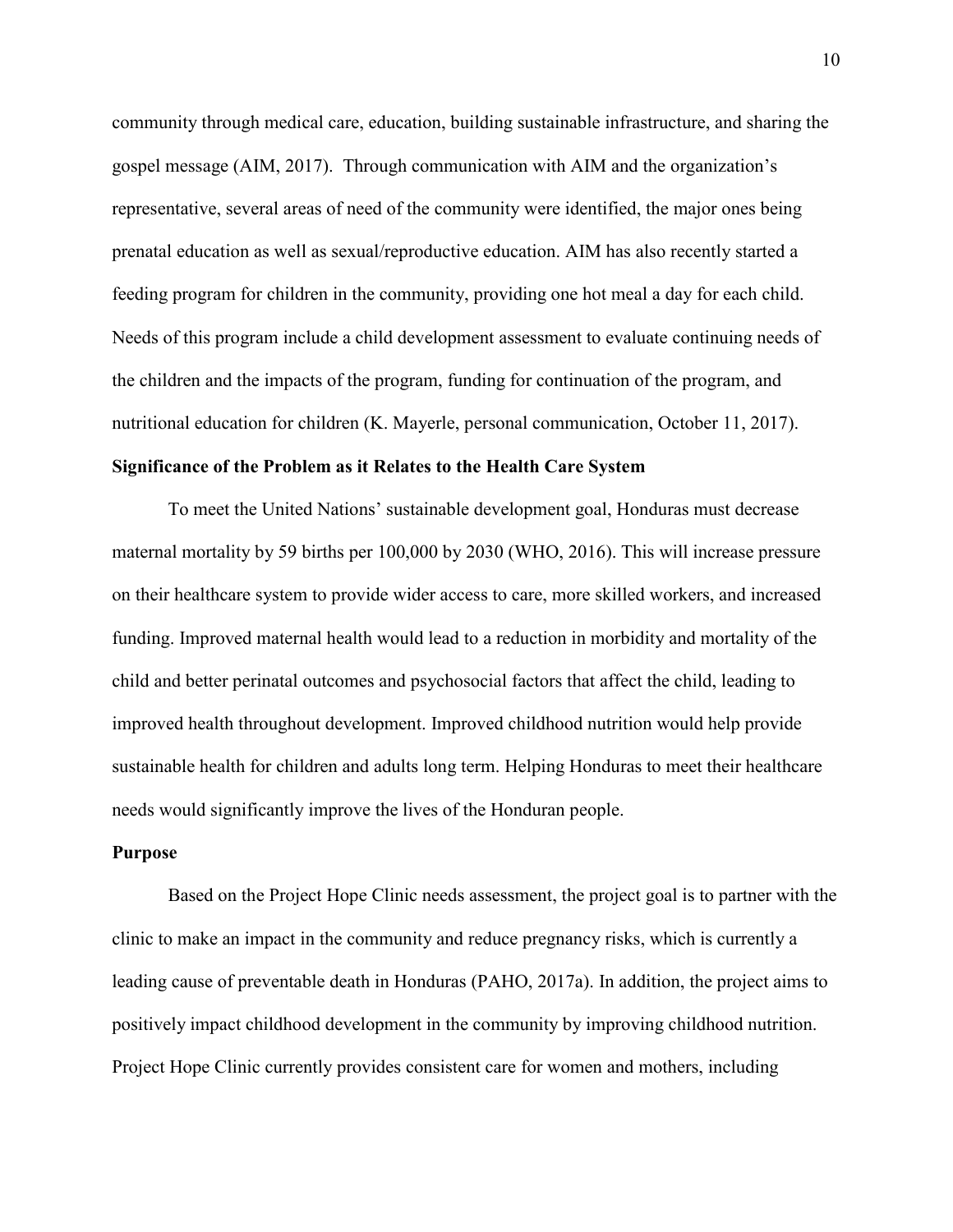providing birth control, pap smears, prenatal vitamins, and pregnancy counseling (K. Mayerle, personal communication, October 11, 2017). The project aims to provide further resources as well as education on reducing risks during pregnancy through nutrition and safe sexual practice, as well as to provide education for parents and children regarding childhood nutrition.

# **Definitions of Terms**

The following terms are defined for the purposes of our study:

- *Woman* refers to a female of childbearing age.
- *Neonate* is a period of infancy referring to the first four weeks of life (Merriam-Webster, 2017a).
- *Perinatal* is defined as "occurring in, concerned with, or being in the period around the time of birth" (Merriam-Webster, 2017b).
- *Prenatal* is defined as "occurring, existing, performed, or used before birth," or "providing or receiving prenatal medical care" (Merriam-Webster, 2017c).
- *Teenager* refers to an adolescent over the age of 12.

# **Summary**

Considered a developing country by the United Nations, many challenges face Honduras including poverty, inadequate access to health care, and increased mortality rates (UN, 2012). Many high-mortality perinatal conditions surrounding pregnancy are preventable, leading to a great need for preventative care and education regarding women's and children's health in Honduras (PAHO, 2017a). Analysis of disparities is the first step in providing more affordable and accessible health care. The next chapter, the literature review, begins by providing an overview of Honduras with it's history, economy, culture, and current healthcare system*.*  Evaluation of preconception sexual health, fertility and maternal vaccinations will be followed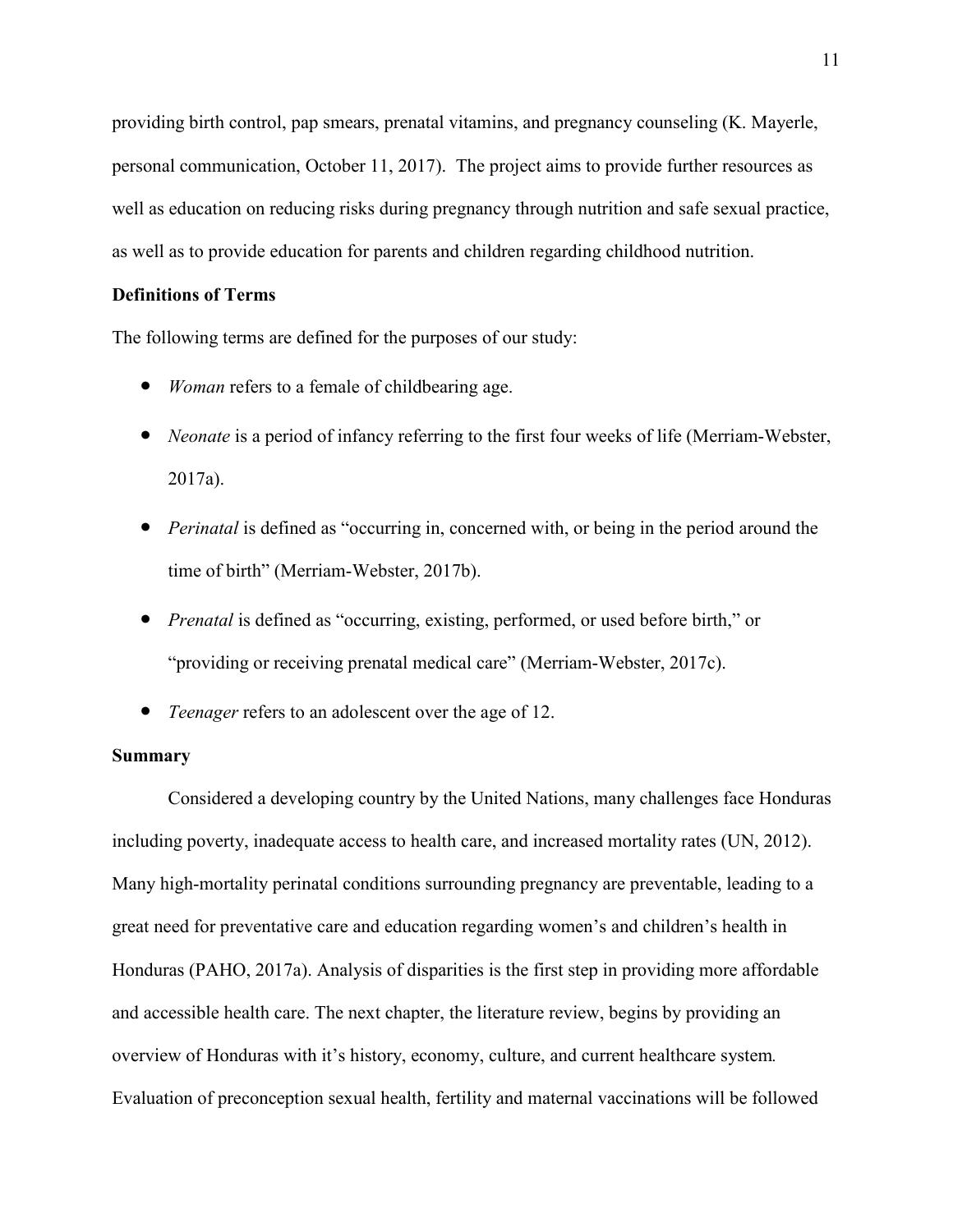by a discussion of prenatal norms and status, delivery and complications, and childhood development.

# **Chapter 2: Literature Review**

#### **Background of Honduras**

For an informed perspective on Honduras, it is important to understand an overview of its history, geography, economy, and people. Honduras is a Central American country bordering Guatemala, El Salvador, and Nicaragua, and situtated between the Pacific Ocean and Caribbean Sea. Once a Spanish colony, Honduras gained independence in 1821; however, it was not until 1982 that a freely elected civilian government gained power in Honduras (CIA, 2017). Economic relations between the US and Honduras have existed since the late 1800s due to banana exportation (Global Edge, 2017). Since 2003, a free trade agreement (CAFTA) has existed between the US and Honduras, Guatemala, El Salvador and Nicaragua. In 2014, the US increased its aid to Honduras with the aim of combating gang violence (Global Edge, 2017).

Honduras has a wide range of climates and geography with temperatures, rainfall, and seasons varying greatly depending on the location within the country. The inland, mountainous regions are generally more temperate with longer rainy seasons, while the coastal flatlands are tropical with more heat and humidity (Moncada, Woodward, & Clegern, 2017). Located between the Pacific and Atlantic oceans, Honduras is very susceptible to natural disasters such as frequent, mild earthquakes, severe hurricanes, and extensive flooding on both coastlines (CIA, 2017).

While this geographic diversity presents difficulties, it also allows Honduras to produce and export a variety of products including bananas, coffee, citrus fruit, shrimp, sugar, clothing, and extensive natural resources such as timber, gold, silver, copper, lead, zinc, and other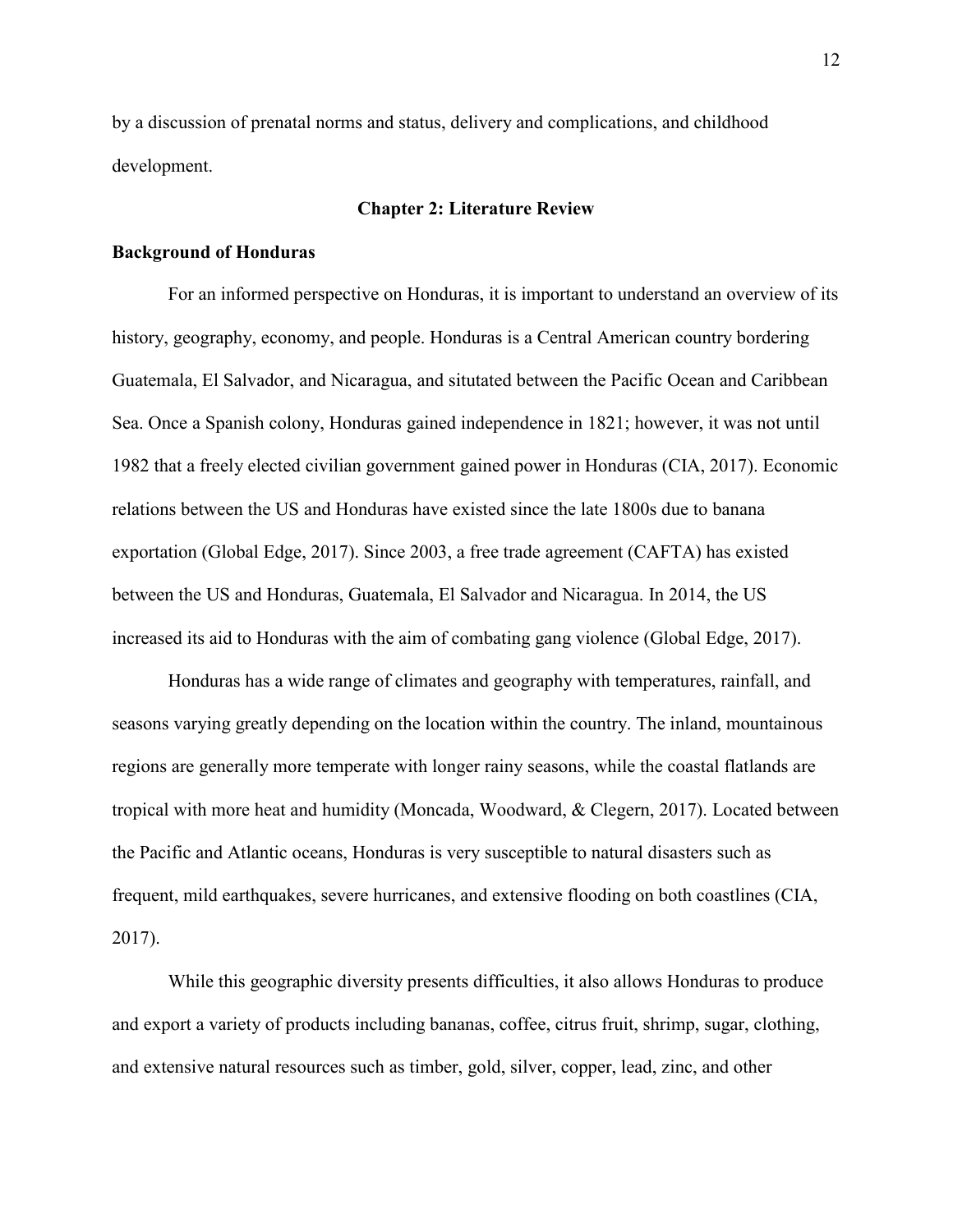minerals (CIA, 2017). Heavily dependent on US trade, economic difficulties including unequal distribution of income and an underemployment rate of 33% have led to Honduras being the second poorest country in Central America (CIA, 2017). Statistically, the country's total gross domestic product (GDP) was \$43 billion in 2016 and \$5,300 per capita (CIA, 2017).

With a population of approximately 9 million people, the Mestizo ethnic group (mixed Amerindian and European) makes up 90% of the population while only 7% of Honduras' population is indigenous (Amerindian) (CIA, 2017). With almost 2 million people living in the major city centers of Tegucigalpa and San Pedro Sula alone, 55.9% reside in urban areas (CIA, 2017). With the growth of these city centers, the rates of crime and prevalence of extensive drug and gang activity have grown, leading to Honduras having the highest murder rate of any country (CIA, 2017). While crime and gang activity dominate urban centers, other factors such as lack of work opportunities, infrastructure, education, and health care contribute to the fact that 65% of Honduras' population is below the poverty line (PAHO, 2017a). Half of the population lives in extreme poverty, and most of those in poverty live in rural areas (USAID, 2016).

#### **Mortality in Honduras**

Honduras' impoverished status results in considerable morbidity and mortality. Due to a lack of policy for national road safety, other than a ban on intoxicated driving and driving without a seatbelt, car accident related deaths are increasing with a prevalence of 14.7 per 100,000 in 2010 (PAHO, 2012). Homicide accounted for 6,239 deaths in 2010 (77.5 deaths per 100,000 population), which is over twice as many homicidal deaths recorded in 2006. The country's susceptibility to natural disasters also has a significant impact on non-disease related mortality (CIA, 2017).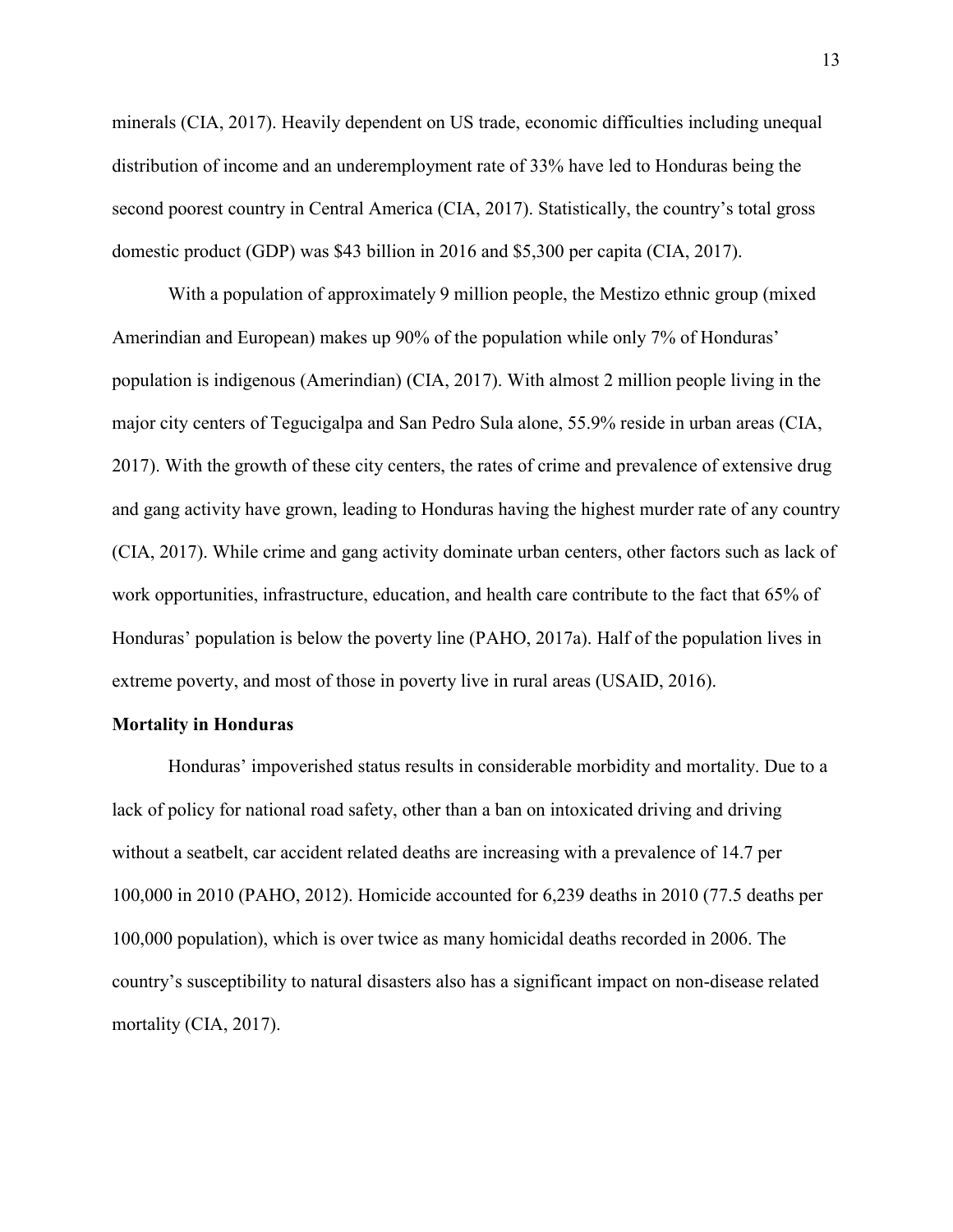Disease related mortality in Honduras can be broken down into non-communicable diseases, nutritional diseases, and communicable diseases. Non-communicable diseases such as cancer, COPD, and diabetes have a huge impact on the burden of disease in Honduras, but it cannot be accurately measured due to underreporting and the lack of coordination between the different health sectors (PAHO, 2012). Malnutrition has a significant effect on the Honduran population, especially in rural Honduras, with an estimated 40.2% of people ages 12 to 59 having some form of anemia (PAHO, 2012). Infectious diseases including dengue, malaria, Chagas disease, tuberculosis, and HIV/AIDS are widespread throughout Honduras (PAHO, 2012).

The leading cause of death in Honduras is perinatal conditions, approaching 20% of all reported deaths (PAHO, 2017a)*.* In 2012, the infant mortality rate was reported at 24 deaths per 1,000 live births, and maternal mortality was reported at 86 deaths per 100,000 live births (PAHO, 2017a). It is important to remember that these are only the reported numbers. Maternal mortality is twenty times more prevalent in developing countries compared to developed countries (WHO, 2016). Since the poorest people in Honduras live in rural communities, healthrelated morbidity and mortality are likely more prevalent than what is reported (USAID, 2016).

#### **Healthcare System**

According to the Pan American Health Organization (PAHO), health services are divided between three major departments: the Ministry of Health, the Honduran Institute of Social Security (IHSS), and the private sector (PAHO, 2012). The Ministry of Health, which is the public sector, provides care for about 60% of Hondurans through hospitals, family violence counseling centers, and maternal, child, rural and peripheral emergency clinics (PAHO, 2012). IHSS provides health care for about 15% of the working population and their families with the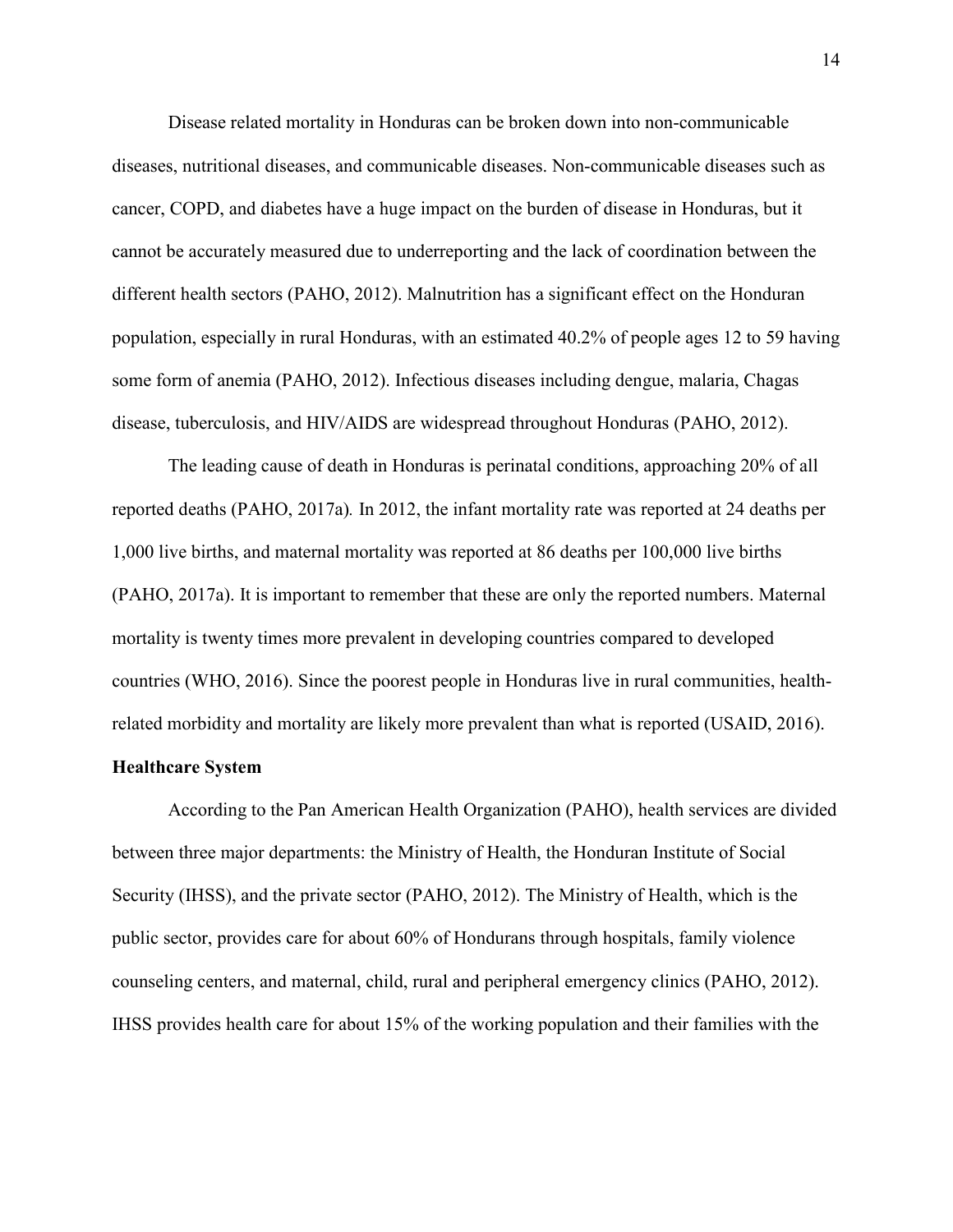private sector providing for about 10% (PAHO, 2012). All three sectors primarily focus on curative care instead of preventative care (PAHO, 2012).

Historically, the healthcare system has been profoundly inefficient, and poor coordination between these three major sectors has led to underreporting and ineffective care. However, due to the Framework Law on Social Protection passed in 2015, there has been a push for increased organization, the start of a nationwide agency to oversee the country's health, and for the IHSS to become the insurer of the national health system (PAHO, 2017a). The Honduran government is trying to promote and build multi-sectoral partnerships in the health system, and they are working to provide evidence for a more holistic approach to medicine, especially when it comes to noncommunicable diseases and injuries (PAHO, 2017a).

#### **Preconception Health**

**Sexual Health.** Sexual health is a significant part of analysis of the overall health of a country. It encompasses sexual education, sexual views and practices, prevention and treatment of sexually transmitted infections (STIs), and family planning/contraception. In comparison with other countries in Latin America, Honduras has a high rate of young motherhood (Samandari and Speizer, 2010). While there are many aspects to sexual health, average age of first reproduction is a valuable indicator of a country's reproductive health because it gives insight into other factors that can affect sexual health such as poverty levels, access to reproductive care, and social behaviors. In Honduras, the likelihood that a female has engaged in sexual activity has risen over time, and 14% of 15-19-year-olds have given birth by age 19 (Samandari & Speizer, 2010). An even higher number have engaged in sexual activity without resulting in pregnancy. Mortality of mothers in the age group of 15-19 is over twice that of mothers age 20 and older, and becoming a mother at such a young age increases child mortality and health risks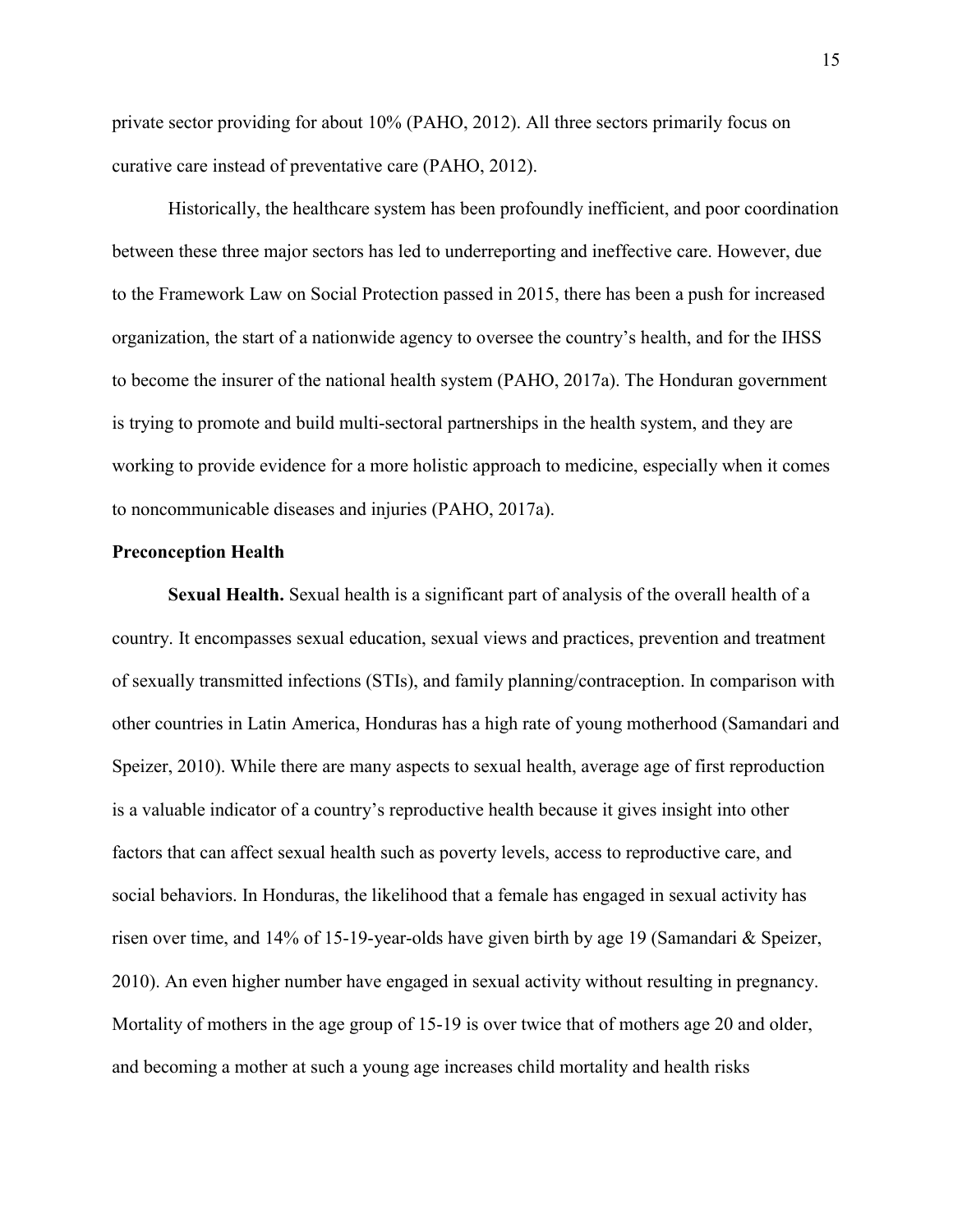(Samandari & Speizer, 2010)*.* Young mothers suffer increased rates of malnutrition, poor education, and poverty, while their children have a higher risk of developmental delay (Samandari & Speizer, 2010).

 Education is a crucial factor when trying to prevent early and often unwanted pregnancy, as higher rates of education are correlated with later rates of first sexual intercourse and first births. (Samandari & Spiezer, 2010). Even beginning at a young age, education is valuable to promote healthy sexual views and practice. In reality, many adolescents are not taught safe sex practices in schools (WHO, 2010). Most sexual knowledge comes informally from families and friends. Correlated with poor education is poverty; with lower incomes women are statistically less likely to access sexual and reproductive health information, as well as less likely to use preventative methods (WHO, 2010).

The relationship between socioeconomic status and sexual health is not straightforward and can be complicated and nuanced. Playing into the equation is a woman's ability to make independent and autonomous sexual and reproductive decisions. Authors Speizer, Whittle, and Carter explore this relationship in *Gender Relations and Reproductive Decision Making in Honduras.* In this 2005 study, men and women in Honduras were surveyed independently in order to determine which gender was more likely to make reproductive decisions. The study showed that 25% of women and 28% of males responded with the opinion that men should be solely responsible for at least one reproductive decision (Speizer et al., 2005). Women with low income, having less than a secondary education, and living in a rural area were more likely to agree with male-centered decision making. Males with lower education levels were also more likely to agree with male-centered decision making (Speizer et al., 2005).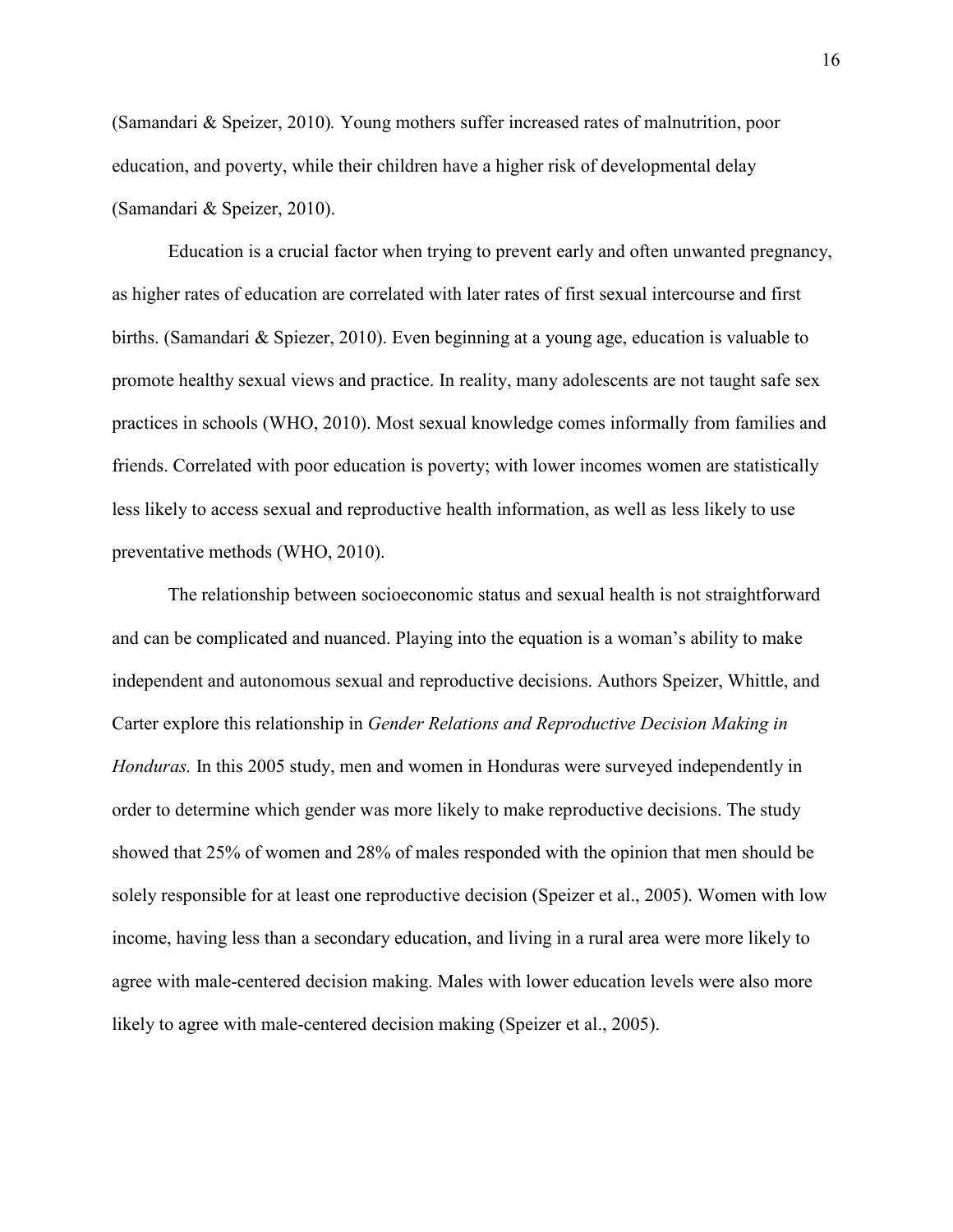According to the Sustainable Development Goals (SDG) report, Honduras was far from achieving its SDGs (Sachs et al., 2016). The country was furthest from meeting the goal of reducing national inequalities in comparison with other goals (Sachs et al., 2016). There are 17 sustainable development goals including no hunger, no poverty, accessible clean water, health and wellbeing, accessible quality education, industry and infrastructure, and sustainable communities (Sachs et al., 2016). Among others, Honduras did not meet the goal of gender equality (Sachs et al., 2016). This is apparent in societies with male-centered views that affect reproductive decision making, and Speizer et al. (2005) address this challenge in their report. Reducing gender inequalities can create better communication between women and their partners, unifying sexual health and reproductive decisions, as well as reducing sexual violence. Gender equality can increase men and women's likelihood of seeking sexual health treatment and preventative services, including STI screens and use of contraception. Women using modern contraception were found to make significantly more independent reproductive decisions and were more likely to express their fertility desires (Speizer et al., 2005).

 The opposing side to this aspect of female empowerment in decision making is male dominance. When women in an unsafe relationship choose to use contraception or make any independent reproductive decisions covertly, they risk putting themselves in compromising and violent confrontations with partners if they are exposed. These women are also more likely to undergo at-home or risky abortions (Speizer et al., 2005). There is no simple solution to increase women's empowerment to make healthy sexual decisions as gender relations are deeply rooted in society and take time and unified effort to change societal norms (Speizer et al., 2005). Programs that have been shown to be effective have the following in common: they target the men in a society, encouraging men to communicate well with their partners, include partners in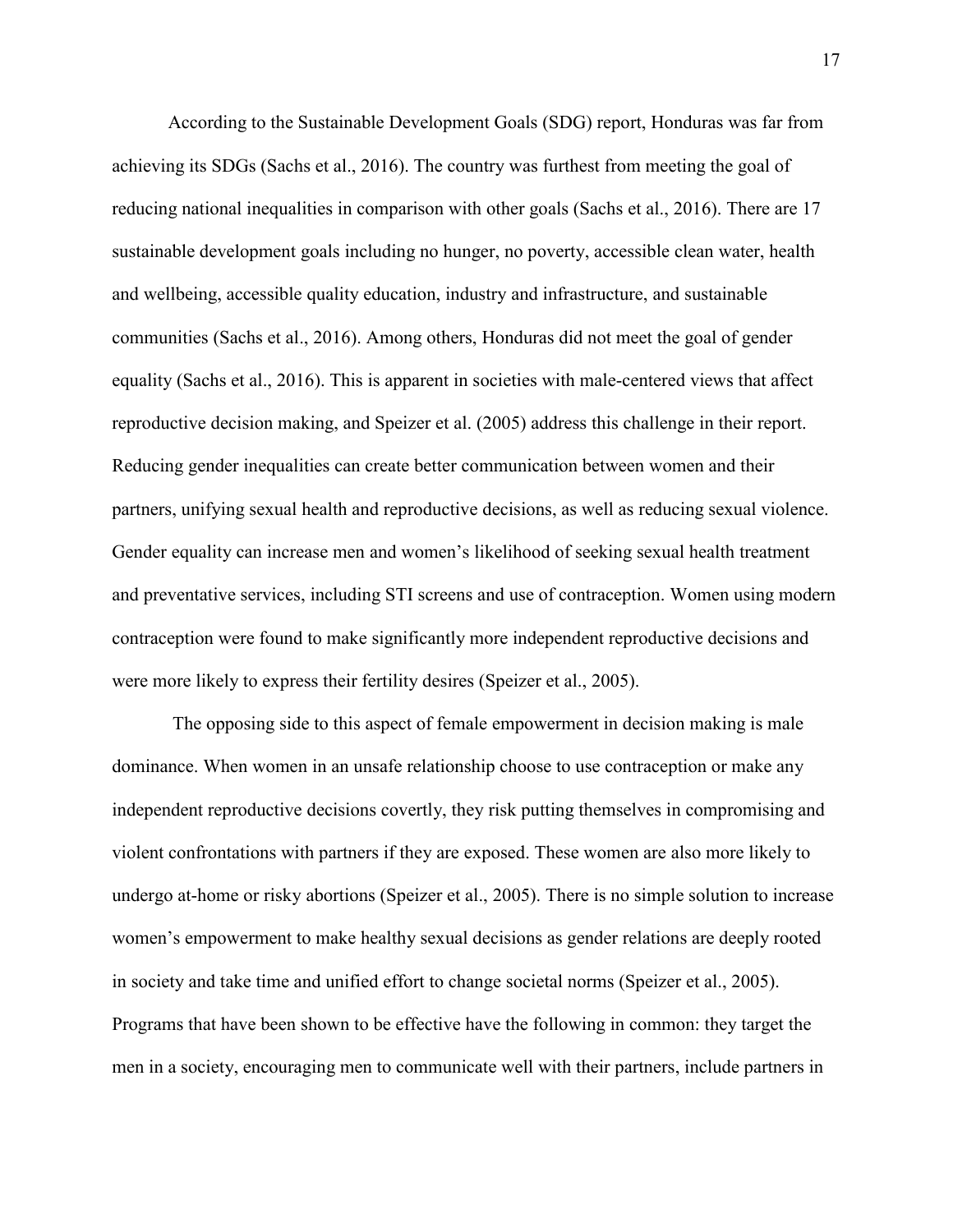decision making, and value them as equal contributors (Speizer et al., 2005). Encouraging and educating men about healthy relationships is increasingly necessary at a young age, as the average age of first sexual intercourse for Honduran boys is 15.7 years old (WHO, 2012).

Access to health services varies depending on region and economic status in Honduras, but in general, the use of modern contraceptives has increased in past years. In adolescents, reported use of contraceptives increased from 25% to 62% from 1992 to 2006 (EWEC, 2015)*.*  The survey asked if adolescents had ever used contraceptives; however, it did not indicate whether they were used correctly or consistently. Adolescent pregnancy rates are still high in Honduras, and pregnancy complications are the second leading cause of death for girls ages 15- 19 (EWEC, 2015). Though contraceptive use is increasing, many women still do not have access to birth control, especially sexually active, unmarried adolescents (EWEC, 2015).

According to data from la Encuesta Nacional de Salud y Demografia de Republica de Honduras (ENDESAH), in 2011-2012, 75.9% of unmarried, sexually active adolescent girls admitted they didn't want to become pregnant in the next two years, but only 46.2% of adolescent girls were currently using any method to prevent pregnancy. The percentage of women who used contraception increased within married women, but still not all married women have access to birth control (WHO, 2012)*.* Educating young women and creating an open and empowering environment to choose contraception is equally as important as making contraception options available at health centers. Women need to feel they have decision making power in their sexual and reproductive lives in order to have healthy sexual practice.

**Complications of Young Motherhood.** The literature previously discussed how giving birth at a young age can lead to higher health risks and mortality for mothers and children (Samandari & Speizer, 2010). Maternal mortality rates are high in Honduras, higher than the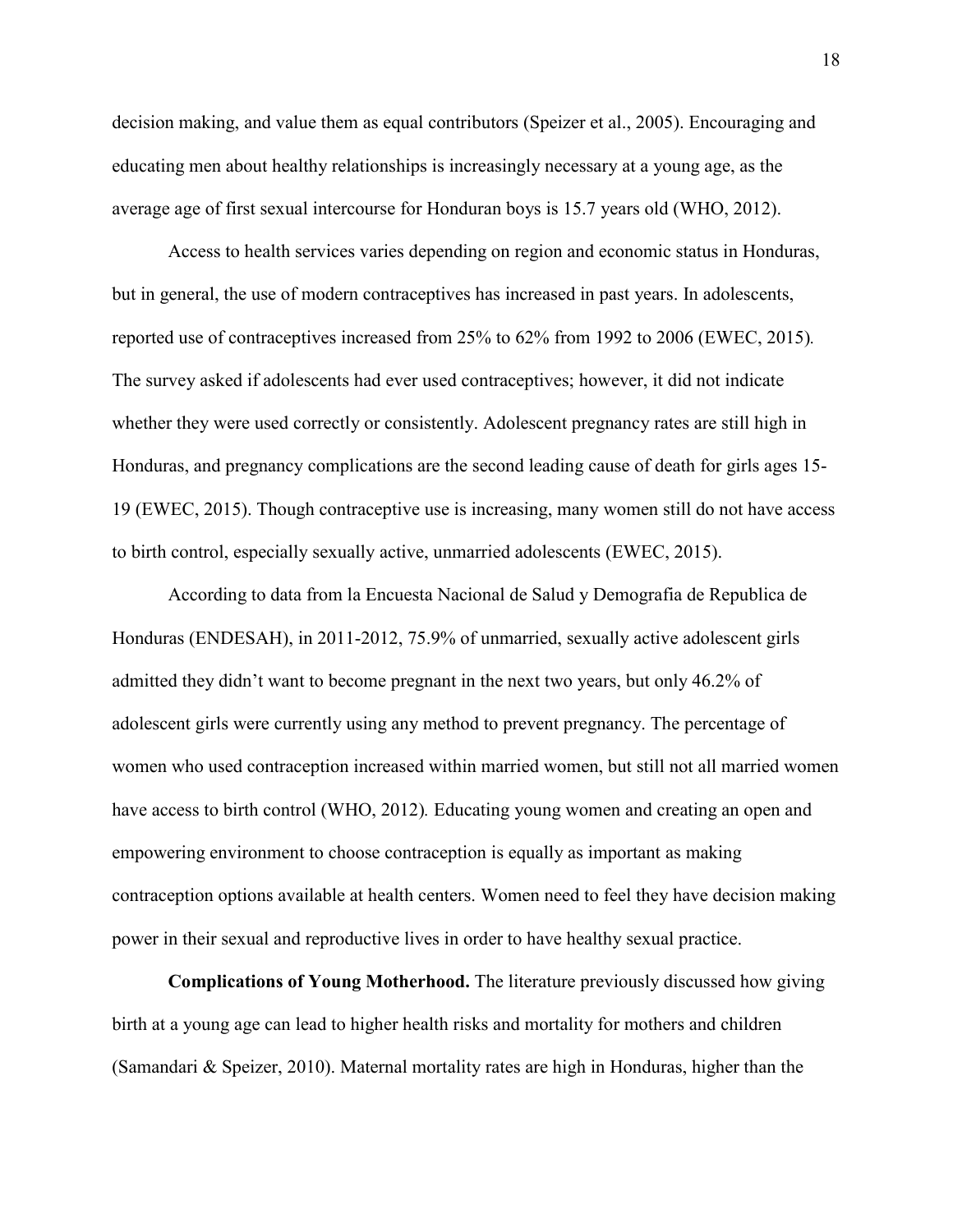Latin American average by over two times. One of the United Nations' Sustainable Development Goals is to reduce the maternal mortality to less than 70 in 100,000 births by 2030 (WHO, 2016). Honduras currently has a rate of 129 per 100,000 births. This rate is improving, and has decreased dramatically since 1990, when it was 272 per 100,000 births (WHO, 2015). Maternal deaths are almost always preventable, and most occur due to lack of health resources and from complications during and following pregnancy and childbirth. Skilled workers, increased healthcare funding, and improved access to care are needs in Honduras that have been addressed in their sustainable development goals and are being integrated into their national plan (Sachs et al., 2016).

**Infectious Disease Transmission.** One of the most important aspects of preventative health in regards to perinatal care is the prevention and treatment of sexually transmitted infections, such as HIV and syphilis. According to the Pan American Health Organization (PAHO), 12 million new infections of syphilis occur every year, with 3 million cases in Latin America and the Caribbean alone, and over 164,000 children are born with congenital syphilis (Gonzalez, 2010). In regards to HIV, 6,400 children are diagnosed annually, a majority via mother-to-child transmission (Gonzalez, 2010). Specifically in Honduras, the burden of HIV/AIDS is exhibited in the estimated 18,000 children orphaned due to AIDS and 32,300 HIVpositive individuals between 14 and 49 years old, with only 9,884 (0.3%) reported to be receiving antiretroviral therapy (CDC, 2017a). In 2010, the PAHO released a document with guidelines in order to improve the treatment gap and prevent transmission through low-cost, effective, and available interventions.

In 2010, the PAHO stated goals to reduce mother-to-child transmission of HIV to less than 2% and the incidence of syphilis to less than 0.5 cases per 1,000 live births (PAHO, 2012).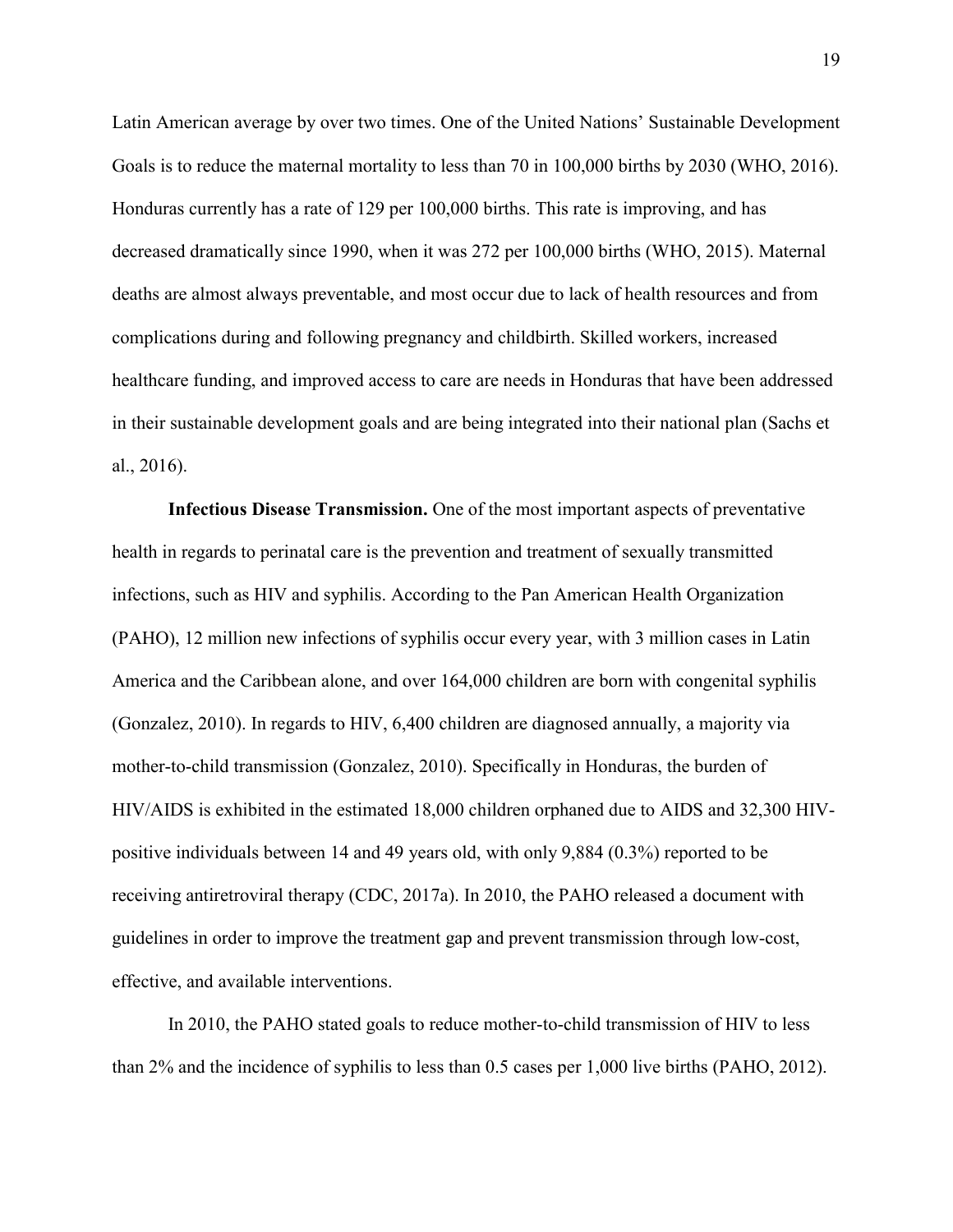Goals for 2020 include less than 26,000 new infections of HIV (79% reduction compared to the 2014 baseline), less than 19,000 AIDS-related deaths (62% reduction from 2014), and less than 79,000 new cases of cervical cancer (5% reduction from 2014). These goals are all in order to "accelerate the progress towards the end of AIDS and STI epidemics as public health problems by 2030 in the region of the Americas" (PAHO, 2016, p. 19).

To meet the aforementioned goals, the updated PAHO plan of action states four strategies, including: 1) strengthened planning and stewardship, 2) strengthened processes for diagnosis, treatment and prevention, 3) expanded access to services, and 4) increased financing and sustainability of resources (PAHO, 2016). This strengthened stewardship and governance response to HIV and STIs must take place through the establishment and coordination among national and subnational levels (PAHO, 2016). In order to ensure effectiveness of these measures, longitudinal monitoring of HIV/STIs must be put in place, as well as the identification of transmission "hot spots," with regular reporting guidelines to ensure the accountability and accuracy of data collection (PAHO, 2016).

 Secondly, normative frameworks for the diagnosis, prevention, care, and treatment of HIV/STIs must be strengthened or updated to reflect current WHO recommendations (PAHO, 2016). Examples of strengthening this structure include standards for ARV-based therapies for pre- and post-HIV-exposure prophylaxis, sexual and reproductive health education, communication strategies and resources, STI screening and treatment, HIV testing, and harm reduction services for drug and alcohol dependency (PAHO, 2016). In three Honduran cities, the implementation of an HIV/STI prevention program of regular examinations and STI testing for female sex workers lead to a significant decline in the prevalence of syphilis from 2.3% to 0.0% and chlamydia from 6.1% to 3.3% as well as an increase in condom use from 93.8% to 98.8%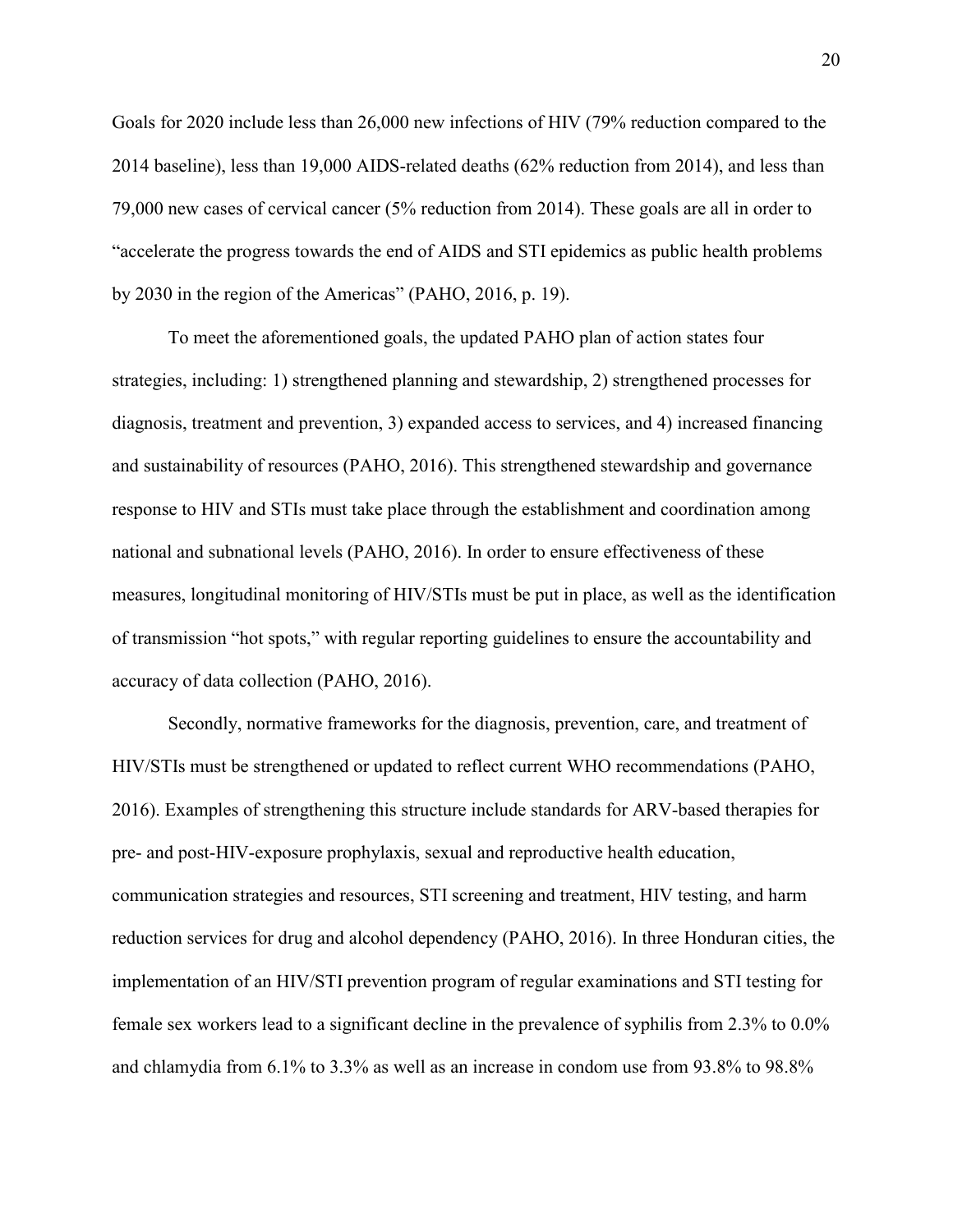over a two-year time period (Tinajeros et al., 2012). Building upon these already effective interventions include specific recommendations such as early detection in identified "hot spots," a universal treatment approach for initial antiretroviral administration, and combined management of co-infections such as TB, HPV, and hepatitis (PAHO, 2016).

 Thirdly, the 2016 PAHO recommendations include expanded access to quality care via the perspectives of human rights, public health, and intercultural competence. The strategies are the integration of maternal and child health services with other clinical and psychosocial needs, such as addressing key population disparities and gender-based violence. Training curriculums should be updated for sustainability measures as well as expanded laboratory capacities to guarantee effective and accurate diagnoses and clinical monitoring of HIV viral loads and CD4+ counts (PAHO, 2016). Specific output goals of these measures include testing both pregnant women and exposed infants for HIV and syphilis, as well as treatment of HIV-positive women with ARVs and syphilis-positive women with antibiotics (Gonzalez, 2010).

Finally, the last line of action includes sustainability of resources through both funding of HIV/STI centers as well as medications and treatment options (PAHO, 2016). In Honduras specifically, the CDC implemented program of Vigilancia Centinela de las Infecciones de Transmisión Sexual (VICITS) have been working alongside the PAHO in their commitment to decrease transmission of HIV/STIs for the bettering of perinatal care and maternal outcome (CDC, 2017a).

**Maternal Vaccinations.** Vaccination is an important preventative measure in maternal health. Completion of recommended vaccinations should be promoted and accomplished preconception, during pregnancy, and postpartum. Regarding the formulation recommendations, the Regional Immunization Action Plan (RIAP), a subset of the Global Vaccine Action Plan, put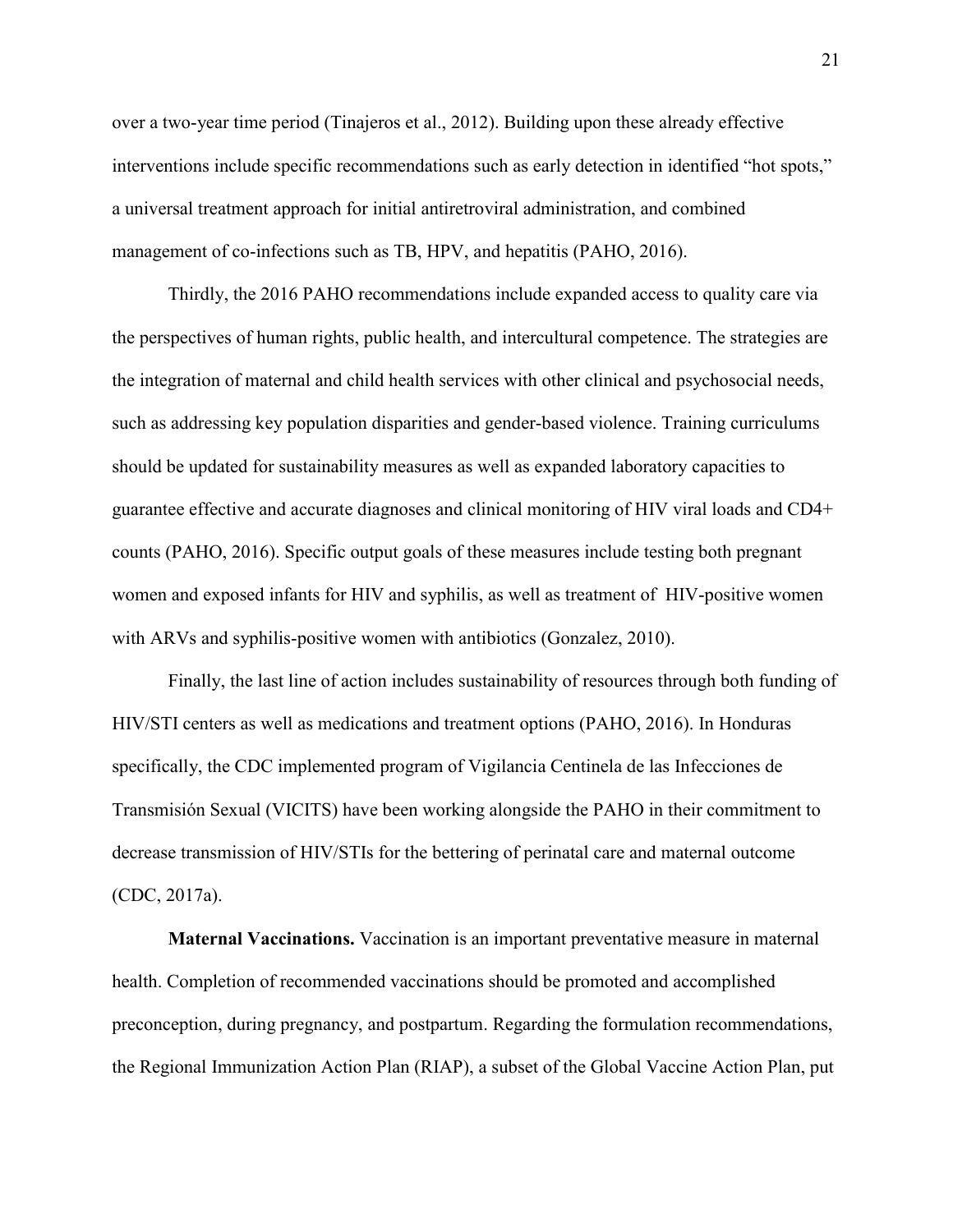forth a general vaccination roadmap that was reaffirmed by the PAHO's Technical Advisory Group as beneficial for maternal and neonatal health (PAHO, 2017b).

In the preconception period, recommendations include a review of records to ensure the mother is up to date on all immunizations, especially the MMR vaccine (PAHO, 2017b). Timing of vaccinations is pertinent, with warnings against conception one month after any live vaccine (PAHO, 2017b). The human papilloma virus (HPV) vaccination is increasingly necessary as cervical cancer is the leading cause of cancer death among Latin American women (Perkins, Langrish, Cotton, & Simon, 2011).

Limiting the spread of HPV has tremendous potential to reduce cervical cancer rates, but up until recently, the HPV vaccine was not administered widely in Honduras due to lack of funding (Perkins et. al, 2011)*.* In 2016, Gavi, a global vaccine alliance founded by the Bill and Melinda Gates foundation, granted funding towards administration of the HPV vaccine in government vaccination programs in Honduras (Gavi Vaccine Alliance, 2017). This has helped to reduce costs of vaccines in the country, allowing more people to receive the vaccine. Since girls and boys are recommended to receive the vaccine at a young age, gaining parental understanding of HPV and cervical cancer has been crucial to promote acceptance of the vaccine. Encouragingly, one study found that after education, 91% of 632 Honduran mothers surveyed said they would approve the HPV vaccination for their 9-year-old daughter (Perkins et. al, 2011). This positive reception is promising, and with adequate funding and education, the HPV vaccine has immense potential to decrease the rates of cervical cancer in Honduras (Perkins et. al, 2011)*.* 

During pregnancy, mothers are to receive the inactivated influenza vaccine, as well as the tetanus/diphtheria/pertussis vaccine if they were not vaccinated pre-pregnancy (PAHO, 2017b).

22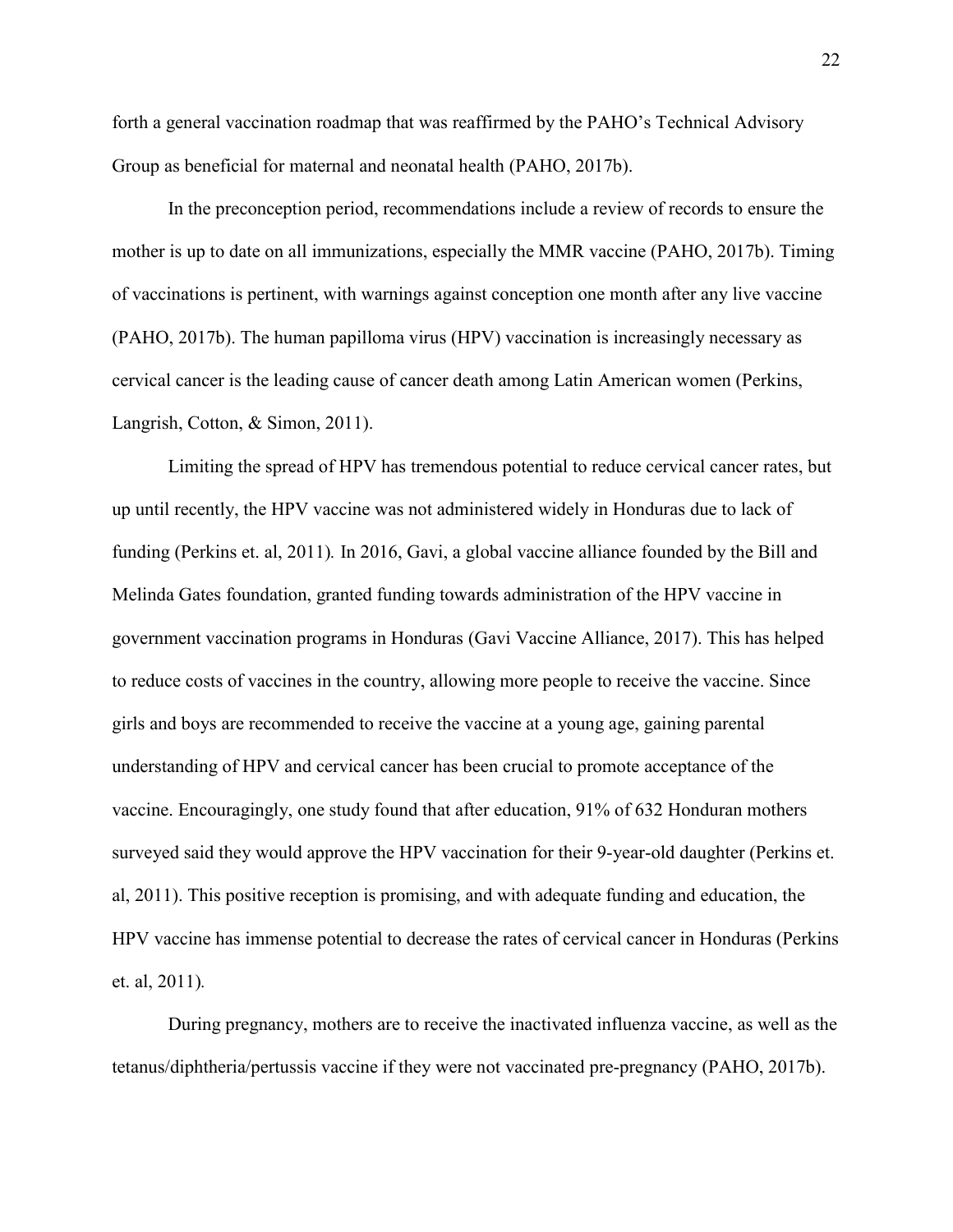If community outbreaks of infectious diseases occur during pregnancy, women should be immunized for hepatitis A and B, yellow fever, inactivated polio vaccine (IPV)/oral polio vaccine (OPV), meningococcus conjugate, meningococcus polysaccharide (MPSV4), and a rabies vaccine after a high-risk exposure (PAHO, 2017b). Regarding follow up care, proper vaccination training should be given to postpartum and lactation health personnel, as education for the new mother and her infant is of extreme importance (PAHO, 2017b). Women who gave birth in non-institutional settings should be targeted, as they are at risk for not receiving proper follow up care (PAHO, 2017b).

# **Prenatal Care**

An essential aspect of a healthy pregnancy is appropriate prenatal care (PNC). Maternal and neonatal health depend on a variety of screenings, assessments, and interventions. Modern evidenced-based medicine has led to detailed standards of care including, but not limited to, regular clinic visits with counseling and nutritional guidelines (Zolotor & Carlough, 2014). Honduran medicine has yet to adopt some of the practices of modern prenatal medicine, resulting in a higher rate of infant and maternal complications and mortalities (Milla, et al., 2007).

In *Disease Control Priorities in Developing Countries* (2006), Graham et al. discuss eight major conditions that affect maternal and perinatal deaths including hemorrhage, maternal sepsis, eclampsia, obstructed labor, unsafe abortion, low birth weight, birth asphyxia, and neonatal infection. Of these conditions, sepsis, eclampsia, low birth weight, and infection were risks associated with inadequate prenatal care (Graham et al., 2006). Although these perinatal complications are not specific to Honduras, this study gives a broad overview of common women's health disparities found in developing countries.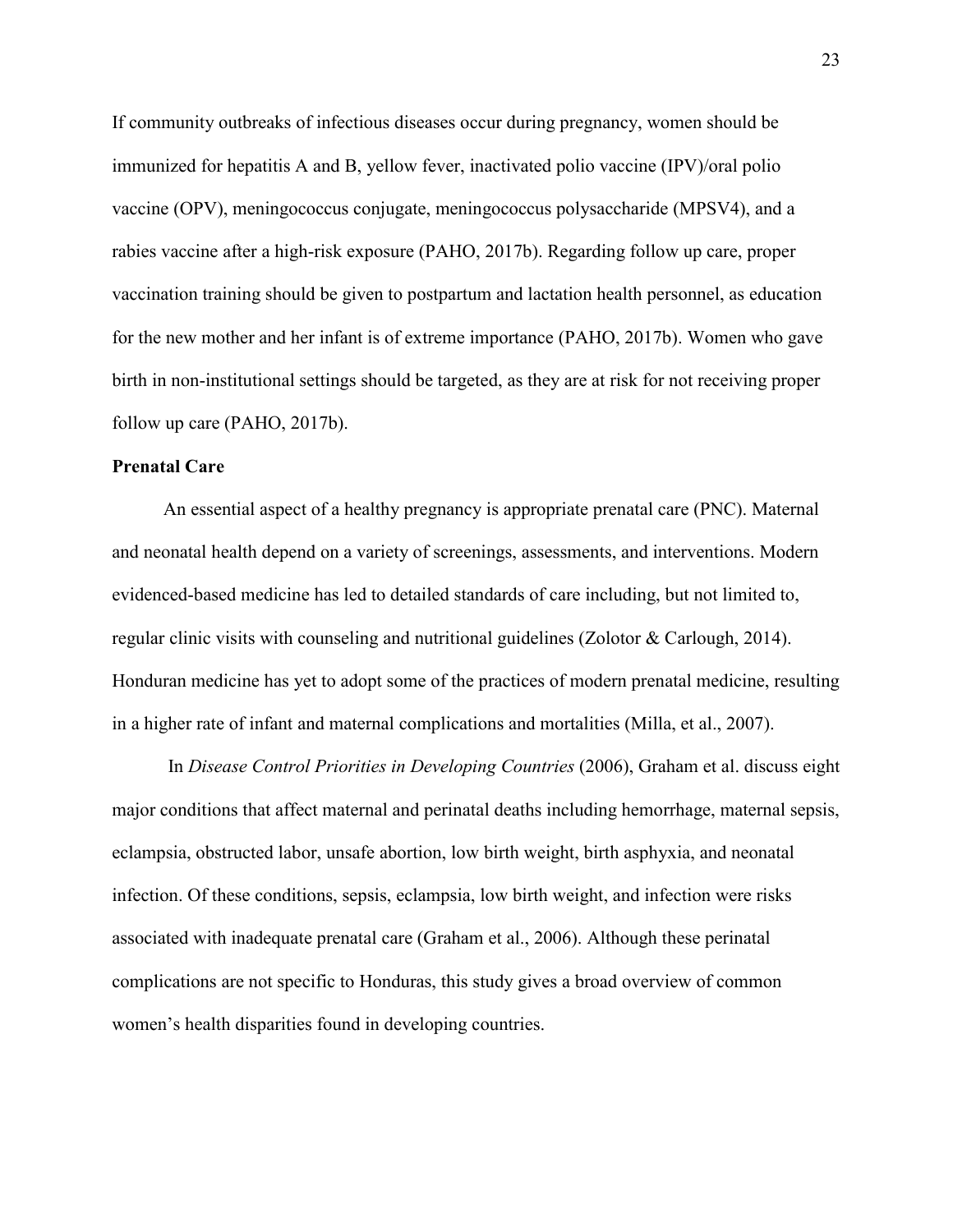Neural tube defects are types of CNS malformations, commonly resulting from a lack of prenatal folic acid supplementation. In developing countries, neural tube defects (NTDs) are considerable factors for both childhood disability and mortality, causing 17-70% of neonatal deaths from birth defects (Blencowe, et al., 2010). A study found that of women who attended a PNC visit, 72.6% said a doctor had instructed prenatal vitamin usage; however, when specifically asked about folic acid, 68.6% of women had heard of it, but 44.5% reported that they had not received any (Milla, et al., 2007). Spiritual and superstitious practices played a role in perception of birth defects, as 23% of women who birthed an infant with a NTD reported that the cause was related to superstitious or mythical beliefs "such as watching an eclipse, laughing at people with disabilities, or the will of God" (Milla, et al., 2007, p. 343).

Researchers Price and Asgary (2011) assessed a variety of health indicators in women in Yamaranguila, Honduras. In the rural and resource-poor area, less than 60% of families have access to drinkable water. While most women attended primary school, 11% had no education at all. Of Yamaranguilan women, 94% reported a prenatal care visit at a local health center, and 70% reported that the PNC visit was in the first trimester. Eighty-five percent of women had four or more PNC visits. It was found that frequency of PNC visits was correlated with proximity to the health center. Therefore, the primary disparity noted by Price and Asgary (2011) concerning prenatal care was accessibility to care and proximity to medical help.

To a new mother, the extensive list of prenatal responsibilities and potential pregnancy complications is difficult to master without the consistent guidance of a health provider. Dansereau et al. (2016) interviewed 8,366 women across six Latin American countries, including Honduras. Demographic information including age, marital status, occupation, education, and income was collected as well as obstetric histories with 28% of women stating that their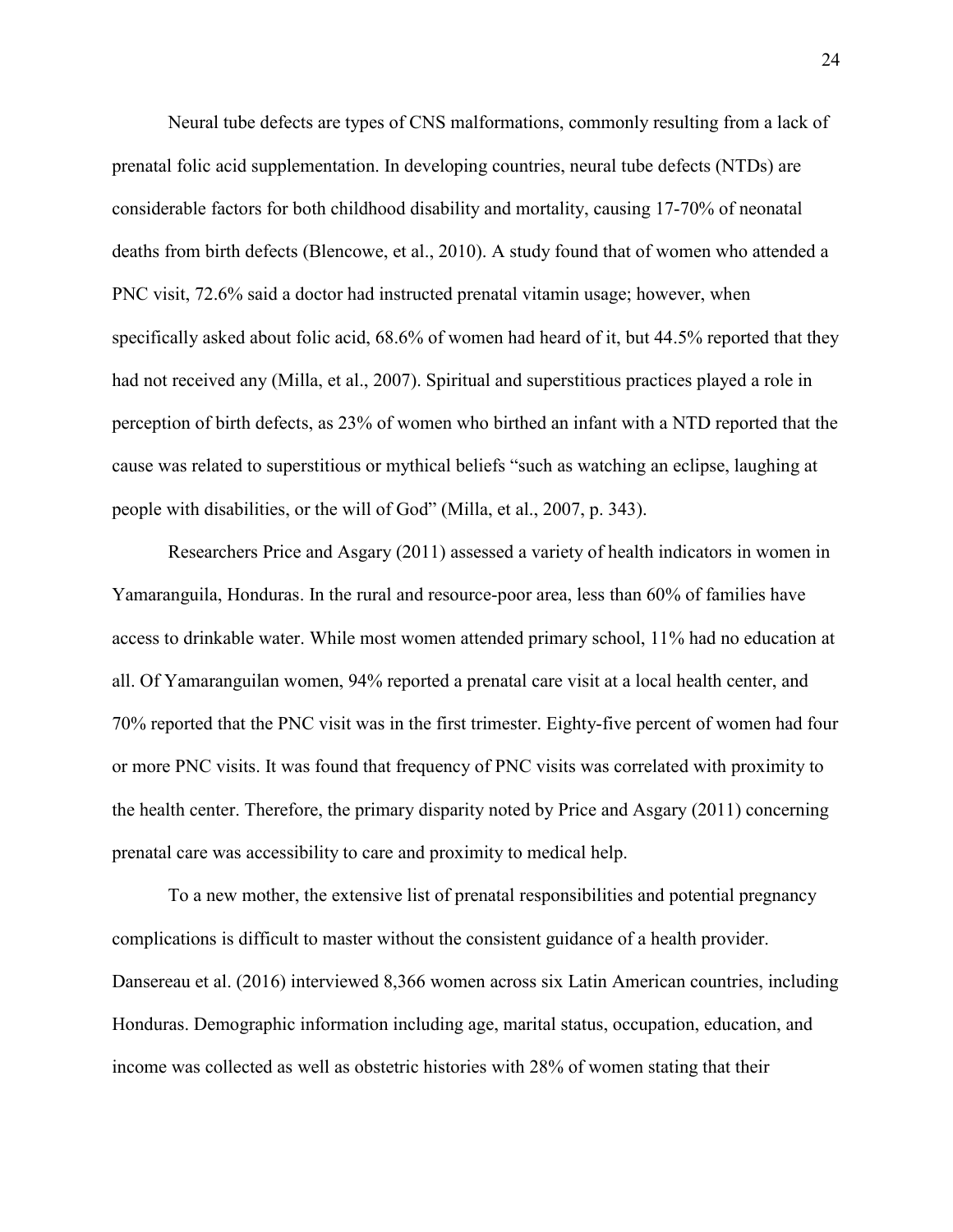pregnancies were unwanted. Thirty-four percent of women live within 15 minutes of a healthcare facility, but 22% live at least an hour away (Dansereau et al., 2016). One percent of women are insured. Compared to other Latin American countries, Honduran attendance of PNC visits was more consistent. The study found that 96% of women had attended at least 1 skilled or unskilled PNC visit, while 39% of women attended seven or more skilled PNC visits (Dansereau et al., 2016). In developed countries, women have 7 to 12 prenatal visits (Zolotor & Carlough, 2014). While most Honduran women are receiving some level of care prenatally, no research was found on the efficacy of a single visit, or the quality of education within that visit.

In contrast to numerous shortcomings, 96% of Honduran women are seen prenatally at least once in a medical context, a higher rate than its Latin American neighboring countries (Dansereau et al., 2016). However, Honduras still falls short in many arenas, specifically in frequency of prenatal care visits, leading to misinformation and inadequate care. Disparities in prenatal care in Honduran pregnancies plays a significant role in perinatal complication and deaths.

#### **Delivery**

It is estimated that in developing countries, two-thirds of maternal perinatal deaths and an even higher proportion of perinatal deaths of the child occur from the onset of labor to 48 hours postpartum (Graham et al., 2006). In the mother, hemorrhage and sepsis are the main causes of perinatal mortality and morbidity around the time of delivery. Low birth weight, asphyxia, and sepsis are some of the common causes of early neonatal mortality (Graham et al., 2006). In addition, poverty and inadequate access to health care likely contribute to poor labor and delivery outcomes in Honduran communities (Arps, 2009).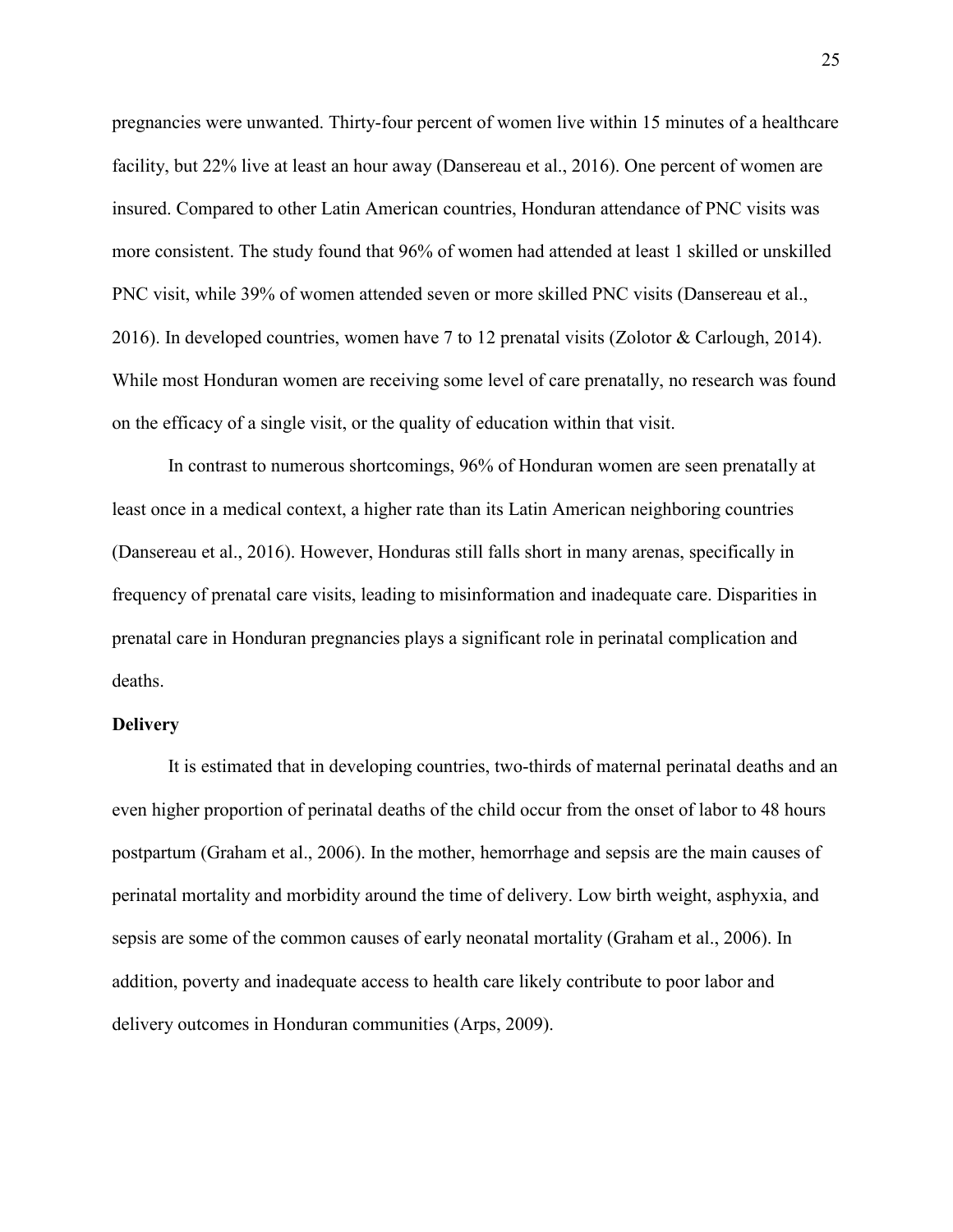Postpartum hemorrhage is the number one cause of maternal death worldwide (Low et al., 2008). In fatal cases, death occurs within an average time-frame of two hours (Graham et al., 2006). Lack of resources appears to be the main contributor (Low et al., 2008). The administration of oxytocin post-delivery is universally recommended for third-stage labor management, and a study in a rural Honduran birth center demonstrated that oxytocin does reduce postpartum blood loss (Low et al., 2008). However, the clinic in this study did not have the funds to supply oxytocin regularly and was relying on oxytocin donations to adhere to the labor management guidelines (Low et al., 2008). Lack of blood transfusions is another factor contributing to postpartum hemorrhage mortalities in developing countries (Graham et al., 2006). The study by Low et al. (2008) demonstrated inadequate skills by the nursing staff in managing postpartum hemorrhage. Skills that were lacking included estimation of blood loss, bimanual compression, uterine massage, and inspection of the placenta. Lack of education and training are potential factors contributing to postpartum hemorrhage mortalities in Honduran care facilities.

 While the direct factors leading to morbidity and mortality of both the mother and child at birth differ, lack of resources, education, and unskilled delivery attendants lie at the root of the cause (Graham et al., 2006). The high incidence of child and maternal sepsis is due to inadequate hygiene practices during delivery and insufficient knowledge about the warning signs of infection (WHO, 2016). Lack of access to intravenous antibiotics and the prevalence of congenital HIV infections are also significant factors (Graham et al., 2006). Birth asphyxia commonly occurs due to lack of fetal monitoring, poorly conducted labor, and the absence of neonatal resuscitation facilities (Graham et al., 2006).

 More delivery complications occur as a result of births occurring outside of a healthcare facility (Graham et al., 2006). Not seeking medical care at the time of delivery is mainly linked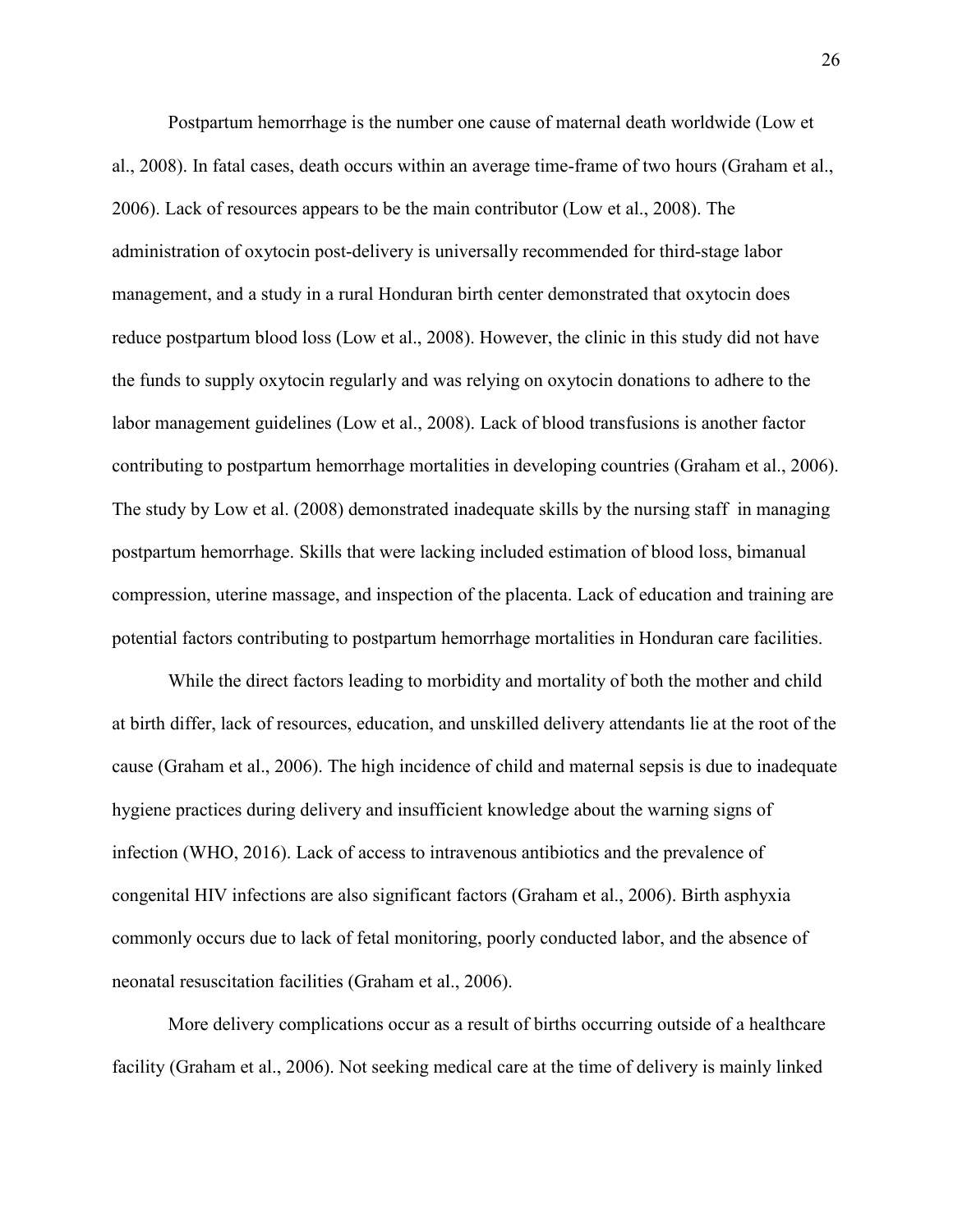to poverty and perceptions about health care (Arps, 2009; WHO, 2016). One study demonstrates that in Latin America and the Caribbean, 50% of low income women give birth in their own homes (Montagu et al., 2011). In the poorest communities worldwide, the proportion rises to 90% (Montagu et al., 2011). When asked about reasons for not attending a birth facility, 68% of the women responded that it was "not necessary" (Montagu et al., 2011). Another group of researchers interviewed members of a community in Honduras to determine their perceptions of factors leading to maternal death at childbirth (Arps, 2009). Women complained about an unwillingness of healthcare providers in the community to help when complications arise. Many women perceived sorcery and witchcraft as the main factors influencing maternal mortality (Arps, 2009). These factors discourage women from seeking medical care during birth, resulting in many home births, often without a midwife (Arps, 2009). Poverty further contributes to home deliveries because many of the women who desire medical care at birth lack affordable transportation, live too far from a birth facility, or cannot afford health care (Arps, 2009; WHO, 2016).

# **Postnatal Care**

Postnatally, vaccination of all children, including newborns, is crucial in the prevention of infectious disease and epidemics. In targeted risk groups, primarily children under the age of five, Honduras has a sustained vaccination coverage of over 90%, with freedom from polio since 1981 and measles from 1989 (Januzs, 2015). The Honduran Ministry of Health administers over 90% of all vaccinations. Vaccinations are primarily delivered in hospitals and in governmentsubsidized health centers in urban and rural areas (Januzs, 2015).

In the first 24 hours after birth, hepatitis B and BCG should be administered, in conjunction with a dosage of vitamin K (Janusz, 2015). At two, four, and six months of age,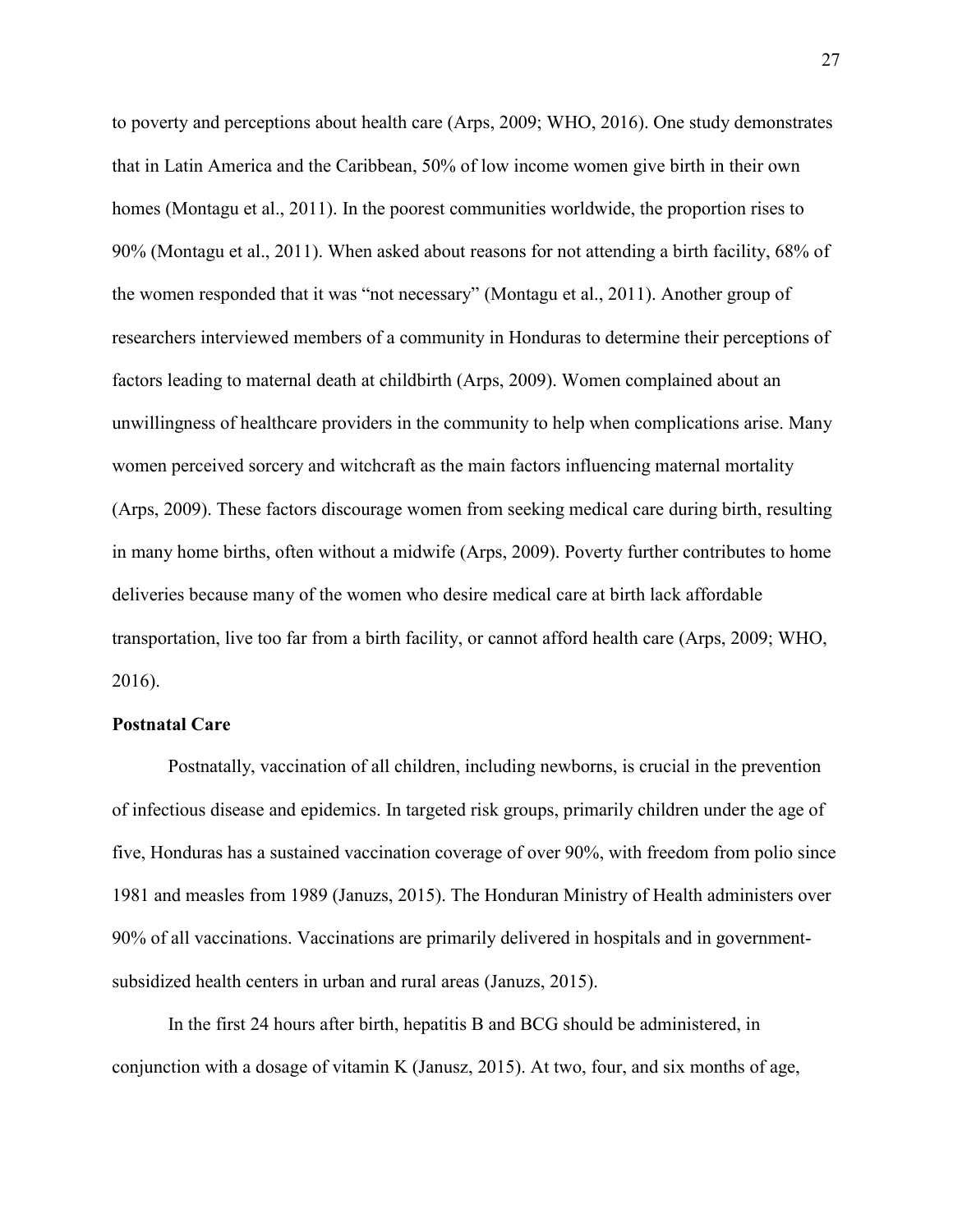children should be given doses of oral polio (OPV), pneumocococcal conjugate 13-valent (PCV13), and Pentavalent. Pentavalent is a five-in-one vaccine including *Haemophilus influenzae* type B, hepatitis B, diphtheria, tetanus, and pertussis. At 18 months, children should receive MMR and DTaP, and boosters of OPV and PCV13. DTaP booster is given at 48 months (Janusz, 2015). Gavi also recognized Honduras for its excellence in achieving 98% coverage with the rotavirus vaccine within two years of its introduction at 2 and 4 months old (Janusz, 2015). In 2011, the total cost of these routine immunizations was \$32.5 million with the cost of one fully immunized child up to the age of one adding up to \$132 (Janusz, 2015).

#### **Childhood Development**

In low and middle-income countries, 43% of children do not fully develop physically, cognitively, psychologically, and emotionally (WHO, UNICEF, & World Bank Group, 2016). Underlying these developmental delays are causes such as poor health, malnutrition, insufficient medical care, and poverty (EWEC, 2015). Since factors influencing childhood development begin before conception, interventions to benefit childhood development must begin at family planning and periconceptional nutrition and persist to the child's school age years (WHO, UNICEF, & World Bank Group, 2016).

 Current data shows that 23% of Honduran children under five experience stunted growth due to malnutrition (USAID, 2016). This proportion is greatly influenced by natural disasters such as droughts and flooding because the Honduran people are highly dependent on agriculture for sustenance. One and a half million face hunger at some point during each year (USAID, 2016), malnutrition is a serious hindrance to childhood development. One study demonstrates that stunting by the age of two or three results in cognitive deficits beginning at 9-24 months, lower school achievements, and more dropouts through age 18 (Walker et al., 2007). These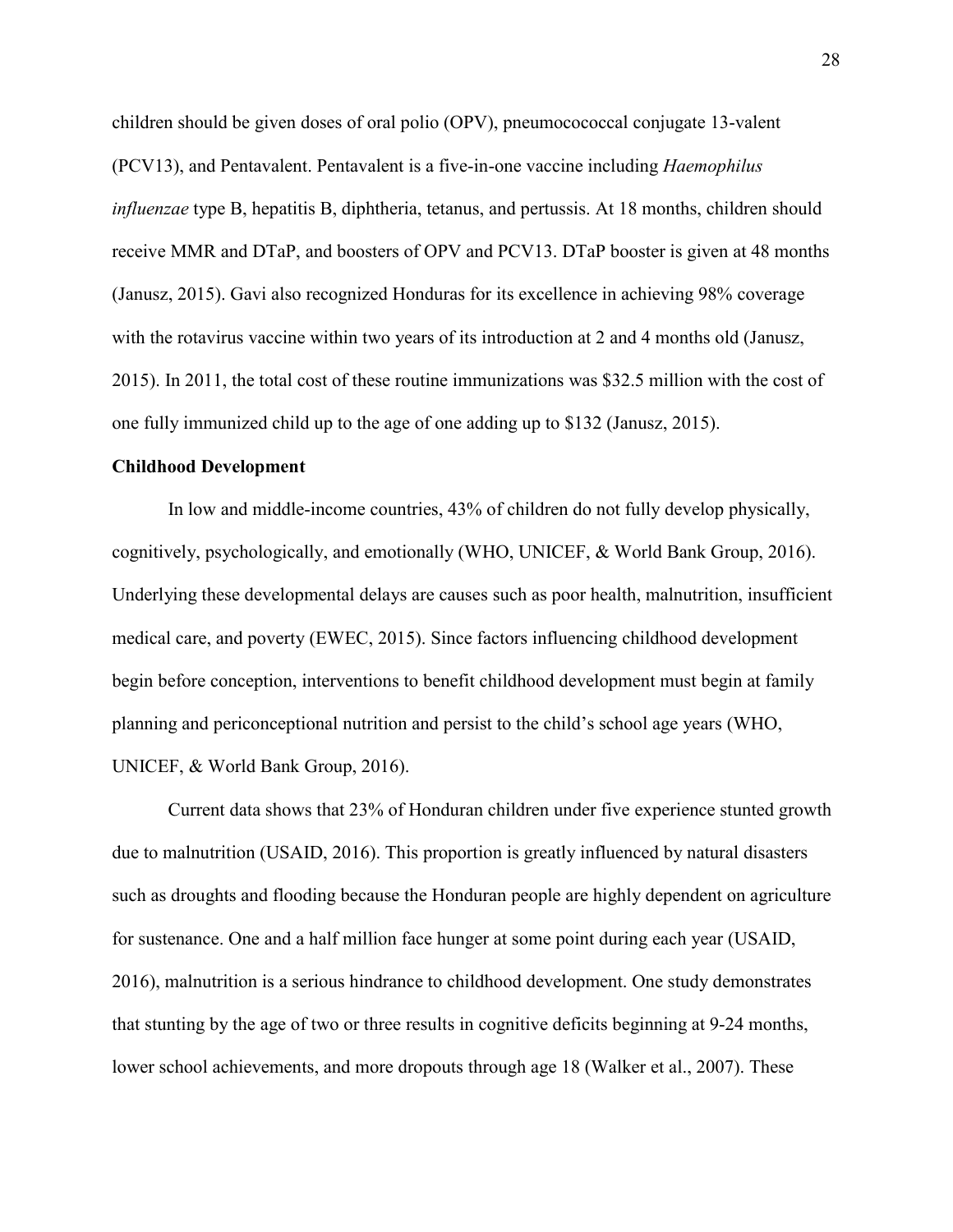children showed decreased motor, social, and emotional development (Walker et al., 2007). Iron deficiency anemia due to malnutrition also influences cognitive childhood development and has a 29% prevalence in Honduran children under five (Walker et al., 2007; USAID, 2016).

According to the World Health Organization in 2017, there are not enough healthcare workers in Honduras to sufficiently meet the population's primary health care needs. Distance to a healthcare facility and socioeconomic status are the two main factors preventing children from receiving primary health care in Honduras (CDC, 2017b). Most health facilities are located in the developed cities, while the poorest people live in rural areas (CDC, 2017b, & USAID, 2016). Poverty and distance limit access to childhood immunizations and treatments of common illnesses such as otitis media, which can lead to chronic and life-threatening complications if left untreated (Walker et al., 2007). Even for those who can obtain access to health care, limited resources and skills of medical caregivers become a factor (Walker et al., 2007). Infections such as HIV, malaria, and helminth infections are common in underdeveloped countries and, without proper treatment, can lead to severe neurological impairments and developmental delays (Walker et al., 2007).

#### **Childhood Nutrition**

In Honduras, approximately 60% of the population lives on less than \$2 per day, resulting in food insecurity (Ben-Davies, et al., 2014). Food insecurity is defined as a "limited access to food or limited availability of food to promote a healthy and productive life." Associated risk factors include household size, maternal age, education status, and social support (Ben-Davies et al., 2017). Ben-Davies et al. surveyed caregivers in the state of Intibucá in rural Honduras, classifying each family by the severity of food insecurity as mild, moderate, or severe. With only 7% of participants reporting food security, 13% responded with mild food insecurity defined as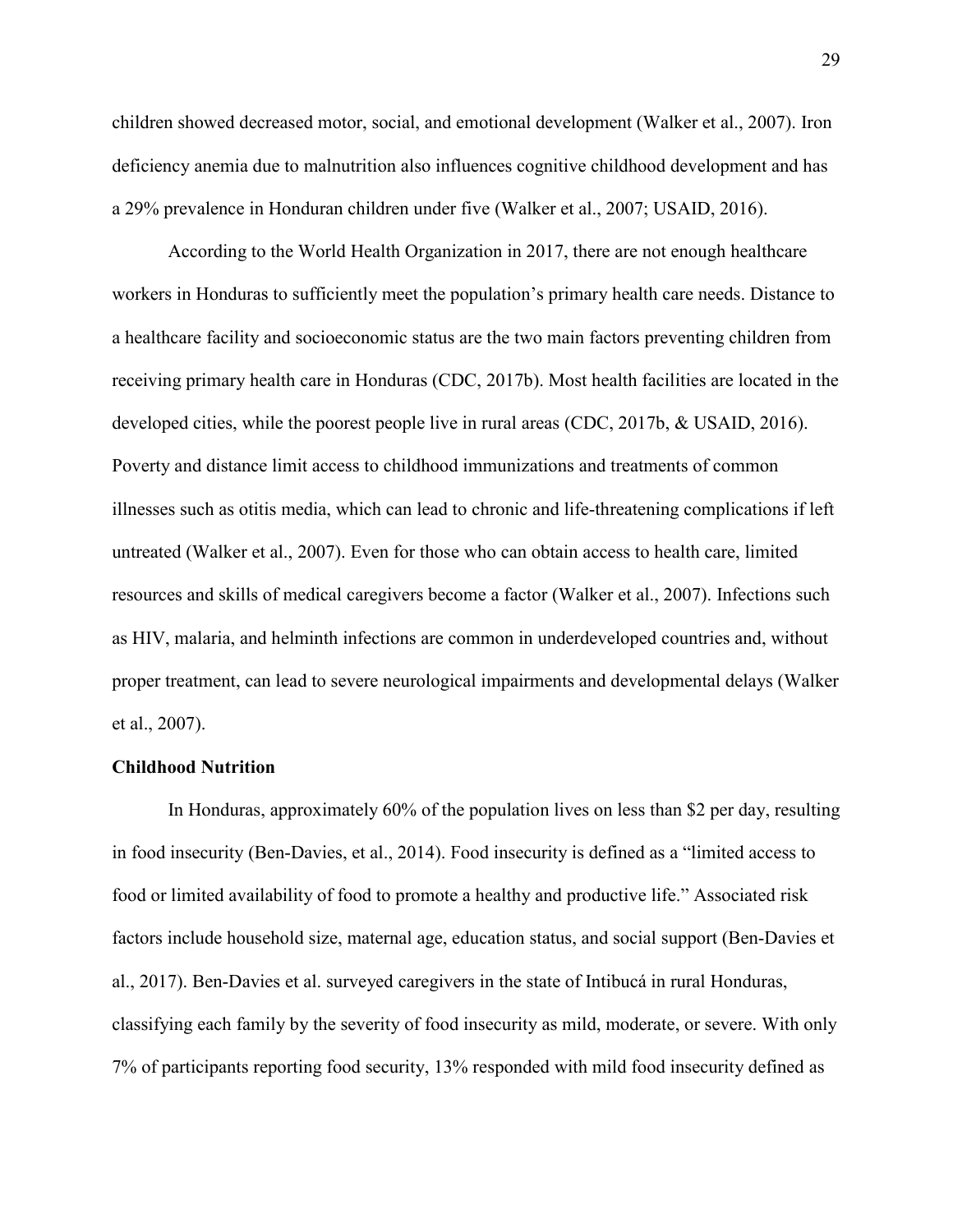uncertain feelings and worry about the ability to satisfy familial dietary needs (Ben-Davies et al., 2017). Forty-two percent responded with moderate food insecurity (compromised dietary quantity and quality but sustained meal frequency), and 37% responded with severe food insecurity (interrupted eating patterns and socially unacceptable methods for obtaining food) (Ben-Davies et al., 2017). Of the 93% of families with some form of food insecurity, the most significant risk factor was shown to be maternal education, more specifically completion of primary school (Ben-Davies et al., 2017).

Food insecurity has been associated with growth stunting in school aged children, so addressing limited accessibility is a crucial step in addressing the severity of stunting in Honduras (Gray, Cossman, & Powers, 2006). With 38% of children in Honduras between ages one and six stunted in growth, Honduras is one of the most malnourished countries in the Western hemisphere (Morris, Flores, & Zúniga, 2000). School height censuses prove to be a valuable tool in identifying stunted growth patterns of children in communities, and the Honduran government now collects first-graders' height as an assessment of this problem (Morris & Flores, 2002). Using the most recent census as a baseline to statistically evaluate the potential outcomes of a nutritional intervention, researchers found that a geographically targeted intervention could help improve the severity of growth stunting (Morris & Flores, 2002).

 A study by Rico, et al. (2001) researched associations between intimate partner violence (IPV) and childhood nutrition and mortality in several low-income countries, including Honduras. Intimate partner violence includes physical aggression, sexual coercion, verbal abuse, and controlling behavior with the impact of these behaviors altering childcare practices, child health, and family finances (Rico et al., 2001). Through surveys, researchers identified that 15.5% of Honduran women over the age of 15 had been victim to physical and sexual violence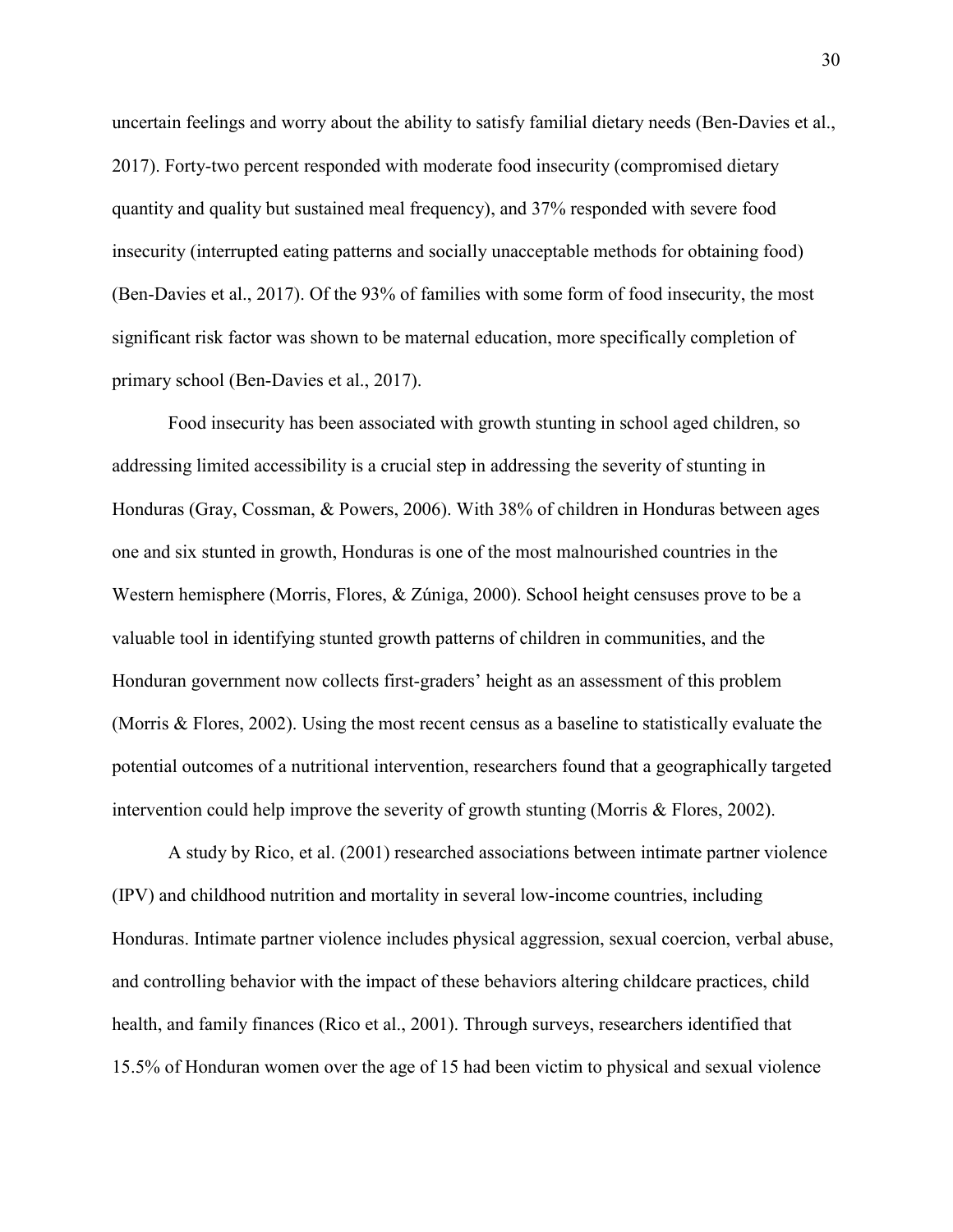(Rico et al., 2001). With data collected on children using the WHO child growth standards, authors concluded that there may be a relationship between IPV and child growth stunting in Honduras (Rico et al., 2001).

While widespread food insecurity is prevalent in Honduras, a contrasting problem is the increasing prevalence of metabolic syndrome (Villamor, et al., 2016). In 2016, Villamor et al. studied how adult metabolic syndrome in Latin American countries impacts school-aged children. Two hundred and forty families among eight different Latin American countries were surveyed and assessed for metabolic syndrome with the following measurements: waist circumference, fasting blood glucose, blood pressure, HDL cholesterol, and triglyceride levels. Metabolic syndrome was prevalent in approximately 38% of women and 34% of men. There was found to be a positive association between child metabolic risk score and metabolic syndrome diagnosed parents (Villamor et al., 2016). Not only can childhood malnutrition refer to caloric insufficiencies, but also unhealthy macronutrient proportions resulting in obesity and its comorbidities. These two extremes both contribute negatively to the health of the Honduran population and are opportunities for improvement.

#### **Conclusion**

The status of perinatal health care in Honduras is complex and multifaceted. Honduras has a unique history and culture, with a healthcare system different from that of the United States. Preconception education, preventative health, prenatal care, delivery, and childhood development are all important aspects contributing to perinatal health. While there is still room for growth, literature shows that within these categories significant improvements have been made. Continuing studies and research, as well as providing hands-on service, will help to improve health care and quality of life in Honduras. An outline of this research process and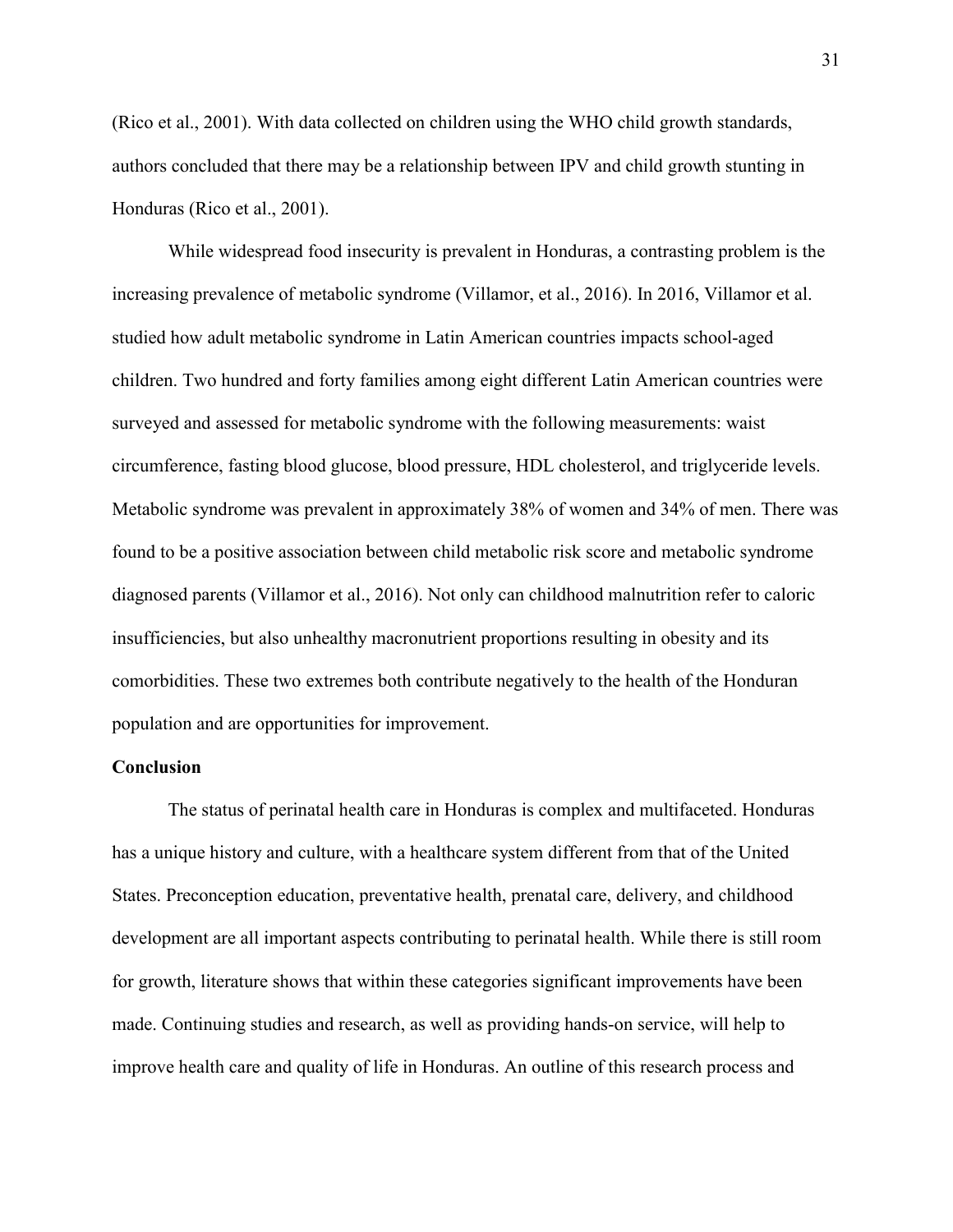design of materials intended to address perinatal health issues, including childhood nutrition, will be presented in Chapter 3.

#### **Chapter 3: Methods**

#### **Introduction**

As discussed prior, the leading cause of death in Honduras is perinatal conditions, defined by a lack of prenatal care, complications during birth, and inadequate postpartum care (PAHO, 2017a). Ramifications of perinatal complications impede both long-term childhood health and maternal health by increasing morbidity and mortality. Literature has shown positive outcomes associated with the provision of sexual health education including pregnancy and STI prevention, maternal health education regarding prenatal and postpartum care, and childhood health education regarding nutrition. In aligning with the literature, a needs assessment of Project Hope Clinic in El Cacao revealed the desire for the creation and distribution of educational materials.

A *Sexual Health* curriculum will be provided in powerpoint form to male and female teenagers ages 13-19, a *Maternal Health* curriculum will be provided in pamphlet form to pregnant women and current mothers, and a *Childhood Nutrition* curriculum will be provided via lesson plans to children ages 12 and under and in pamphlet form to current parents. As all three of these specific populations receive care at Project Hope Clinic, the goal of these curriculums is to address the underlying leading cause of mortality (perinatal conditions) from three different angles of prevention. This section will further address rationale for these resources, the specific populations targeted, the project plan and implementation, and educational tools created for Project Hope Clinic, as well as potential barriers to these three interventions.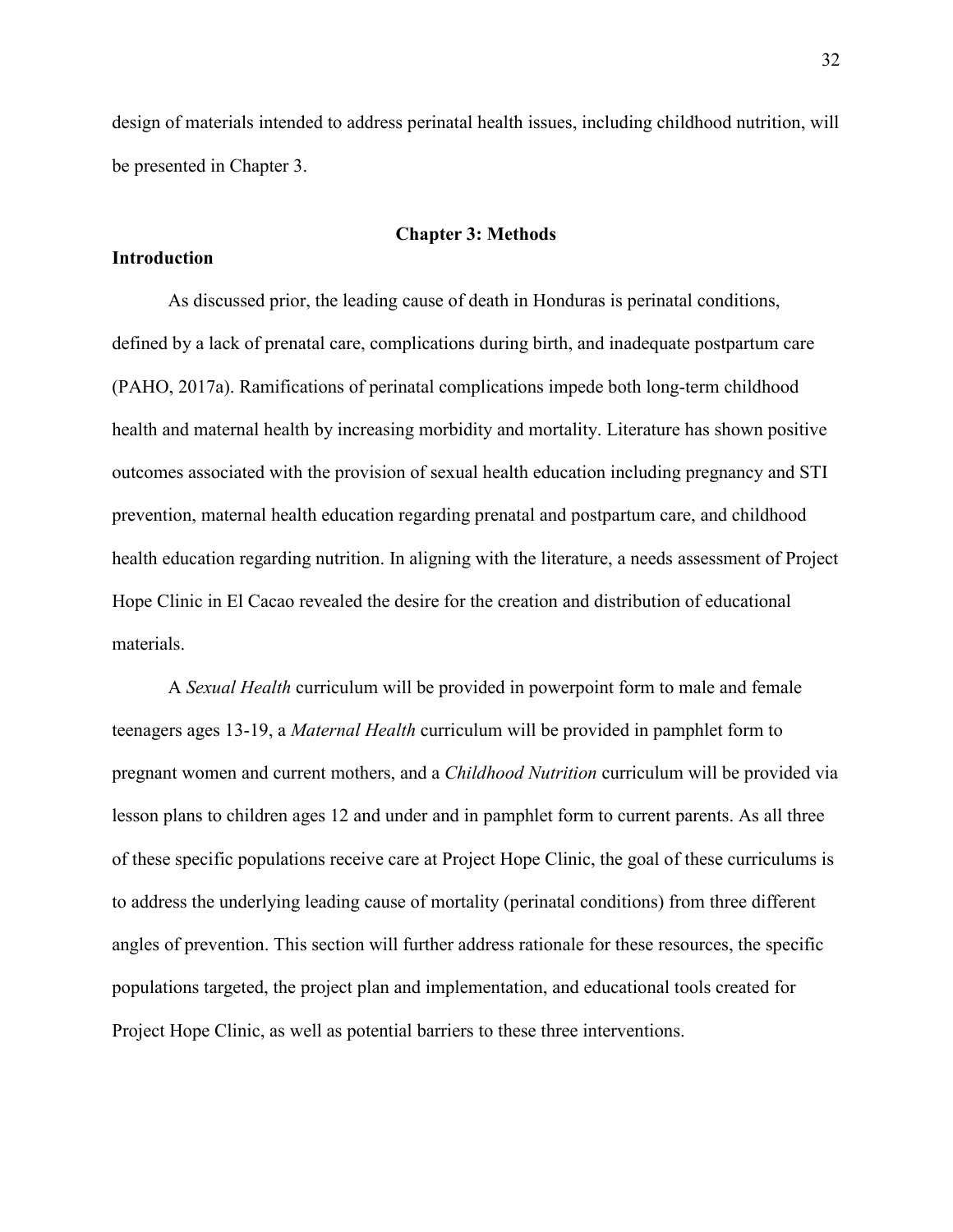# **Rationale for Project**

The population of El Cacao, Honduras is not spared from the perinatal complications and disparities that are affecting the health of the entire country. Kaitlyn Mayerle, a representative of Adventure in Mission (AIM) helped outline the needs of the population and direct the rationale for our project. Kaitlyn is the daughter of Florence Mayerle, the founder of the organization. Kaitlyn has grown up in the El Cacao community and served in Project Hope Clinic since she was young. She highlighted some major areas of need in the community, some of them being education for pregnant women on safe and healthy pregnancy and education for teenagers about healthy relationships, safe sexual practice, and pregnancy prevention. We discussed the importance of targeting the teenage population with sexual education and the impact it can have on improving pregnancy outcomes. Safe sexual practice and emotional support through healthy relationships are important factors in healthy pregnancies. Since many in El Cacao become parents while still in their teenage years, it is important not to neglect the adolescent population. Through our teen education materials, we aim to raise awareness of safe sexual practice and the importance of healthy relationships in the outcome of mother and child health.

Kaitlyn also mentioned the need for support in their new feeding program to improve childhood nutrition. Specifically, by providing an educational curriculum for the community's weekly children's program, our goal is to provide a fun, interactive tool for the kids to learn more about health and nutrition.

Our community service project will focus on sexual education, family planning, pre- and postnatal care, and childhood nutrition in the community of El Cacao, Honduras. Through the distribution of educational resources, we hope to have a lasting effect on the community by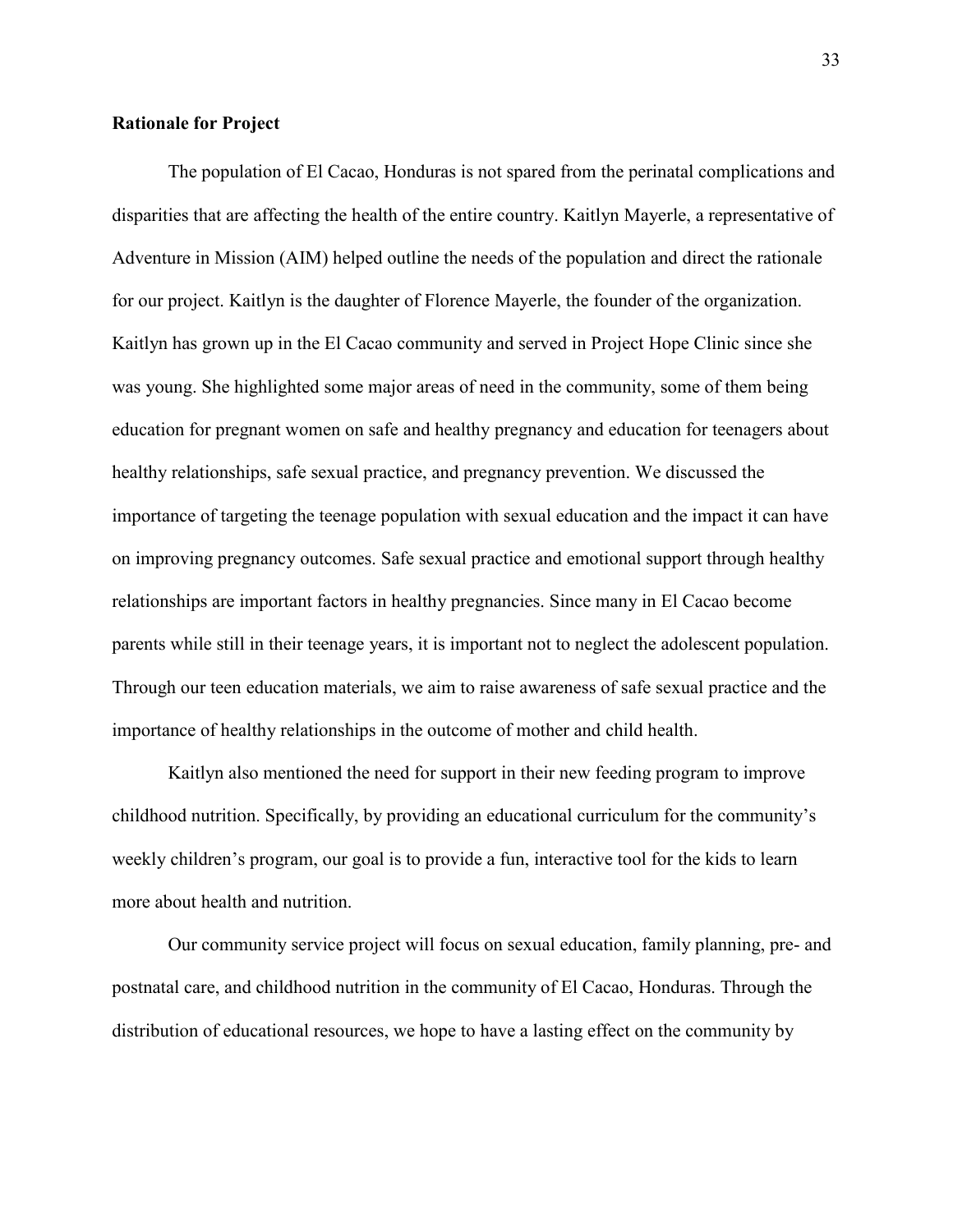improving awareness of harmful perinatal conditions and how they can be prevented, as well as by improving the community's knowledge regarding childhood nutrition.

# **Population**

The Project Hope Clinic is a branch of a non-denominational Christian ministry called Adventure in Missions (AIM). The goal of AIM is to "bridge the gap between North Americans and the needy and neglected of Honduras," through "preaching, teaching, building, and healing" (Our Mission, n.d.). Project Hope Clinic specifically serves the Spanish-speaking community of El Cacao, Honduras. While the rural town of El Cacao has no existing data concerning socioeconomic demographics, Kaitlyn Mayerle of AIM states that a majority of the population lives below the poverty line. Many have unhealthy relationships or unsafe sexual practices accompanied by a lack of quality prenatal care. The lack of financial means and inconsistent contact with a healthcare provider can result in a plethora of health issues for mothers and children.

 Education materials will be targeted towards patients that attend Project Hope Clinic and children and parents present during the education sessions in the schools. Specifically, the materials are targeted towards pregnant women, male and female teenagers over the age of 12, and children 12 and under as well as their parents. No other inclusion or exclusion criteria will be used. Any patient entering Project Hope Clinic or at the education sessions that would like to receive information on prenatal health, sexual education, or childhood nutrition will be able to receive that information. Although this information will not be withheld from any individual requesting it, those who do not visit the Project Hope Clinic, do not attend the education sessions, or whose children do not attend the education sessions at the schools will not receive the educational materials.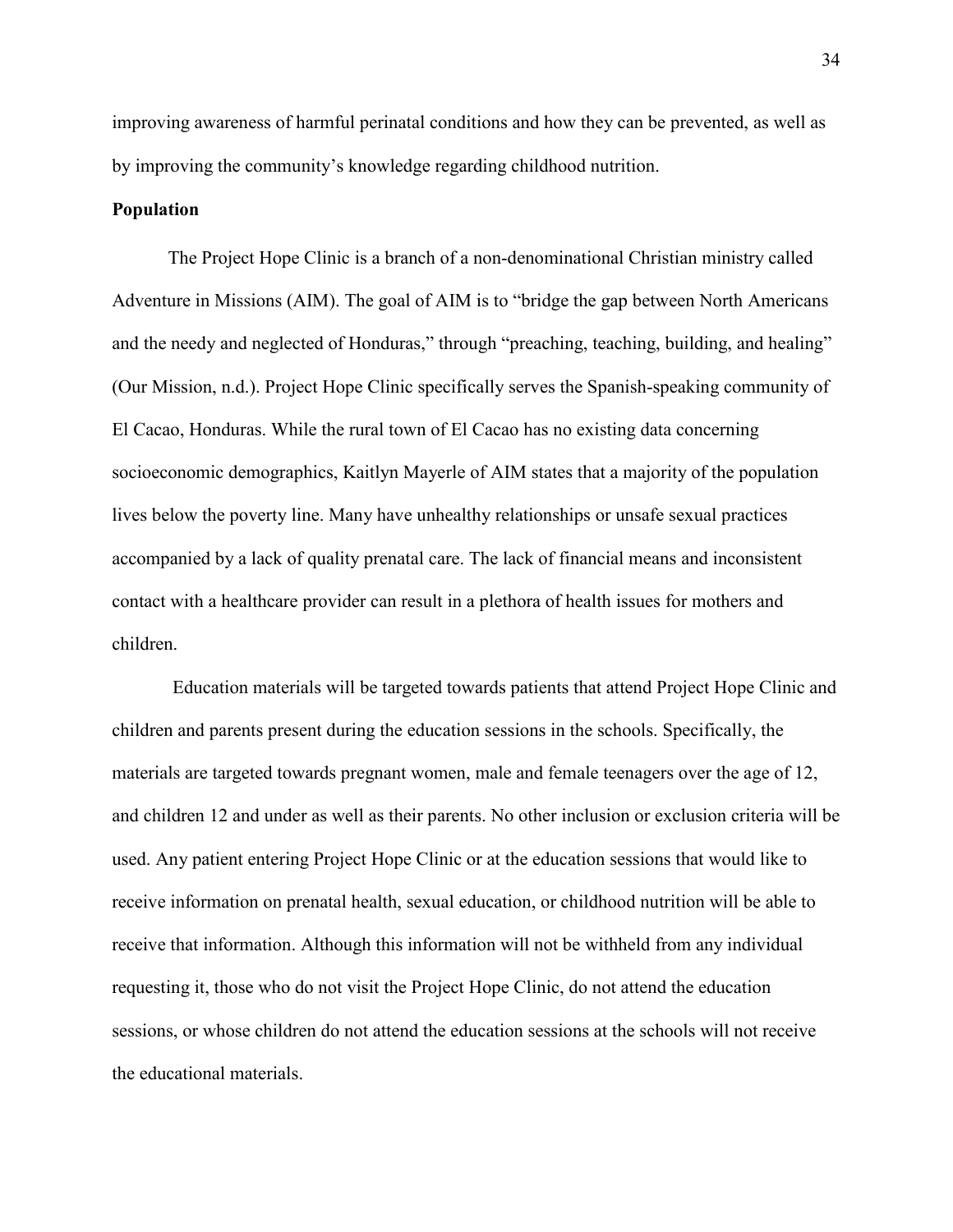## **Project Plan and Implementation**

The project plan is the provision of educational materials for three specific groups of people: teenagers, pregnant women, and children under the age of 12. These populations in the community of El Cacao, Honduras were identified through a needs assessment to be both accessible and receptive. All materials were prepared through collection of relevant literature reviews and discussion with local missionaries for culturally relevant information. The curriculum was prepared in both brochure and powerpoint form for a variety of potential presentation styles, seminar-style or individualized, to be available for use at the clinic.

Based on extensive research discussed in our literature review, Honduras has a high rate of young motherhood in comparison to other Latin American countries which has been correlated to increased maternal and child mortality and health risks. Education for teenagers in El Cacao will take place through a curriculum entitled *Sexual Education,* which addresses healthy sexual practices, pregnancy prevention, and decision-making. Due to underlying societal issues of male dominance in sexual decision making, literature has shown that men must be targeted to promote gender equality and allow for open communication between partners (Speizer et al., 2005). To further empower women, we provided information regarding contraceptive methods and available prenatal and sexual health services at Project Hope Clinic.

We created a curriculum for pregnant women and mothers regarding preconception, prenatal, and postnatal care to reduce mortality and complications of the perinatal period. Specific goals have been created by the Pan American Health Organization regarding strengthened processes for diagnosis, treatment, and prevention of sexually transmitted diseases as well as expanded access to services. In adhering to these guidelines, our *Maternal Health* curriculum for pregnant women in El Cacao focuses on sexually transmitted disease education,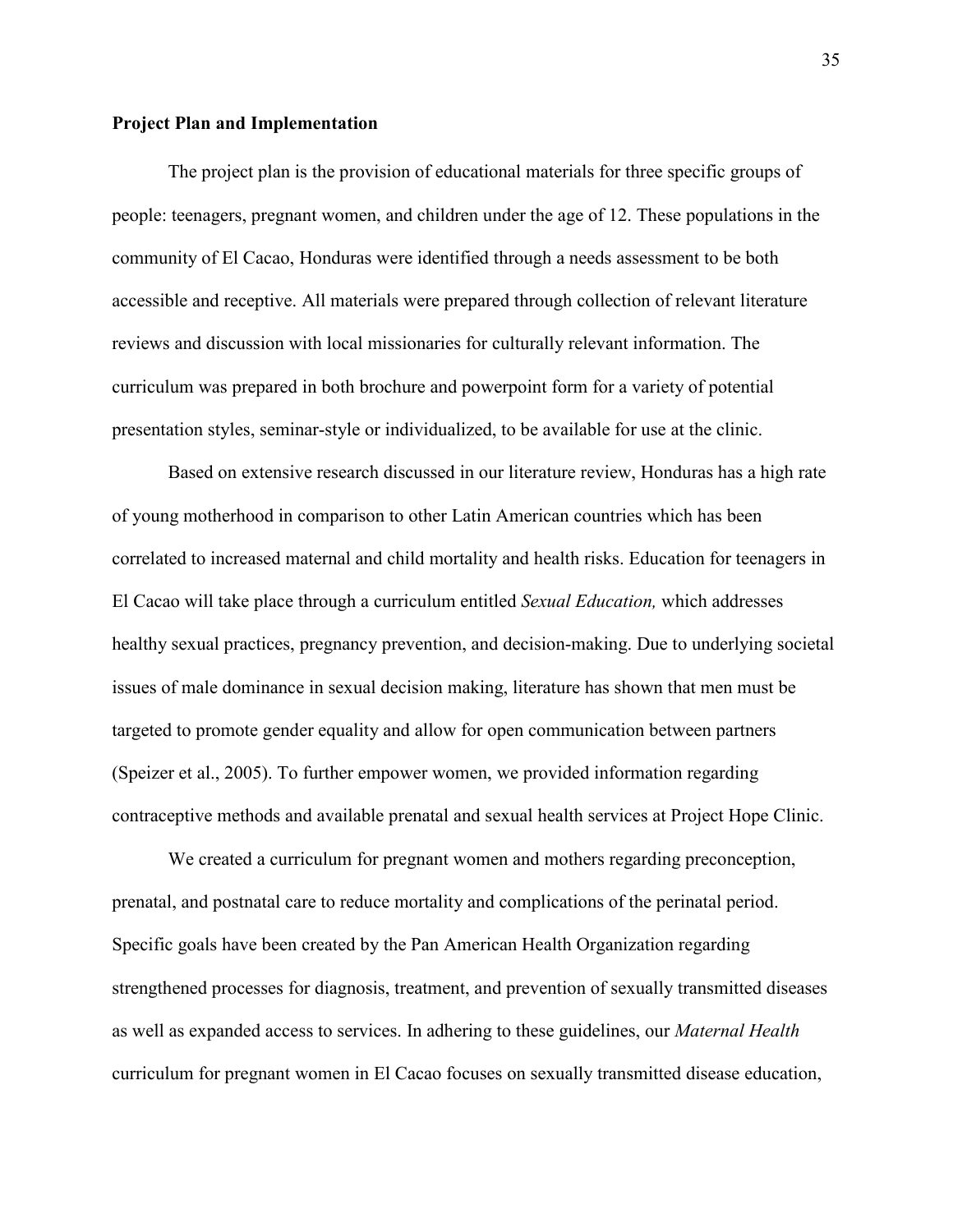vaccination sequences, proper nutrition, and appropriate clinical visit timing. With continued accessibility to these materials and services at Project Hope Clinic, women will be empowered through education regarding best care for their bodies and potential future pregnancies.

Due to relevant research in the literature linking physical, cognitive, psychological, and emotional developmental delays to malnutrition, we designed the *Childhood Nutrition* educational materials to address this problem among Honduran children. Because of the younger age of the children attending the clinic's children's program (4-12 years old), these materials were presented in a way that was both fun and informative, in the form of small lessons and educational games. With an increasing prevalence of metabolic syndrome, the curriculum focuses on increasing fruit and vegetable consumption and healthy decision making. An informational pamphlet emphasizing health needs of various age groups, ranging from infancy to adolescence, was distributed to the children at the children's program to give to their parents.

While specifically targeting these three populations, all resources created are currently and will continue to be available to Project Hope Clinic for any individual who may be interested in *Sexual Education*, *Maternal Health,* or *Childhood Nutrition*. Any visiting groups serving at Project Hope have access to present these materials as needed.

#### **Project Tools**

Several educational tools were created after consideration of the community's needs in conjunction with review of relevant literature. Materials were written in Spanish and proofread by Florence and Kaitlyn Mayerle, both proficient in Spanish grammar and construction. They cofirmed that our materials will be easily understood by the educators who will be teaching the material and by the population in El Cacao who will be receiving it.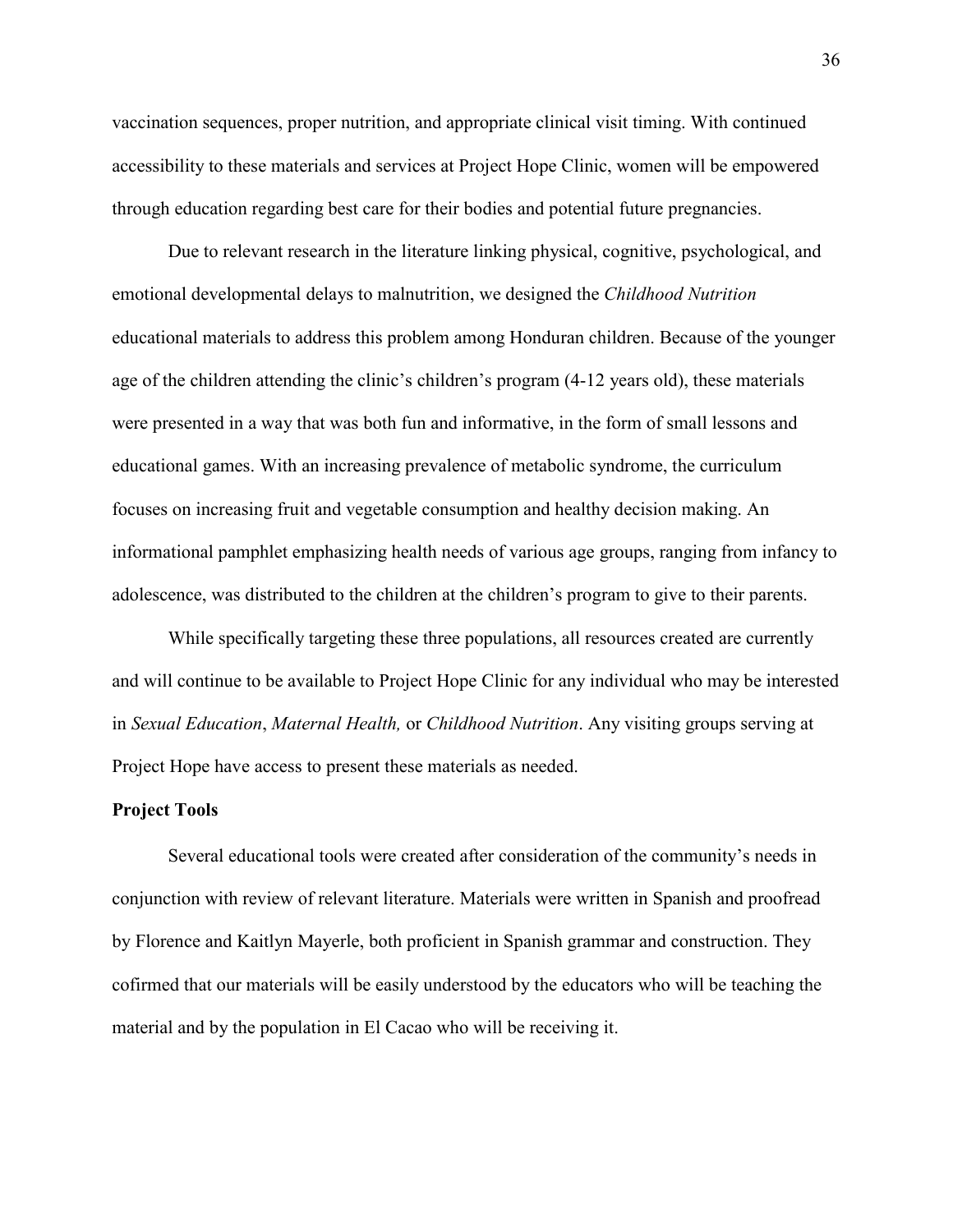A sexual health powerpoint (Tool 1) was created to be presented to both male and female participants in the schools for 5-8 graders. This tool focuses on healthy relationships, equality in decision making, and basic reproductive education. It also outlines methods of pregnancy prevention and touches on STIs. This tool was designed to be a resource that can be presented either by classroom teachers or by volunteers from Project Hope Clinic. AIM has access to a computer and projector that can be used by volunteers or staff at the school to present powerpoint presentations.

 A maternal health pamphlet (Tool 2) was created to be given to any women who comes into clinic either pregnant or seeking to become pregnant. The pamphlet walks through different recommendations for care before conception, during pregnancy, and after delivery. Serving as a basic outline, this pamphlet will be supplemented by further discussion with clinic staff, leaving room to answer questions and create individualized care.

In regard to children's nutrition, a lesson plan was created with the intention for implementation at neighboring schools and the clinic's children's program. This lesson plan includes a variety of games that are fun and related to nutrition, followed by a short teaching on how children can make healthier choices. Upon their departure, a pamphlet in Spanish will be provided for the children's parents that outlines basic health needs for a variety of age groups, along with contact information for the Project Hope Clinic. The lesson plan (Tool 3) and the pamphlet (Tool 4) are attached.

The attached tools are available for use by the Project Hope Clinic staff to provide information on sexual health, maternal health, and childhood nutrition. Specifically, the maternal health and childhood nutrition pamphlets can be used to provide education to in-clinic patients that either have children or are planning on having children. Project Hope Clinic has many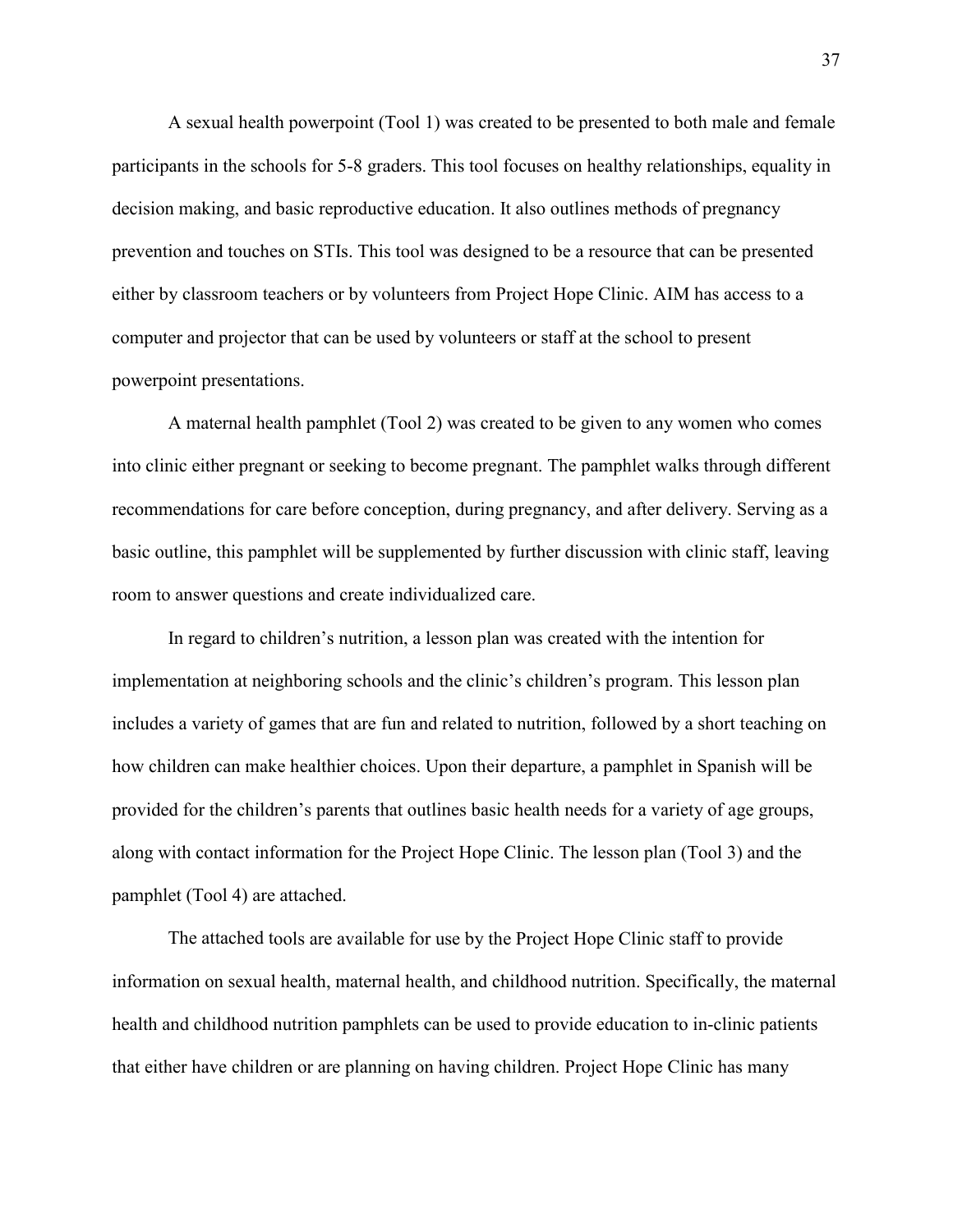missions groups and volunteers that come along-side of them to serve the community throughout the year. These groups will be able to use the sexual health powerpoint and the childhood nutrition lesson plan to educate the community on these important issues. Although there is no scheduled educational sessions set in place, the clinic and its volunteers will be able to use these resources at their convenience. Our hope is that the education and resources we provide will serve as building blocks in improving the long-term well-being of those in the community.

#### **Potential Barriers to the Project**

A significant limitation to our project was the language barrier, which presented the biggest challenge when it came to designing educational materials because of the translation process. With the language barrier comes the potential for miscommunication if our materials were not adequately translated from English to Spanish. It is possible that the intended messages took on a different meaning once they were translated, and were misconstrued by the intended population.

The cultural barrier also presents as a limitation to our project. While we have identified multiple factors that contribute to health disparities in Honduras, we must consider cultural factors in order to make a difference. For example, many women attribute superstitious beliefs as reasons for birth defects (Milla, Flores, Mayes, & Rosenthal, 2007, p. 343). These beliefs are inconsistent with the etiologies of our education, which points to health factors such as nutrition and prenatal vitamins as preventing defects. We are not personally familiar with all of the cultural pressures contributing to women becoming pregnant in their teenage years, yet our project aims to prevent teenage pregnancy. In some aspects, our curriculum might be portrayed as insensitive and be ineffective given that our interventions are for a group of people who do not possess the same worldview and cultural experience.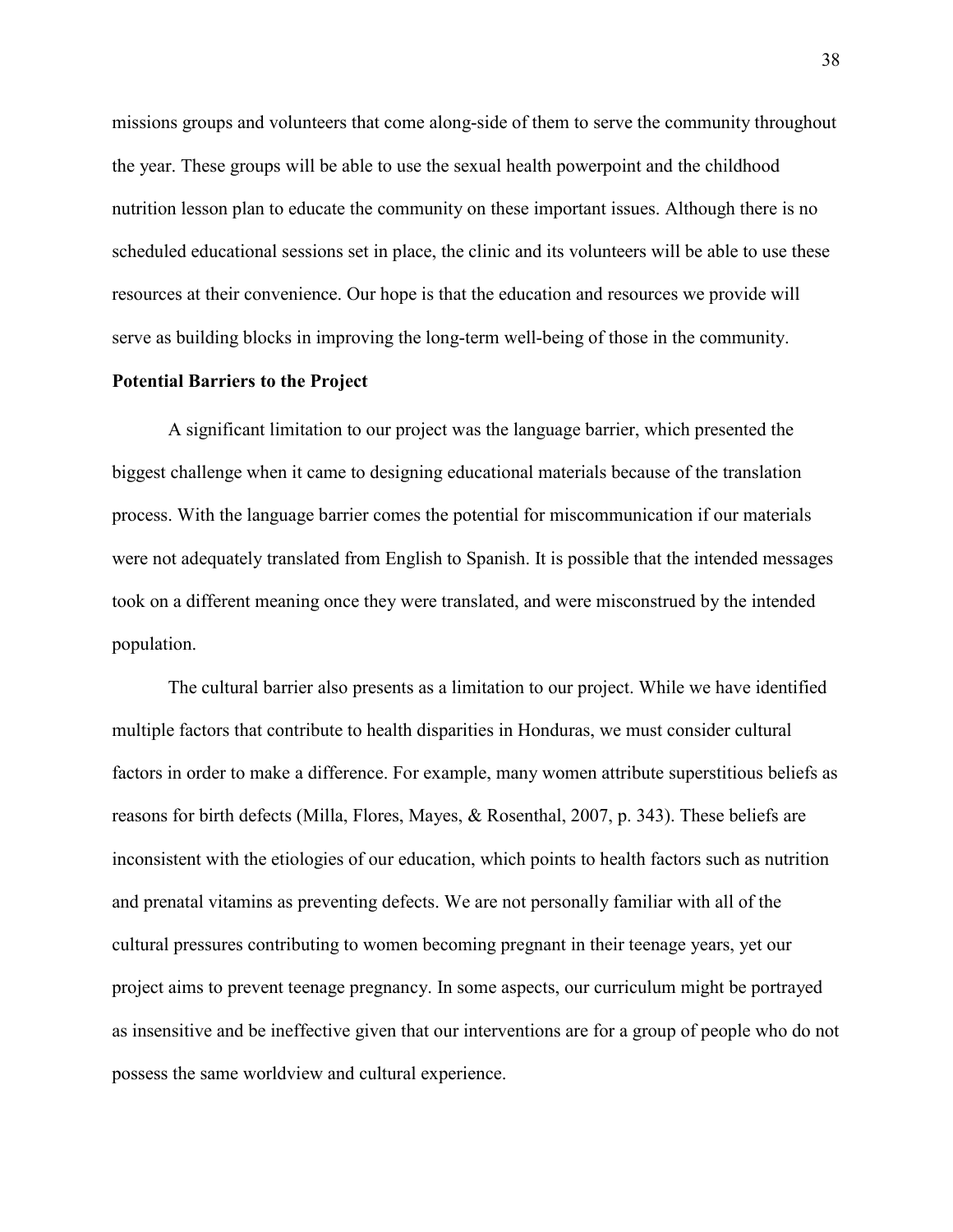Another potential problem involves the sustainability of the educational curriculums. We are aware that making a lasting change is difficult without the ability to follow up and encourage the recipients long-term. Unfortunately, much of the sustainability of our curriculum is out of our control. It depends on how it is utilized by the clinic and to what extent it may change views and behaviors in the community.

#### **Conclusion**

Through the analysis of literature and communication with Project Hope Clinic regarding population needs, educational interventions were formulated to address the morbidity and mortality surrounding pregnancy in Honduras. Specifically, the creation of these educational materials was done for three populations: teenagers regarding pregnancy and STI prevention, pregnant women and mothers regarding maternal health and prenatal care, and children 12 and under regarding nutrition. The implementation of these materials was carried out by both visiting teams and Project Hope Clinic staff, with the following chapter discussing this specific process and its outcomes.

#### **Chapter 4: Discussion**

# **Summary of Results**

Both literature review and needs assessment demonstrated evidence of health disparities that exist in the areas of perinatal care and childhood nutrition in Honduras. Lack of prenatal health care, birth complications, and lack of postnatal care leave room for maternal and infantile illness with many of these conditions being preventable (Graham et al., 2006). Children can also experience malnourishment due to lack of food security and lack of knowledge on proper diet (Ben-Davies et al., 2017). Research also demonstrated the ability of education to improve perinatal conditions and childhood malnutrition (Perkins et al., 2011).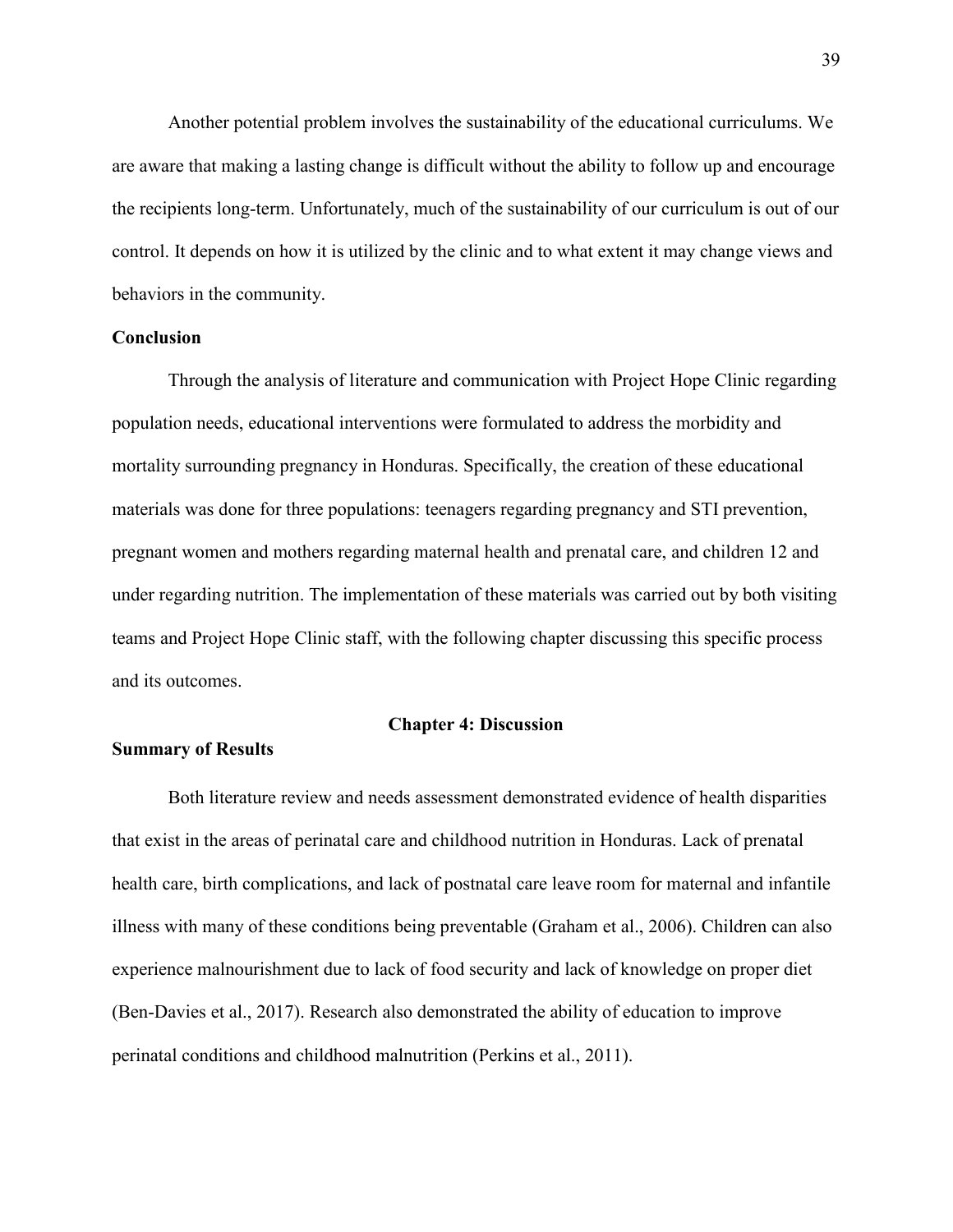In a needs assessment with Kaitlyn Mayerle, a doctor and team member of Project Hope Clinic, she stated that in the targeted population many women become mothers at a young age. Research identified that young maternal age, lower economic status, limited access to healthcare, and lack of prenatal education are all risk factors that increases a mother's chance of pregnancy complications for the mother and the neonate (Samandari  $\&$  Speizer, 2010). Through reviewing the literature, it became apparent that a positive correlation exists between healthy pregnancies and healthy sexual relationships (Speizer et al., 2005), specifically, when women are given the ability to make reproductive decisions in these relationships, less unwanted pregnancies occur (Speizer et al., 2005). This research collaborated with Kaitlyn's identification of a lack in the quality of sexual health education in Honduran schools, deeming necessary the development of a sexual health curriculum.

Kaitlyn also described the need for other educational interventions regarding nutrition in the town of El Cacao. She has observed first-hand the negative impact of health disparities among the people in her community. For example, a young patient and friend of the clinic, Jenny, is extremely small for her age and behind on her growth curve. As the family does not always have the money for food, Jenny's health suffers--a finding consistent with the food insecurity prevalent among in the El Cacao community. Our research also indicated that children in Honduras are at an increased risk for stunted growth due to malnutrition (USAID, 2016). While the economic aspect of food insecurity could not be addressed through our project, educating parents on the importance of childhood nutrition can effectively address one facet of the problem (Perkins et al. 2011).

This project focused on bridging the educational gaps that existed in the community of El Cacao regarding perinatal conditions, sexual health, and childhood nutrition. Educational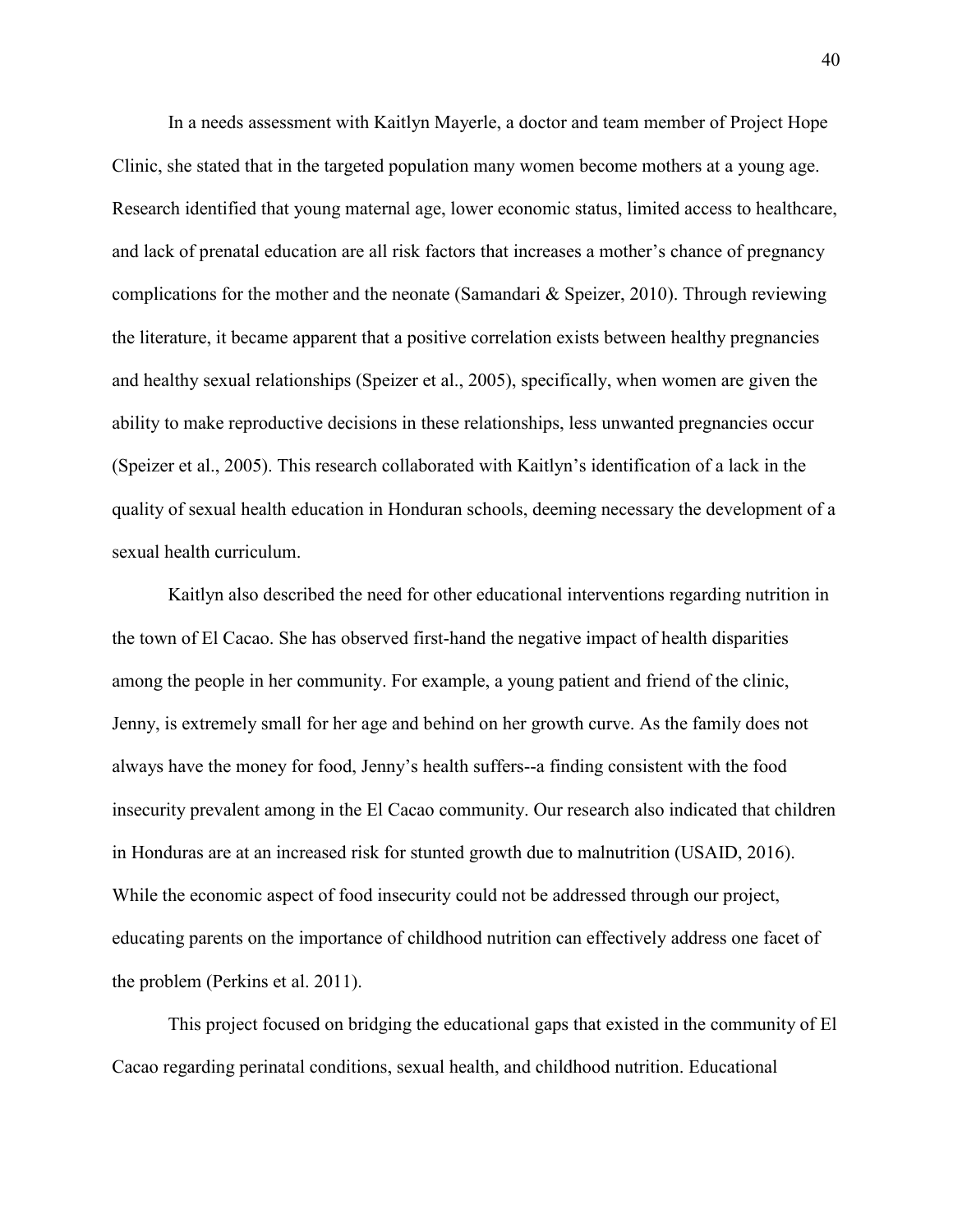materials were created for implementation by Project Hope Clinic and distributed by volunteers from Minnesota who traveled to Honduras. Due to the educational nature of this project, no tangible data could be collected to quantify results; however, preliminary results are discussed below from the observational experience of volunteers and Project Hope staff. Although confirmed that resources were received and education was given, we cannot validate their long term effects on the population as the distribution took place over a one week period of time. Discussion below includes resource implementation and summarized results for the three targeted populations.

**Maternal Health.** A maternal health pamphlet in Spanish was created highlighting recommendations for a healthy pregnancy. Two-hundred and fifty copies were printed and given to Project Hope Clinic in a reading level accessible to the majority of patients who visit for care. A digital copy was left for future distribution as needed. Regarding efficacy of materials, one volunteer was able to conduct a prenatal visit with Kaitlyn for a first-time mother. The patient was educated on proper prenatal nutrition and vaccinations, and was encouraged to come back for following prenatal visits. The information was presented using a teach-back method, affirming that she understood further recommendations for a healthy pregnancy. As she left the clinic, she was given the maternal health pamphlet to summarize the points of education and encourage follow up. The patient confirmed that she understood the pamphlet she received, and that she would return to the clinic for further visits. This visit was noted as successful and can hopefully serve as an accurate model of future perinatal care that will continue at the clinic.

**Sexual Health.** A sexual health educational tool was prepared and distributed to the clinic in powerpoint format, highlighting the basics of sexual health for 5th-8th graders. Two gender-specific resources were created in Spanish and distributed to the clinic in powerpoint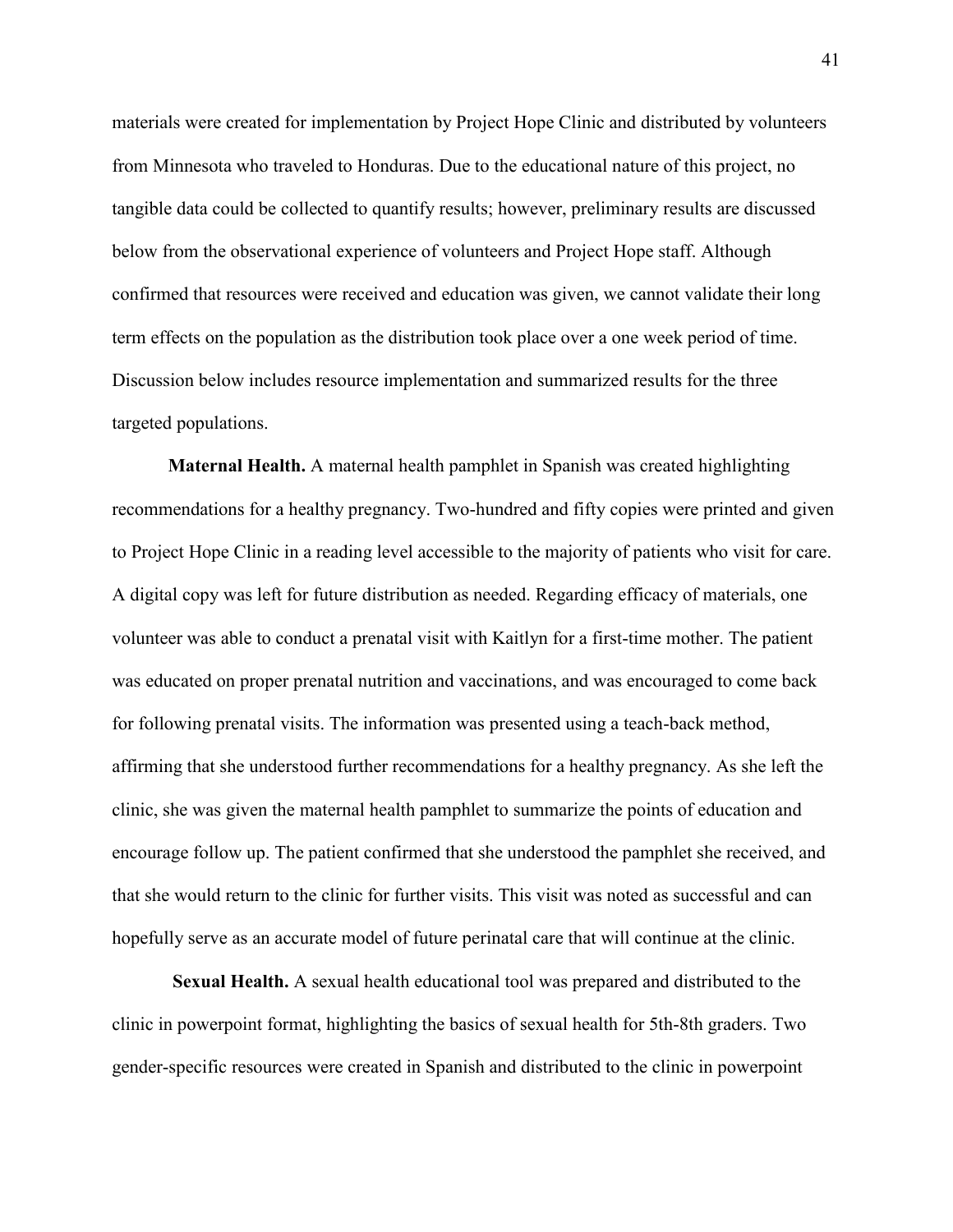form for sustainability and continued use. For the most culturally sensitive presentation, these tools were presented by clinic workers familiar with the area in local schools to conduct a sexual health program. Kaitlyn Mayerle reported a successful presentation through utilization of the powerpoint presentation, and described student receptiveness to the information that she believes will have a lasting effect.

**Childhood Nutrition.** A childhood nutrition lesson plan was developed with three games appropriate for ages 5-11 with the goal of highlighting unhealthy and healthy food and lifestyle choices. The lesson plan, as well as materials to execute the games properly, was distributed to the clinic for use in local schools. While in Honduras, the volunteers working with Project Hope Clinic conducted the childhood nutrition program three times at three different schools with both educational games and brief discussion. A childhood nutrition pamphlet was also created to increase awareness for children and parents on proper food intake throughout the lifespan. The pamphlet was created using information from peer-reviewed literature. It was edited by Florence and Kaitlyn Mayerle, associates of Project Hope who are fluent in both Spanish and English, as well as familiar with the culture of our target population. Two-hundred and fifty pamphlets were printed and given to the clinic with a digital copy for future use. After implementation of the lesson plan, each student was given a pamphlet to take home.

 Through student knowledge before and after games were played, efficacy of nutritional education was observed by volunteers. For example, during one of the games, "Would You Rather?" kids were lined up in the middle of a field and asked to run to the side that correlated with their favorite of the two given options. With each of the choices (i.e. Coca-Cola vs. milk, tortillas vs. rice, watching TV vs. playing soccer), there was a specific health-related outcome in mind to discuss. After each round, the implications of the choices were discussed, as well as the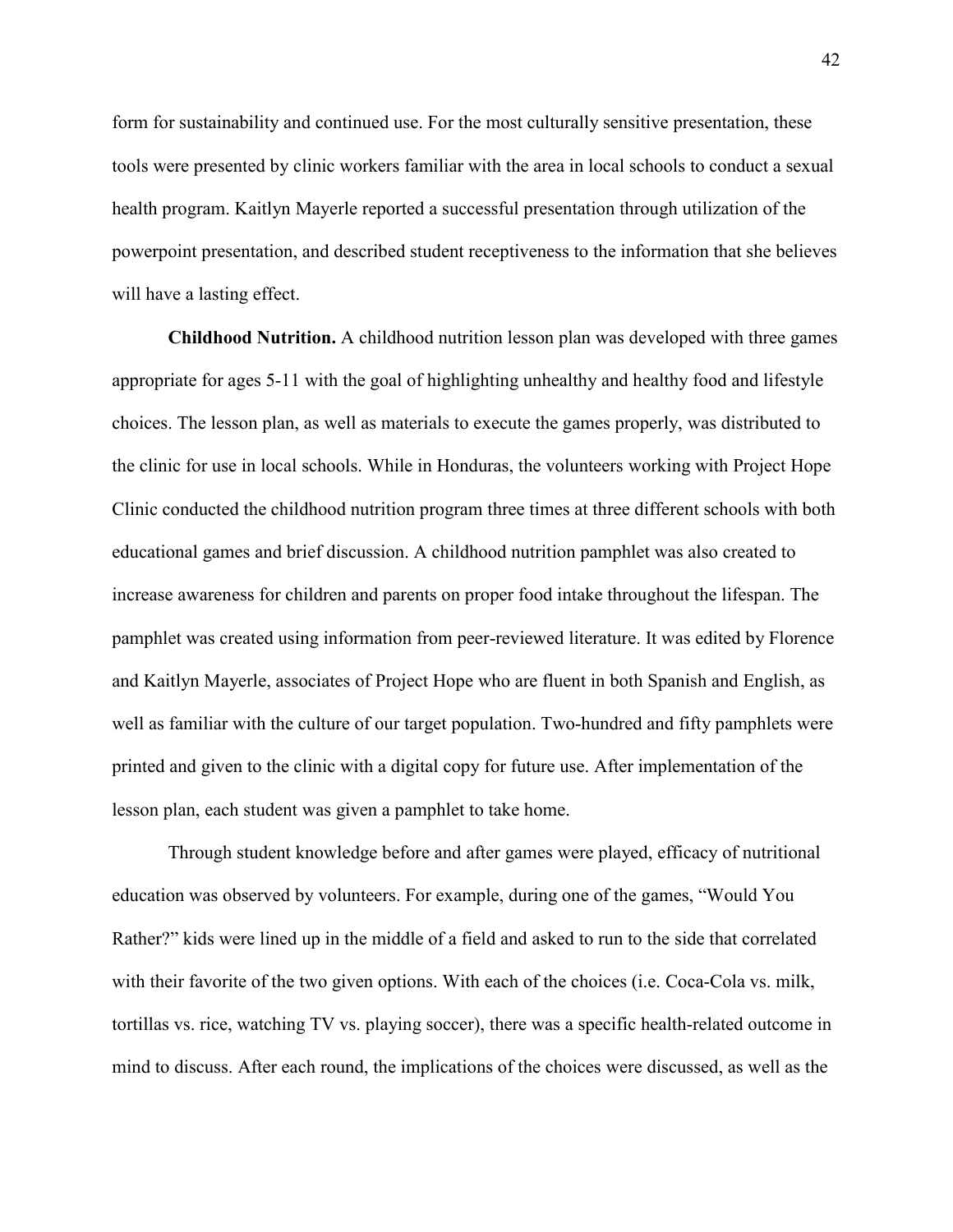nutritional or physical benefits from healthy decisions. A closing discussion allowed for a summary of nutrition information and final questions regarding healthy versus unhealthy foods. While difficult to fully understand how much of this knowledge will affect behavior, volunteer observations indicated a stark difference in initial preference compared to end knowledge. After the nutrition lesson, at a youth event it was noted that several children turned down Coca-Cola, stating it was not healthy.

# **Findings Related to the Literature**

Through volunteer experience and action in El Cacao, observational data showed how the literature studied was evident in the community. In general, a lack of healthcare access was noted; many patients travel hours by foot to visit Project Hope Clinic. The non-profit makes services available at such a low fee that cost is rarely a barrier. It is meeting a great need in a country that often leaves rural areas such as Cacao without any healthcare access. This pointed to what was found in the literature: Honduras has an inefficient system that focuses on curative rather than preventative care, often at costs many people cannot pay (PAHO, 2012).

In interacting with the clinic staff and patients, it was found that most women in the community give birth in their homes and never access healthcare during their pregnancy. This raises risk of perinatal conditions significantly. This concurred with literature findings, and supported the prevalence of perinatal conditions as the leading cause of death in the country (PAHO, 2017a). Of the perinatal conditions, sepsis, eclampsia, low birth weight, and infection were risks associated with inadequate prenatal care (Graham et al., 2006), making it evident that prenatal care is a crucial part of preventing maternal mortality, and is lacking in Honduras. This was confirmed at the clinic, as few women access recommended prenatal care.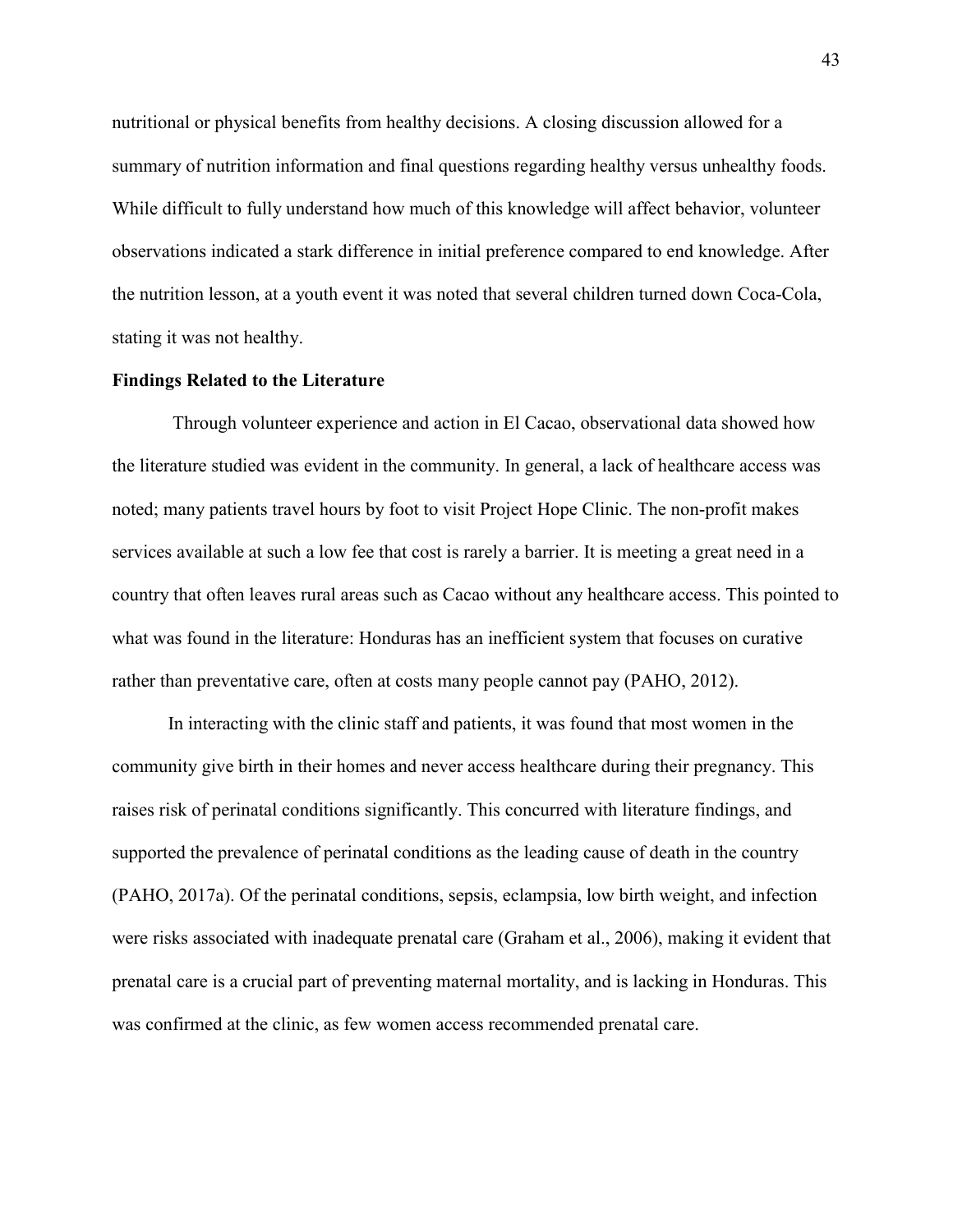Education is a crucial factor when trying to prevent perinatal conditions. Our project focused heavily on education, and observations in El Cacao supported the need for quality learning. Two of seven days during the trip, classes at the local school were canceled because of failure of teachers to arrive. The sexual education program that was conducted was the first sexual education that the cohort had ever received. These findings supported the great need for improved education, especially because of the correlation that education has with mother and child health (Speizer et al., 2005).

 Observations by volunteers were consistent with much of the literature on childhood nutrition. As previously mentioned, the clinic is frequented by an eight-year-old girl, Jenny. The clinic has observed that she is stunted in growth, and it is suspected that this is due to her family's food insecurity. Research showed that growth stunting due to food insecurity is a problem in Honduras (Gray, Cossman, & Powers, 2006). However, because of either limited resources or problem-focused visits, volunteers did not assess growth in the clinic setting. Remote clinics did not have the tools to measure height. Additionally, there were no children presenting for well-child visits, which is when growth assessments take place. Most pediatric visits were due to infectious disease. Due to a lack of growth curve data in-clinic, the volunteers only witnessed evidence of growth stunting by observation.

 Another observation that was addressed in the research was the increasing prevalence of metabolic syndrome and diabetes in Honduras that begins in childhood (Villamor et al., 2016). Many patients that were seen in clinic had symptoms of advanced and uncontrolled diabetes. The clinic runs a full time wound care office due to a high incidence of diabetic ulcers in the community. The dietary factors that lead to lifelong health issues like diabetes were addressed through the childhood nutrition program.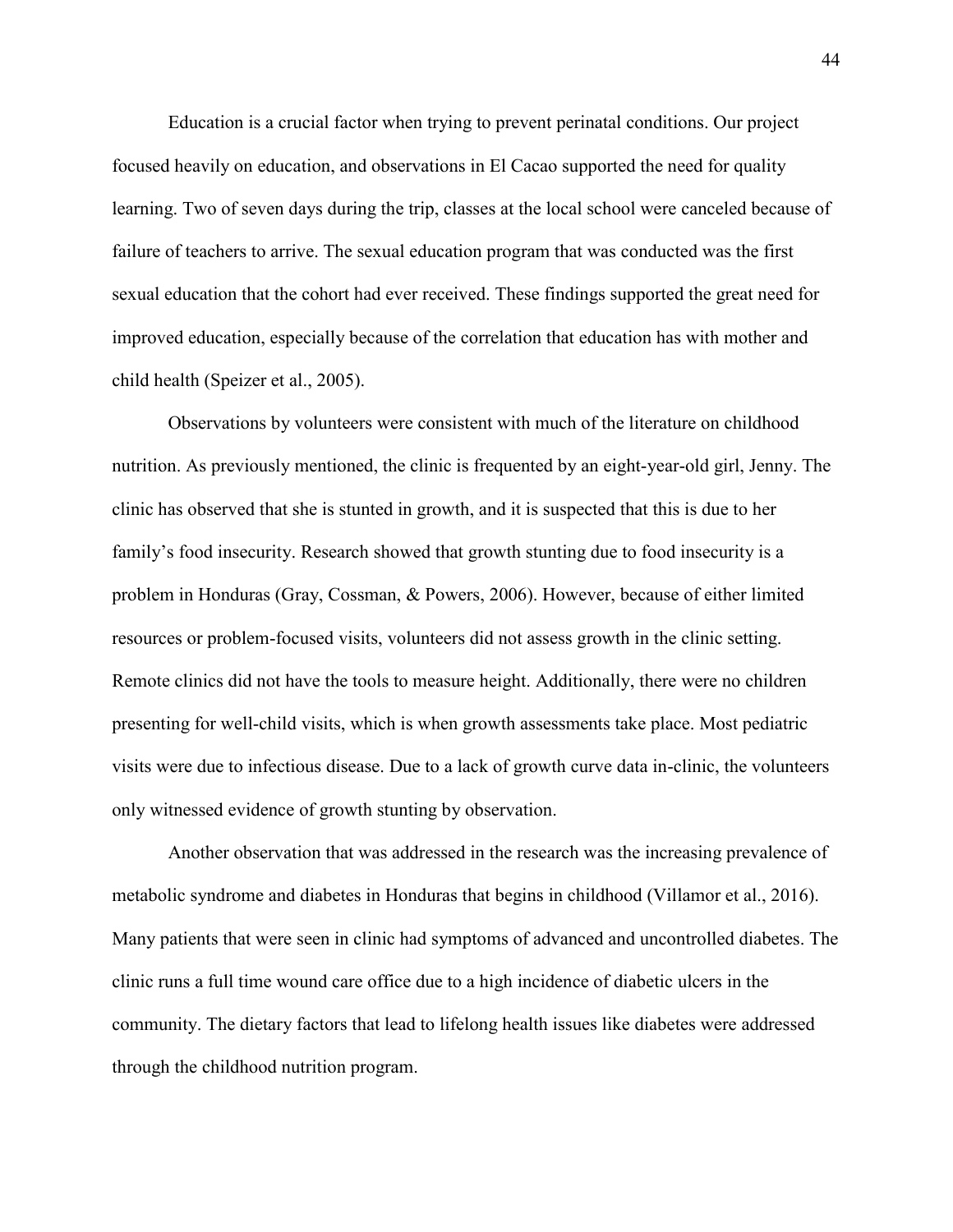## **Limitations**

One of the biggest limitations of the project is whether the materials will reach the intended population. The volunteers handed the child nutrition pamphlets out at the schools after the program and instructed them to give the pamphlets to their parents. Some of the children were too young to read and process the information contained in the pamphlets, so in order for the health education to be effective, their parents must receive the pamphlets. Ideally, the volunteers would have been able to give the pamphlets directly to the children's parents, but most parents were not present with their children at the school, so they had to trust that the children would give them to their parents. Getting the childhood nutrition pamphlets to the parents has great potential to impact the health of the community because if they are able to learn what foods are good for their children, they can intervene by making better choices regarding the food served within their homes.

 Another limitation to the project involves the varying ways the educational materials may be presented and received by the intended population. It is encouraging that many different volunteers do work with the clinic in El Cacao, however education outcomes may vary from intended objectives based on the volunteers who are presenting. The hope is that variations in presentation style and interaction with the population are not significant enough to change the intended goals of the education programs; however, whether or not this will occur remains uncertain. If the volunteers follow the curriculums and teaching points laid out in the powerpoints and lesson plans, the education received by the population has the potential to greatly impact the health of the community.

 A major limitation of this project deals with the consideration that lack of education is only one facet of these health disparities in Honduras. While our educational materials are able to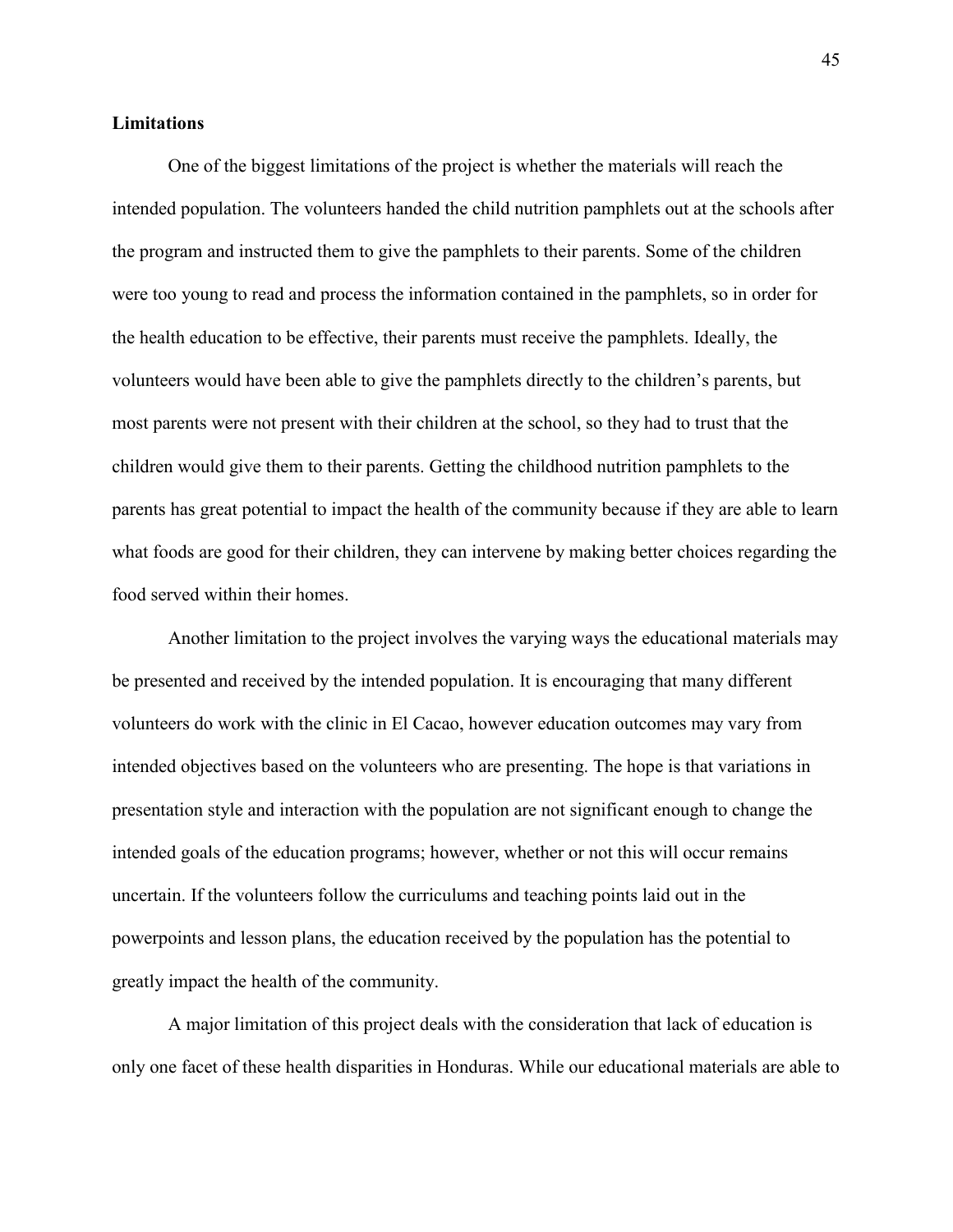have a significant impact on the health of the community, they do not address other factors leading to morbidity and mortality such as financial concerns or physical barriers to healthcare access. For example, volunteers taught the children the necessity of eating more fruits and vegetables. However, many families only have enough money to eat corn tortillas and beans, and they could not purchase the foods recommended to them even if they wanted to. In addition, prenatal care encouraged in the maternal health pamphlet may be difficult for mothers who live far from the clinic and do not have a means of transportation. For these reasons, education materials were targeted for the circumstances of the majority of the people in the community, with volunteers offering practical ways for the population to make the intended health interventions.

#### **Further Projects**

Regarding the future application and modification of this project, evaluation of both limitations and successes is important to determine areas of improvement. Limitations have been discussed previously, including access to materials, community reception to the materials, and the ability to only address one aspect of the multifaceted disparities in perinatal care and childhood nutrition. The volunteers who presented the information noted that the materials were successful in addressing the lack of education regarding nutrition, perinatal care, and sexual health. The ease of presenting and widespread applicability allowed for important educational outcomes to be met.

For future application, this project is fairly transferable to different cultural populations with only a few specific changes. Although these materials were created specifically for Project Hope Clinic in El Cacao, similar health disparities exist not only across Honduras but across other cultural boundaries as well. In transferring these materials to other populations, it would be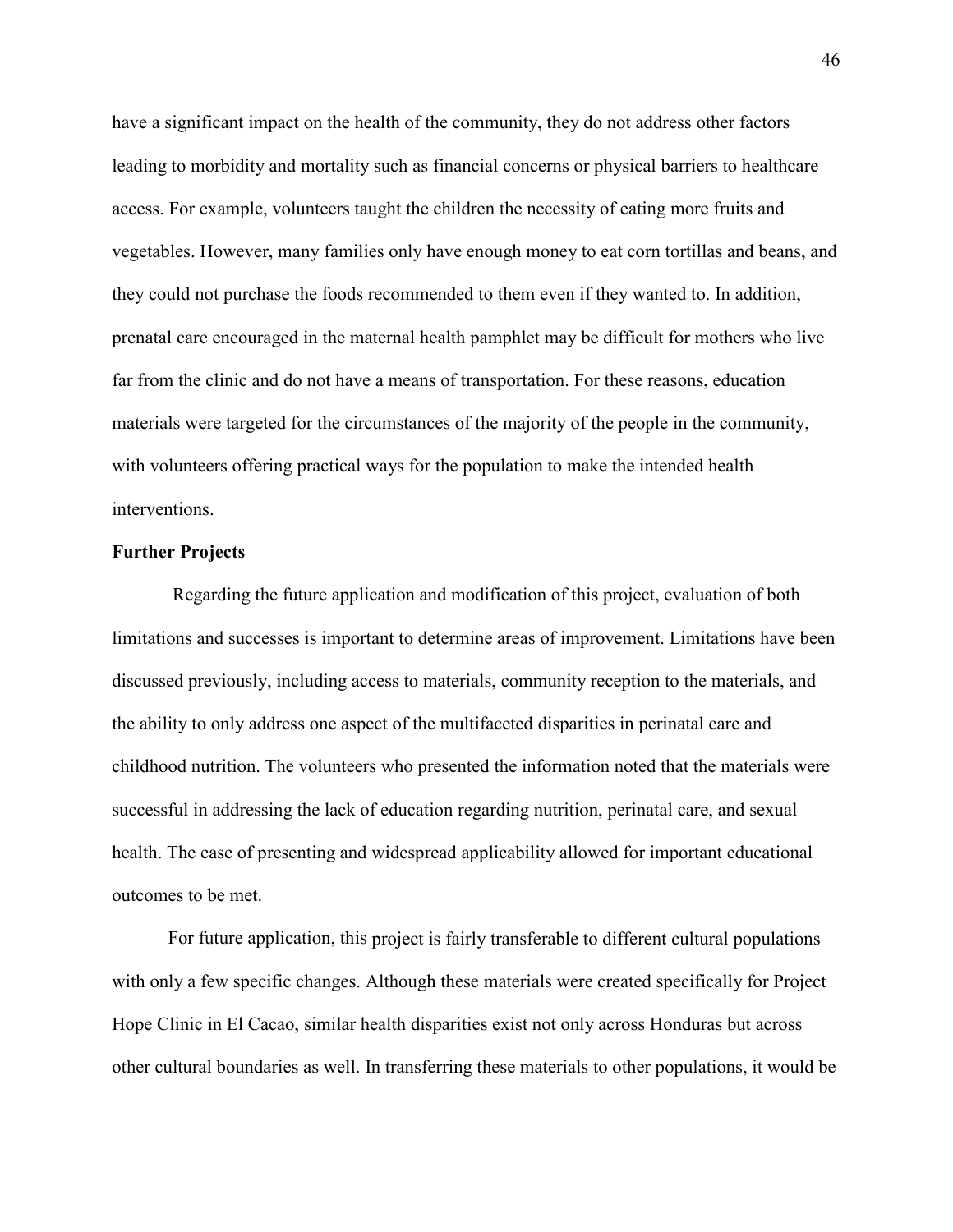important to coordinate with partner clinics--specifically in regards to prenatal care--in order to provide the most accurate information for access to care and recommended visits. Regarding nutrition, it would be necessary to identify culturally-specific access to food and nutritional concerns in other populations. For the sexual health information, it would be necessary to communicate with the individuals who would be presenting in order to determine both the age and accessibility to resources of the population.

In the future, it could be beneficial to make further resources for specific age groups within the childhood nutrition program. While the brochure was targeted for ages 0-18, the games and presentation were targeted towards elementary-aged children. In the future, this presentation could be expanded to provide further educational outcomes to parents of toddlers and older children. Further dividing these areas would allow for greater conversation, not only regarding malnutrition but also regarding the importance of age-group specific exercise.

After feedback from the volunteers who delivered the materials, continuation of this project is fairly simple as Project Hope Clinic now has access to all of the materials. The sexual health information is able to be continually presented in schools as opportunity presents. The prenatal brochures were left at the clinic to be distributed during preconception and prenatal visits, with the clinic having the ability to make copies from the digital file. The childhood nutrition program brochures and resources were left at the clinic for continued presentation if other groups of volunteers visit the clinic. With these considerations in mind, there is exciting potential regarding the reception of these resources thus far at Project Hope Clinic and in continuation and expansion of this project.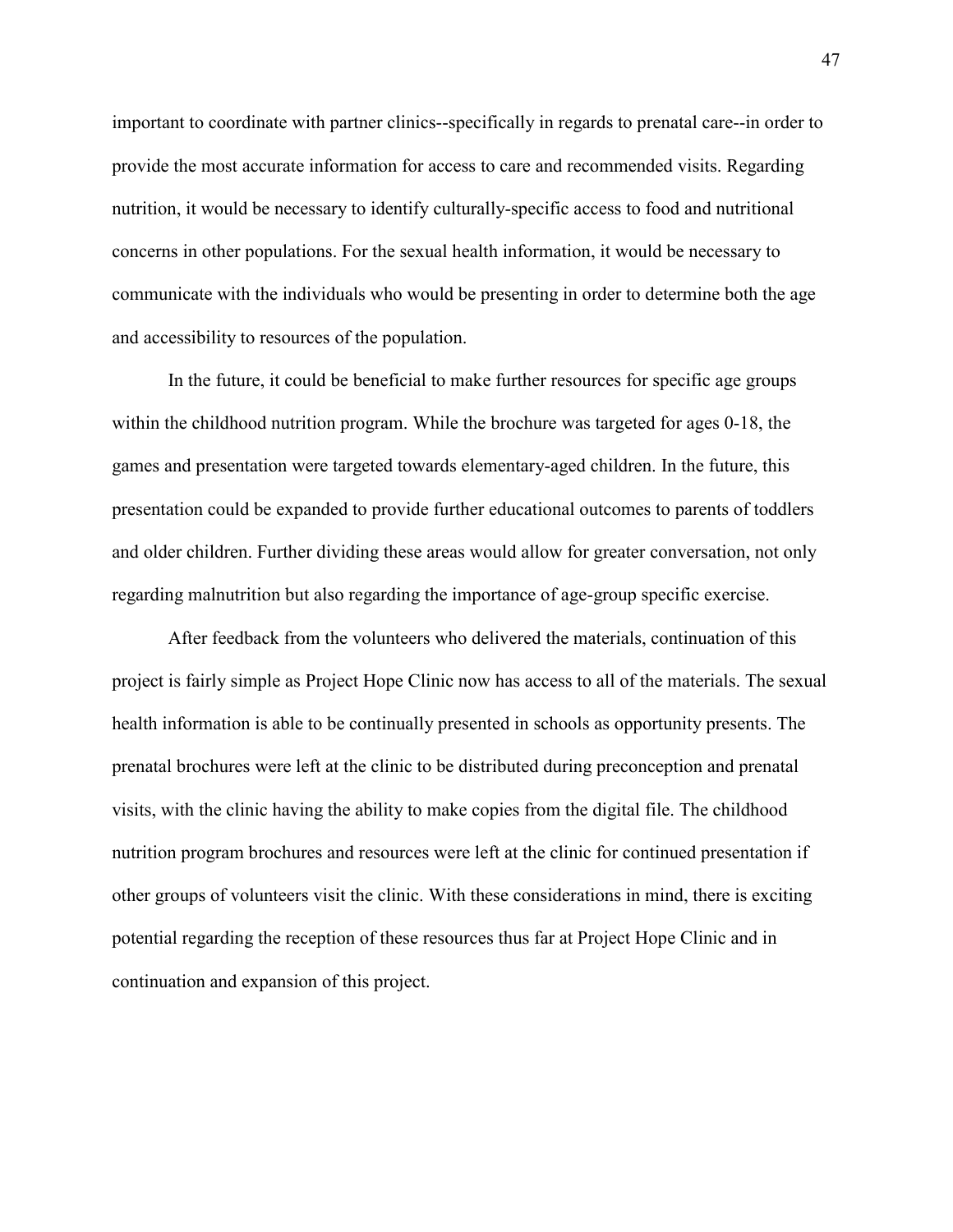#### **Conclusion**

 Honduras is a developing country with the leading cause of mortality being perinatal conditions (PAHO, 2017a). Evident in the literature, several contributing factors to this high mortality rate include lack of resources, an inadequate healthcare system, and lack of education on the importance of perinatal care. Although many of the perinatal conditions are preventable, the current healthcare system is highly focused on curative treatment rather than preventative care.

After performing an in-depth literature review on the health status of Honduras and conducting a needs assessment with Project Hope Clinic in northern Honduras, the need for improved perinatal care education in the community was identified. The three specific resources deemed necessary to improve outcomes regarding perinatal care included a sexual health powerpoint, maternal health pamphlet, and childhood nutrition pamphlet. These materials were delivered to the clinic and implemented by volunteers. Our project faced obstacles such as cultural and language barriers and potential lack of sustainability. However, a significant portion of the educational material was implemented by clinic workers who are fluent in Spanish and are a part of the El Cacao community. To improve sustainability of education, the resources were provided in digital form for future distribution.

 Throughout this project, we learned the power that education can bring to a population with great health deficits, specifically in regards to preventable complications surrounding pregnancy and birth. While at times the lack of perinatal care seemed like an overwhelming obstacle to tackle, hearing about the impact that was made on individual's lives through the resources was encouraging. While this project only took into consideration three facets of the broken Honduran healthcare system, hearing feedback from volunteers regarding the initial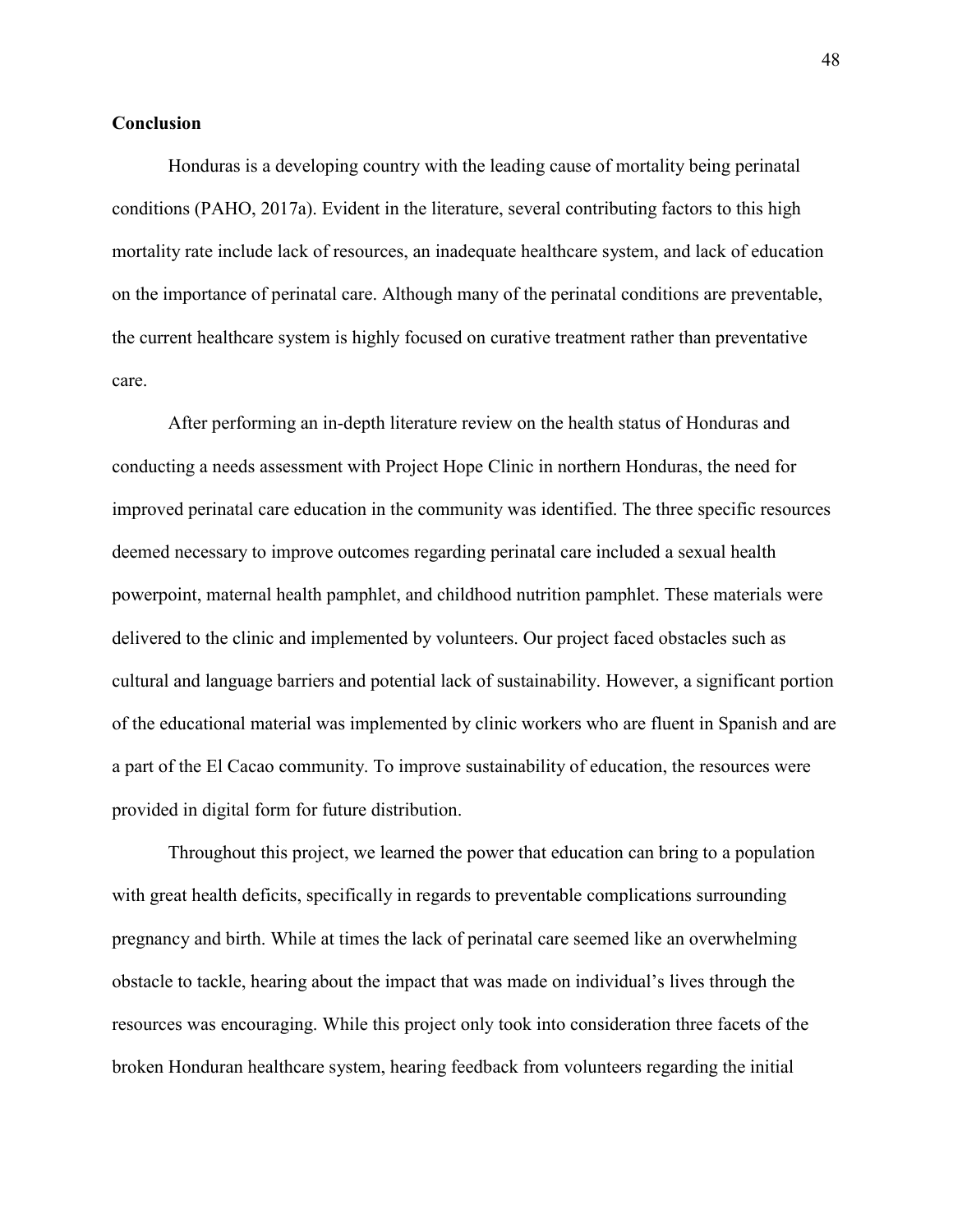success provides hope for long-term sustainable change. Education is best received in the context of relationship, and we are grateful for our partnership with Project Hope Clinic that allowed for the resources to be delivered in a way that was meaningful and sustainable.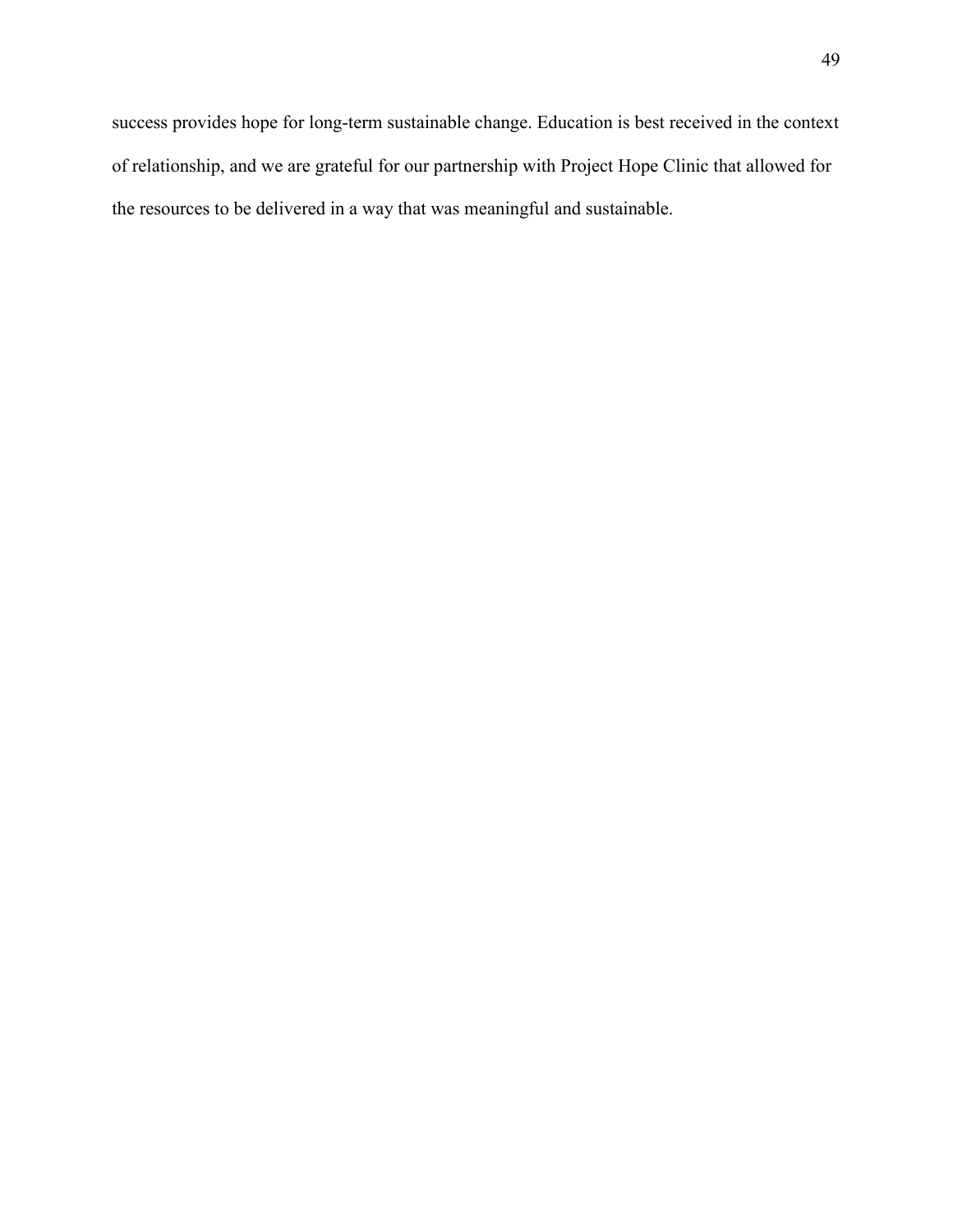#### **References**

- Adventure in Missions (AIM). (2017). Our mission. Retrieved from http://adventureinmissions.com/who-we-are/mission/
- Arps, S. (2009). Threats to safe motherhood in Honduran Miskito communities: Local perceptions of factors that contribute to maternal mortality. *Social Science & Medicine, 69*(4), 579-586. doi:10.1016/j.socscimed.2009.06.005
- Ben-Davies, M., Kinlaw, A., Estrada del Campo, Y., Bentley, M., & Siega-Riz, A. (2014). Risk factors associated with the presence and severity of food insecurity in rural Honduras. *Public Health Nutrition, 17*(1), 5-13. doi: 10.1017/S1368980013002048
- Blencowe, H., Cousens, S., Modell, B., & Lawn, J. (2010). Folic acid to reduce neonatal mortality from neural tube disorders. *International Journal of Epidemiology, 39*(1), i110– i121. Retrieved from http://doi.org/10.1093/ije/dyq028
- Center for Disease Control (CDC). (2017a). *CDC Division of Global HIV & TB: Central America Region.* [PDF Format]. Retrieved from https://www.cdc.gov/globalhivtb/where-we-work/centralamerica/central-america-region-2017\_3.16.2017.pdf
- Center for Disease Control (CDC). (2017b). *Healthcare Access and Conditions in Guatemala, Honduras, and El Salvador*. Retrieved from https://www.cdc.gov/immigrantrefugeehealth/profiles/central-american/healthcare-

diet/index.html

Central Intelligence Agency (CIA). (2017). *The World Factbook: Honduras.* Retrieved from https://www.cia.gov/library/publications/the-world-factbook/geos/ho.html

Dansereau, E., McNellan, C. R., Gagnier, M. C., Desai, S. S., Haakenstad, A., Johanns, C. K., …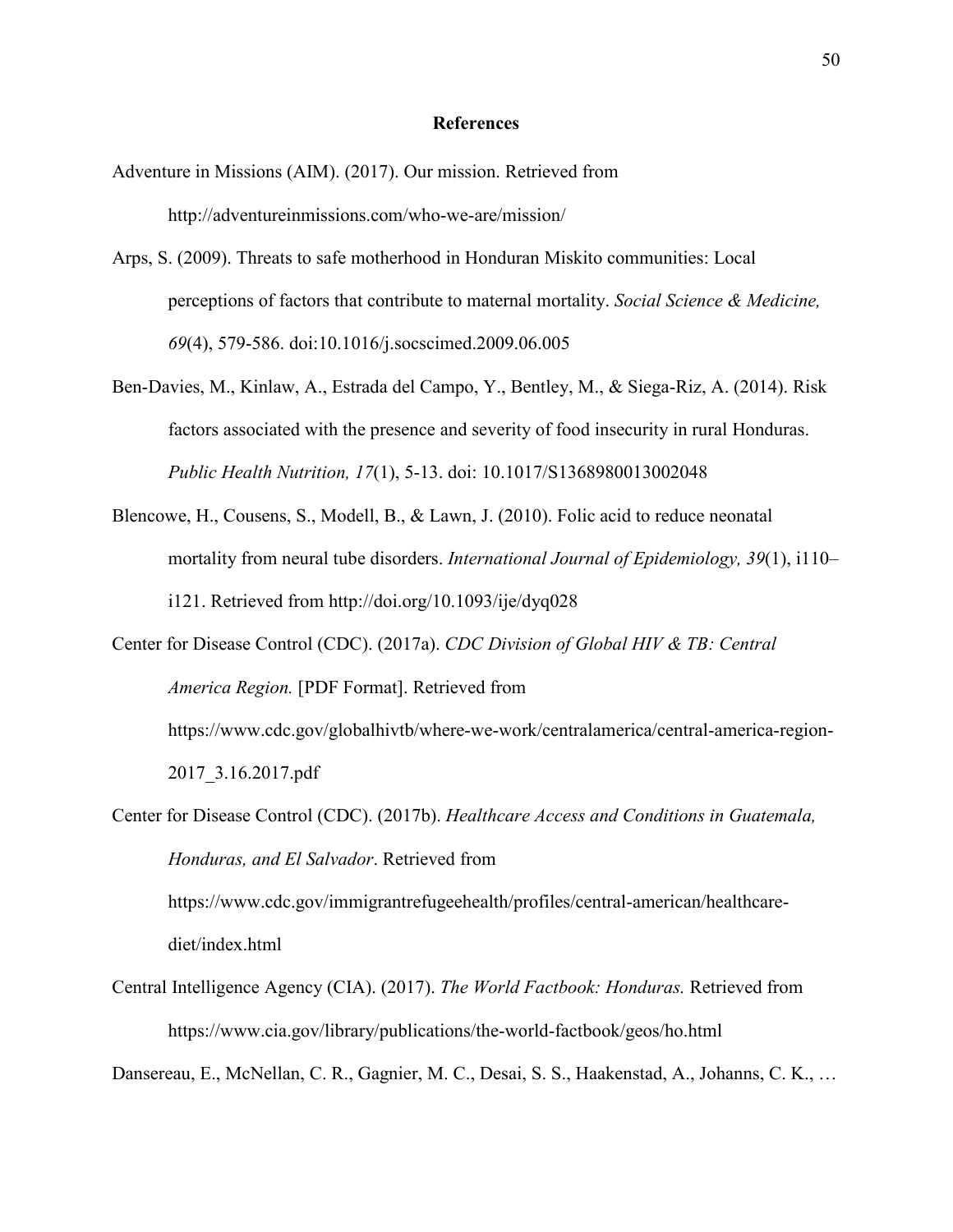Mokdad, A. H. (2016). Coverage and timing of antenatal care among poor women in 6 Mesoamerican countries. *BioMed Central Pregnancy and Childbirth, 16*, 234. doi: 10.1186/s12884-016-1018-5

Every Woman Every Child (EWEC). (2015). *The Global Strategy for Women's, Children's, and Adolescent's Health (2016-2030).* [PDF Format]. Retrieved from http://globalstrategy.everywomaneverychild.org/pdf/EWEC\_globalstrategyreport\_20091 5\_FINAL\_WEB.pdf

Gavi Country Factsheet: Honduras. (2017). *Gavi Vaccine Alliance*. Retrieved from http://www.gavi.org/country/honduras/

Global Edge. (2017). *Honduras: History.* Retrieved from

 https://globaledge.msu.edu/countries/honduras/history Gonzalez, M. A. (2010). Regional initiative for the elimination of mother-to-child transmission of HIV and congenital syphilis in Latin America and the Caribbean: Regional monitoring strategy*.* [PDF format]. Retrieved from https://www.unicef.org/lac/Regional\_Monitoring\_Strategy.pdf

- Graham, W. J., Cairns, J., Bhattacharya, S., Bullough, C. H. W., Quayyum, Z., & Rogo, K. (2006). Maternal and Perinatal Conditions. In Jamison, D. T., Breman, J. G., Measham, A. R., Alleyne, G., Claeson, M., Evans, D. B., . . . Musgrove, P. (Eds.), *Disease Control Priorities in Developing Countries, 2nd edition*. Retrieved from https://www.ncbi.nlm.nih.gov/books/NBK11742/?report=classic
- Gray, V.B., Cossman, J.S., & Powers, E.L. (2006). Stunted growth is associated with physical indicators of malnutrition but not food insecurity among rural school children in Honduras. *Nutr Res 26*, 549–555. doi:10.1016/j.nutres.2006.09.009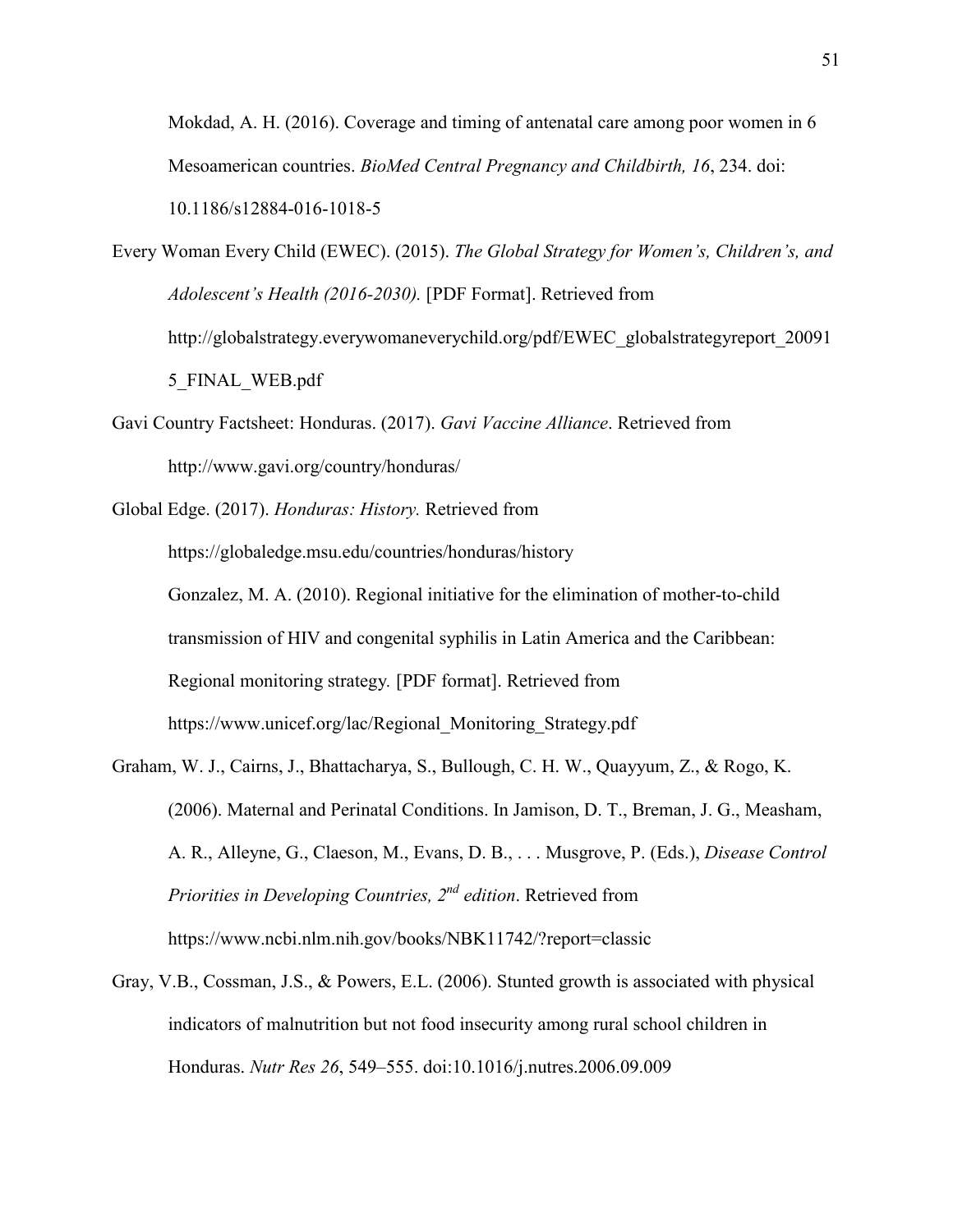Janusz, C. B., Castañeda-Orjuela, C., Molina Aguilera, I. B., Felix Garcia, A. G., Mendoza, L., Díaz, I. Y., & Resch, S. C. (2015). Examining the cost of delivering routine immunization in Honduras. *Vaccine, 33*(1), A59. doi://doi.org/10.1016/j.vaccine.2015.01.016

- Low, L. K., Bailey, J. M., Sacks, E., Medina, L., & Piñeda, H. O. L. (2008). Postpartum hemorrhage prevention: A case study in northern rural honduras. *Journal of Midwifery & Women's Health, 53*(1), e1-e6. Retrieved from https://doi.org/10.1016/j.jmwh.2007.08.014
- Mayerle, K. (2017, Oct 11). Personal Interview.
- Milla, G. R., Flores, A. L., Umaña, E., Mayes, I., Rosenthal, J. (2007.) Postpartum women in the Honduran health system: folic acid knowledge, attitudes, and practices. *Rev Panam Salud Publica*. 22(5), 340–7. Retrieved from https://www.ncbi.nlm.nih.gov/pubmed/18198043
- Merriam-Webster. (2017a). *Neonate [Def. 1]*. Retrieved November 2, 2017, from https://www.merriam-webster.com/dictionary/neonate
- Merriam-Webster. (2017b). *Perinatal [Def. 1]*. Retrieved November 2, 2017, from https://www.merriam-webster.com/dictionary/perinatal
- Merriam-Webster. (2017c). *Prenatal [Def. 1 & 2].* Retrieved November 2, 2017, from https://www.merriam-webster.com/dictionary/prenatal
- Moncada, J. R., Woodward, R. L., & Clegern, W. M. (2017). Honduras. *Encyclopedia Britannica.* Retrieved from https://www.britannica.com/place/Honduras
- Montagu, D., Yamey, G., Visconti, A., Harding, A., & Yoong, J. (2011). Where do poor women in developing countries give birth? A multi-country analysis of demographic and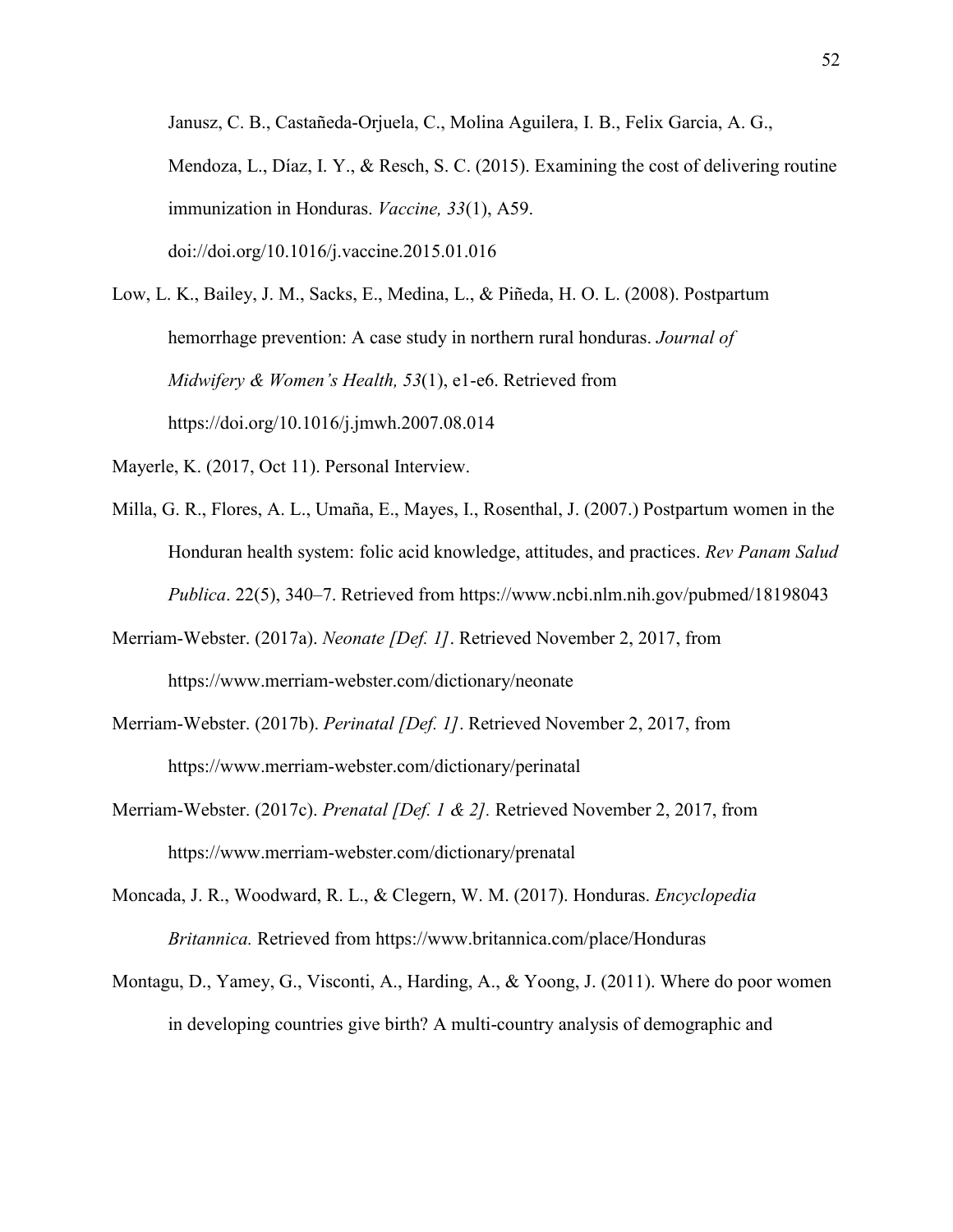health survey data. *PLOS ONE, 6*(2). Retrieved from https://doi.org/10.1371/journal.pone.0017155

- Morris, S.S., and Flores, R. (2002). School height censuses are reliable and valid tools for small-area targeting of nutrition interventions in Honduras. *The Journal of Nutrition, 132*(6), 1188-1193. Retrieved from http://jn.nutrition.org/content/132/6/1188.full
- Morris, S.S., Flores, R., and Zúniga, M. (2000). Geographic targeting of nutrition programs can substantially affect the severity of stunting in Honduras. *The Journal of Nutrition, 130*(10), 2514-0. Retrieved from http://jn.nutrition.org/content/130/10/2514.long
- Our Mission. (n.d.) Retrieved from

http://adventureinmissions.com/who-we-are/mission/

- Pan American Health Organization (PAHO). (2012). Health in the Americas: Honduras*.* [PDF format]. Retrieved from: http://www.paho.org/salud-en-las-americas-2012/index.php?option=com\_docman&view=download&category\_slug=hia-2012 country-chapters-22&alias=135-honduras-135&Itemid=125&lang=en
- Pan American Health Organization (PAHO). (2016). *Plan of action for the prevention and control of HIV and sexually transmitted infections 2016-2021.* [PDF Format]. Retrieved From http://iris.paho.org/xmlui/bitstream/handle/123456789/34081/CD552017-eng.pdf? sequence=1&isAllowed=y
- Pan American Health Organization (PAHO). (2017a). Country report: Honduras*.* Retrieved from http://www.paho.org/salud-en-las-americas-2017/?page\_id=133

Pan American Health Organization (PAHO). (2017b). Maternal and Neonatal Immunization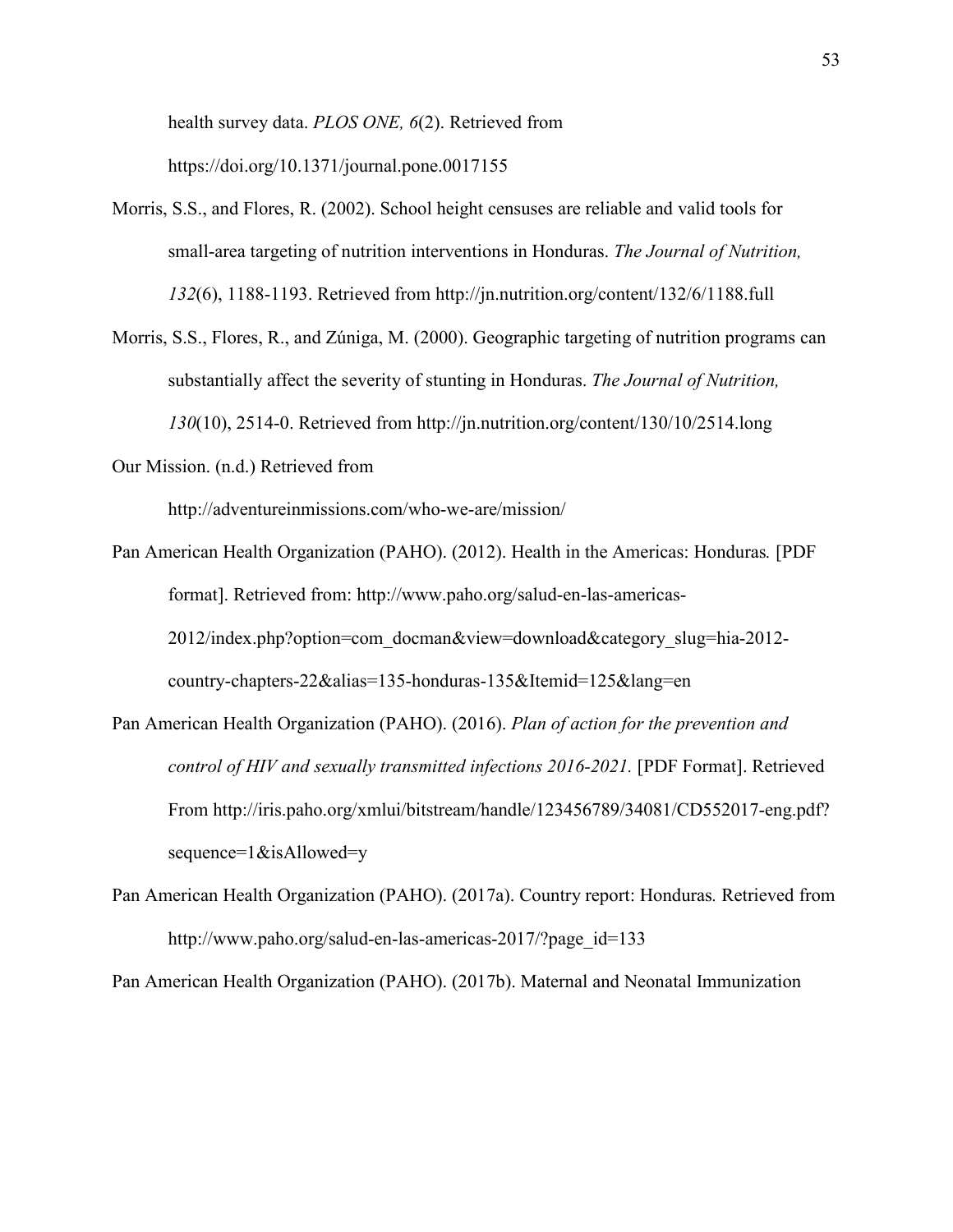Field Guide for Latin America and the Caribbean*.* [PDF format]. Retrieved from http://www.paho.org/hq/index.php?option=com\_docman&task=doc\_view&gid=40767&I temid=270

- Perkins, R. B., Langrish, S. M., Cotton, D. J., & Simon, C. J. (2011). Maternal Support for Human Papillomavirus Vaccination in Honduras. *Journal of Women's Health*, *20*(1), 85–90. Retrieved from http://doi.org/10.1089/jwh.2009.1919
- Price, J. & Asgary, R. (2011). Women's Health Disparities in Honduras: Indicators and Determinants. *Journal of Women's Health, 20*(12), 1931-1937.
- Rico, E., Fenn, B., Abramsky, T., & Watts, C. (2001). Associations between maternal experiences of intimate partner violence and child nutrition and mortality: findings from Demographic and Health Surveys in Egypt, Honduras, Kenya, Malawi, and Rwanda. *Journal of Epidemiology and Community Health 65*(4), 360-367. doi:10.1136/jech.2008.081810
- Sachs, J., Schmidt-Traub, G., Kroll, C., Durand-Delacre, D. and Teksoz, K. (2016). SDG Index and dashboards - Global report. New York: Bertelsmann Stiftung and Sustainable Development Solutions Network (SDSN).
- Samandari, G., & Speizer, I. S. (2010). Adolescent Sexual Behavior and Reproductive Outcomes In Central America: Trends over the Past Two Decades. *International Perspectives on Sexual and Reproductive Health*, *36*(1), 26–35. Retrieved from http://doi.org/10.1363/ipsrh.36.026.10
- Speizer, I., Whittle, L., & Carter, M. (2005). Gender relations and reproductive decision making in Honduras. *International Family Planning Perspectives, 31*(3), 131-139. Retrieved from http://www.jstor.org/stable/3649517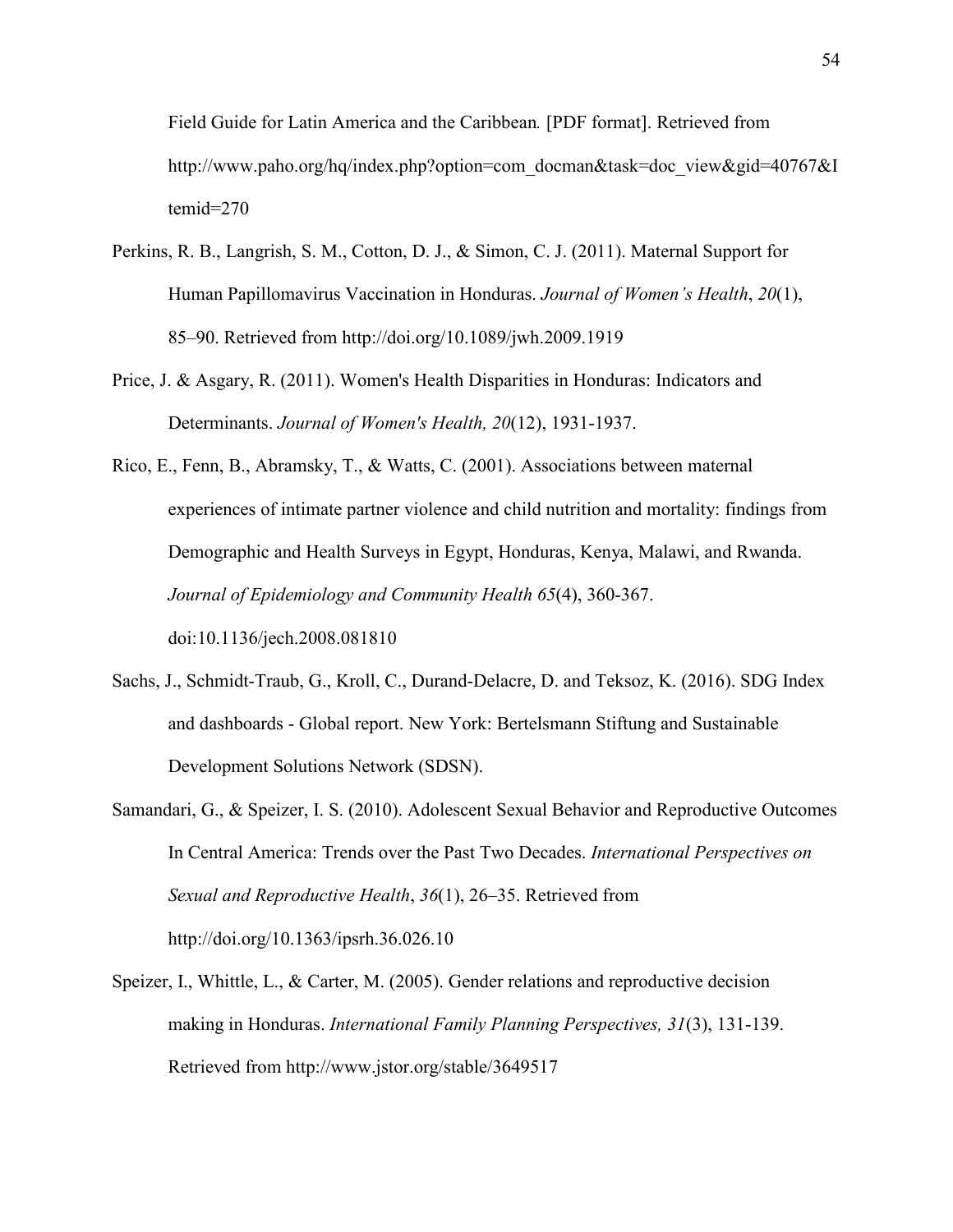Tinajeros, F., Miller, W., Castro, L., Artiles, N., Flores, F., Evans, J., & Paz-Bailey, G. (2012). Declining sexually transmitted infections among female sex workers: the results of an HIV and sexually transmitted infection prevention strategy in Honduras, 2006–08. *International Journal of STD & AIDS.* 23(2):88–93. doi: 10.1258/ijsa.2011.011047

United Nations (UN). 2012. Country Classification: Data sources, country classifications and aggregation methodology. *UN Statistical Annex*. [PDF Format]. Retrieved from http://www.un.org/en/development/desa/policy/wesp/wesp\_current/2012country\_class.pd f

# USAID. (2016). *Honduras: Nutrition Profile.* Retrieved from

https://www.usaid.gov/what-we-do/global-health/nutrition/countries/honduras-nutrition-p rofile#nutritionsituation

- Villamor, E., Finan, C.C., Ramirez-Zea, M., & Roman, A.V. (2016). Prevalence and sociodemographic correlates of metabolic syndrome in school-aged children and their parents in nine Mesoamerican countries. *Public Health Nutrition 20*(20), 255-265. doi: 10.1017/S1368980016002342
- Walker, S. P., Wachs, T. D., Gardner, J. M., Lozoff, B., Wasserman, G. A., Pollitt, E., & Carter, J. A. (2007). Child development: Risk factors for adverse outcomes in developing countries. *The Lancet, 369*(9556), 145-157. https://doi.org/10.1016/S0140-6736(07) 60076-2
- World Health Organization (WHO), UNICEF, & World Bank Group. (2016). Advancing early childhood development: from science to scale*.* [PDF Format]. *The Lancet.* Retrieved from http://www.thelancet.com/series/ECD2016

World Health Organization (WHO). (2012). Adolescent contraceptive use: Data from La